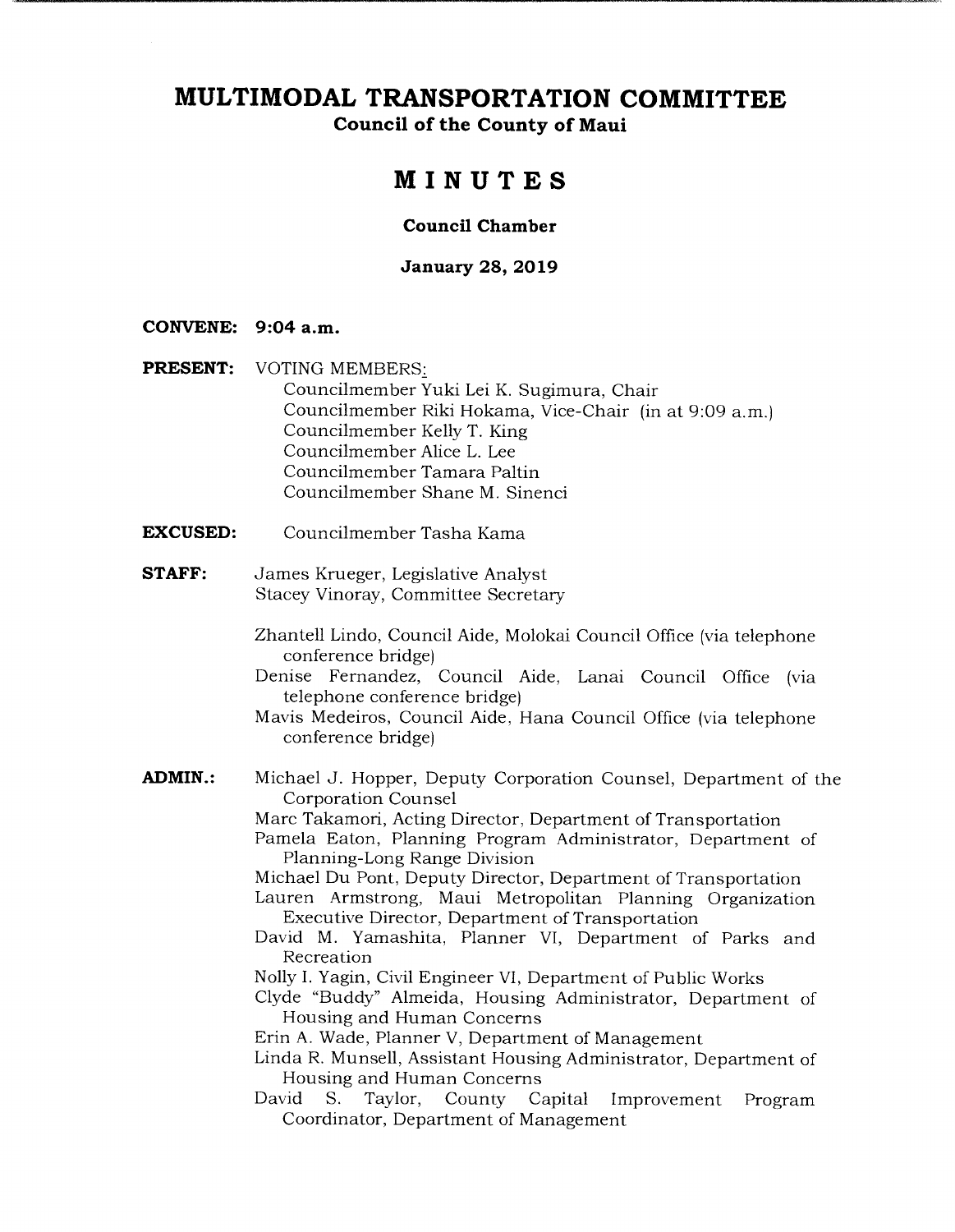### **January 28, 2019**

Rowena Dagdag-Andaya, Deputy Director, Department of Department of Public Works

**OTHERS:** Jeffrey Paisner

Plus (5) other people in the gallery

*PRESS: Akaku Maui Community Television, Inc.* 

CHAIR SUGIMURA: . . . *(gavel). . .* Good morning. Welcome to the Multimodal Transportation Committee meeting. This is the first Committee meeting that we're having of this term and I welcome all of you Members today. Please silence all your cell phone devices. You know the routine. I would like to welcome Mr. Shane Sinenci from Hana.

COUNCILMEMBER SINENCI: Morning, Chair.

CHAIR SUGIMURA: Good morning. Alice Lee from --

COUNCILMEMBER LEE: Good morning, Chair.

CHAIR SUGIMURA: --Central. Tamara Paltin.

COUNCILMEMBER PALTIN: Good morning, Chair.

CHAIR SUGIMURA: Good morning. And, Kelly King.

COUNCILMEMBER KING: Good morning. Happy New Year, everybody.

CHAIR SUGIMURA: Good morning. So, today is our first Committee meeting, and I wanted to welcome my Staff members. I have Michael Hopper from Corp. Counsel.

MR. HOPPER: Good morning, Chair.

CHAIR SUGIMURA: Thank you. He's been assigned to this Committee meeting. I look forward to working with you, Michael. James Krueger, Legislative Analyst. Stacey Vinoray, my Secretary. I love your enthusiasm. Thank you for being here. And for the first item, Members, we have an overview under Council Rule 7(B), just an overview of the Department of Transportation. And with us this morning we have Marc Takamori, who is the Acting Director, soon-to-be confirmed to be director at Council meeting, and Michael Du Pont, which is a Deputy Director for Transportation. For our second item that we have coming up which is about the Maui transit oriented-development project, we have the same Department of Transportation Members who will be helping with that presentation, and in the audience we're so glad to have the full course of the participants for this to happen which is Pam Eaton from Long Range Planning, thank you for being here; Erin Wade who is Wailuku Civic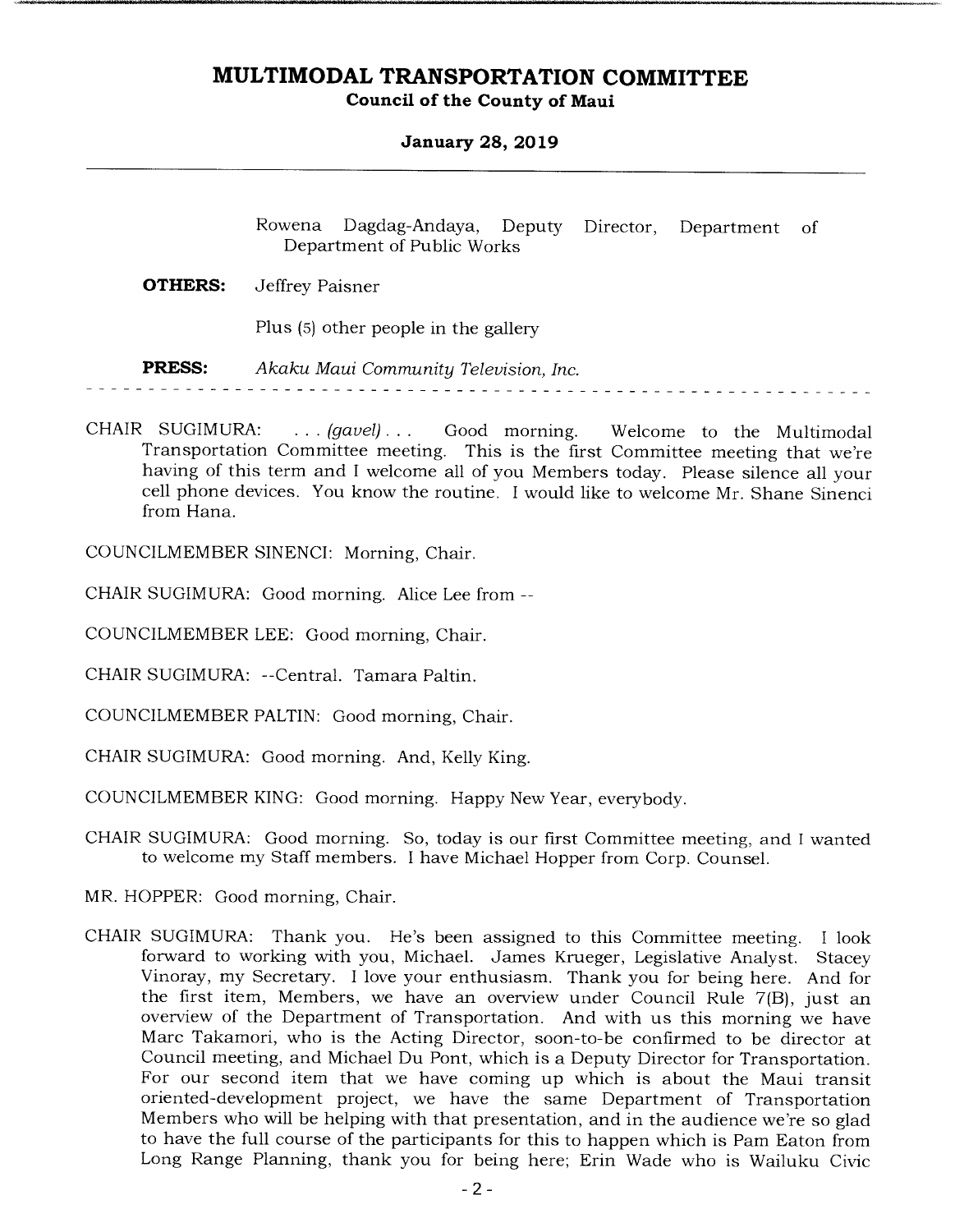#### **January 28, 2019**

Complex and also a planner; David Yamashita from Parks also a planner; Lauren Armstrong from Maui Metropolitan Planning Organization; and from Housing, I'm so glad that you're here which is Buddy Almeida and also Linda Munsell. So, thank you for the Housing component of the second item. So, appreciate all of you being here. District Offices, do we have any testifiers in District Offices?

### *(Note: Chair Sugimura closed public testimony at 9:09 a.m. Then due to no objections from Councilmembers, allowed Mr. Paisner to testify at 9:10 a.m. Public testimony was then again closed at 9:15 a.m.)*

MR. KRUEGER: Chair, we currently don't have any testifiers at the Molokai Office.

CHAIR SUGIMURA: Okay, so I'm going to call on them later. The items that we have today on our agenda is Multimodal Transportation 10(1) which is an overview of the department and the second item is Multi Transportation 10 Item 2 which is about the Maui transit-oriented development. Before I go into the items on our agenda, I wanted to just give a brief overview to the community of what this Committee is about because this is definitely a brand-new Committee. We never had it before, and it's been given special focus in, with this term. Multimodal Transportation Committee is comprised of all of us plus Riki Hokama is my Vice-Chair. Tamara Paltin is also a chair, a Committee Member. The duties of this Committee is regarding issues relating to traffic safety, transit, bikeways, walkways, and complete streets, issues relating to interisland transportation within the County and within the State of Hawaii, issues relating to traffic impact fees, amendments to the Parking Code, and we are responsible for operations and performance audits of the Department of Transportation and the Maui Metropolitan Planning Organization including oversight of any grants they administer as well as implementation of the General Plan objective of diversifying transportation options. You met my Committee Staff members, so you'll be seeing them at all my meetings. Appreciate all of their assistance, and I really am excited about this Committee. When you think about what we can do together for the community, is that we can help strengthen community ties through optional transportation measures besides cars and including cars, and to really build communities through housing and for rural developments and rentals and for purchase. So, this is a huge Committee, Members. I look forward to working with all of you and to see how we can help with some of our concerns and challenges that we have in Maui County. Now, I'm going to go over to start our meeting with testimony. So, do we have any testifiers at all? I don't have any. We have no testifiers today. Anyone wishing to testify please sign up. If not, Members, I'm going to close public testimony. Oh, do we have? I'm sorry.

### ... BEGIN PUBLIC TESTIMONY...

CHAIR SUGIMURA: For Lanai, Denise, do you have any testifiers there?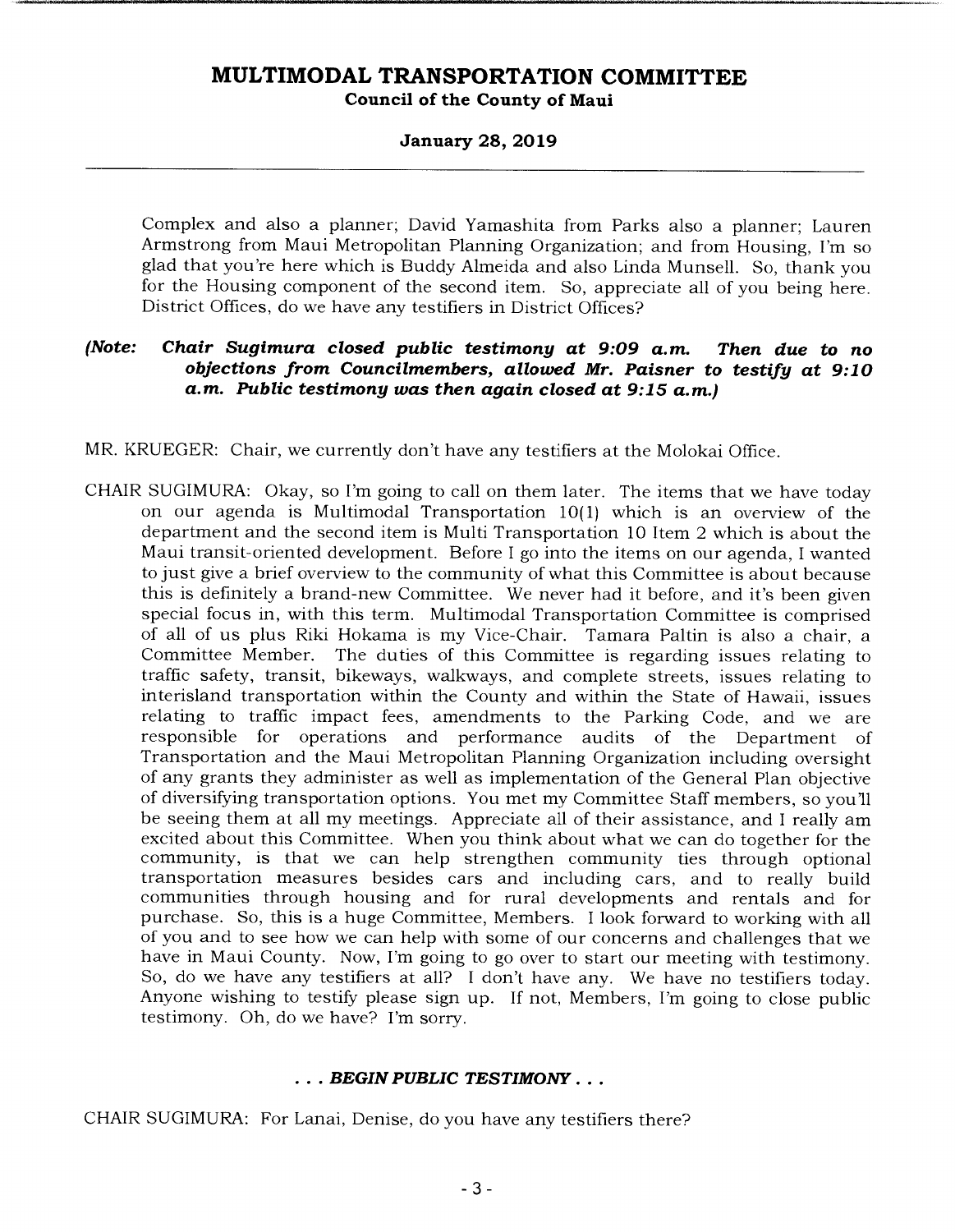#### **January 28, 2019**

- MS. FERNANDEZ: Good morning, Chair. This is Denise Fernandez at the Lanai Office and there is no one waiting to testify.
- CHAIR SUGIMURA: Mavis Oliveira-Medeiros from the Hana Office, do you have any testifiers, Mavis?
- MS. MEDEIROS: Good morning, Chair. This is Mavis from the Hana Office, there is no one here waiting to testify.
- CHAIR SUGIMURA: Thank you. And Molokai we haven't had connection. We have a problem with that.
- MR. KRUEGER: Yes, we have received notification from the Molokai Office that there is no one waiting to testify.
- CHAIR SUGIMURA: Thank you. So, there's no testifiers in any of the District Offices or in the Chambers. Members, at this time I'm going to close public testimony with your approvals.

#### **END OF PUBLIC TESTIMONY...**

CHAIR SUGIMURA: Thank you. I'm going to close public testimony and thank you, District Offices for being there. Today, we're going to have an overview of Department of Transportation and, Members, I want you to know that this is a big part of what this Committee is about as well as our opportunities to reach out into other departments that have ties to the Department of Transportation.

MS. VINORAY: Chair?

CHAIR SUGIMURA: Oh.

MR. PAISNER: Did you just close? May I testify? I couldn't find parking.

CHAIR SUGIMURA: Oh, I just closed public testimony.

MR. PAISNER: Does that mean that's it, or.. . *(*inaudible)...

CHAIR SUGIMURA: Yeah...or, Members...Mr. Hopper, can we open public testimony?

*MR. HOPPER:* ... (Inaudible)...

CHAIR SUGIMURA: It's up...

*MR. HOPPER: ..... (inaudible)...* 

CHAIR SUGIMURA: Chair's discretion. That's...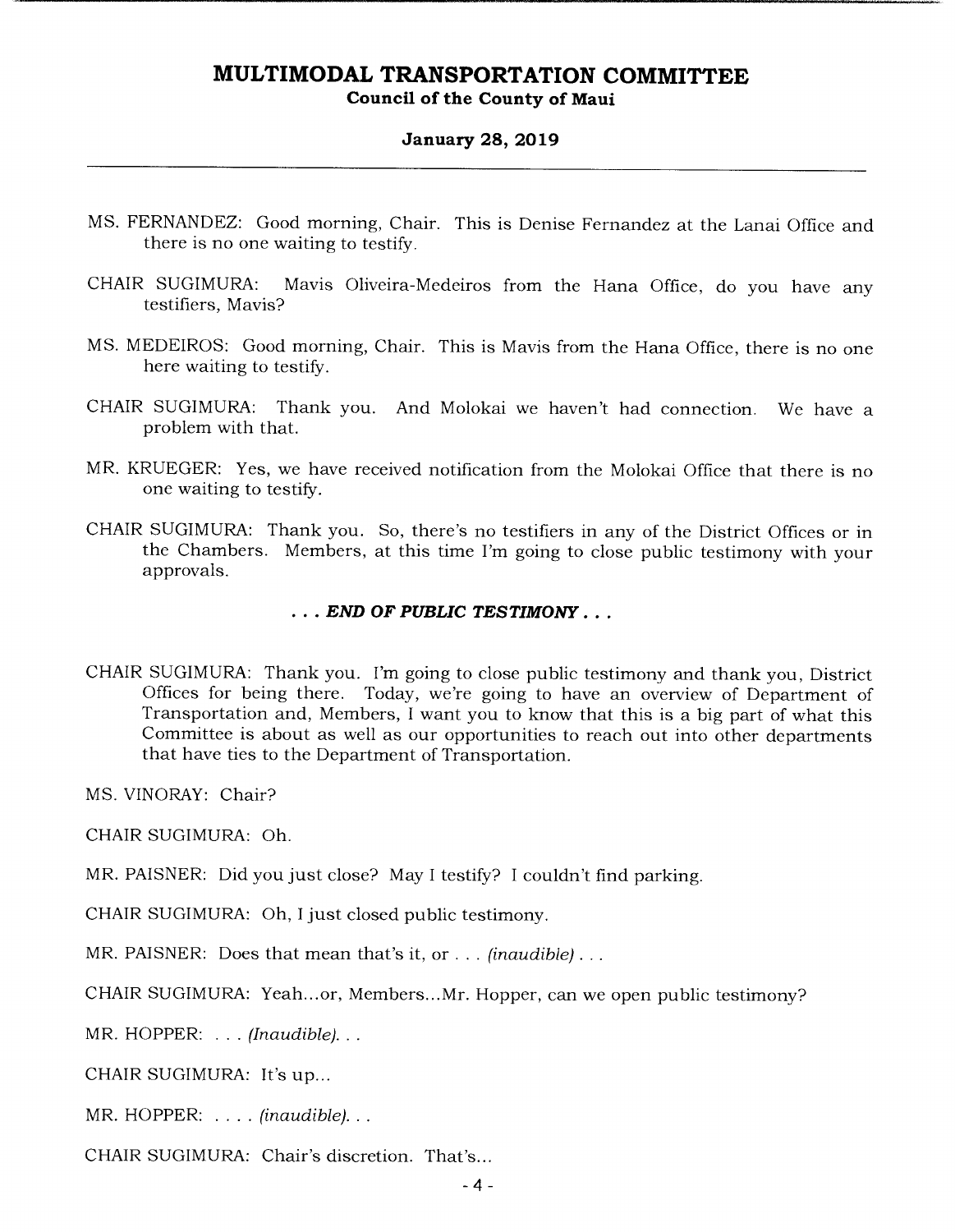### **January 28, 2019**

MR. HOPPER: It's up to you and the body...

CHAIR SUGIMURA: Okay, yeah.

MR. HOPPER: As long as the Members are okay. . . *(inaudible)...* 

CHAIR SUGIMURA: Yeah. Members, can I open public testimony?

COUNCILMEMBER LEE: No objection.

#### ... BEGIN PUBLIC TESTIMONY...

- CHAIR SUGIMURA: Thank you, thank you. Please come. Please state your name and the organization that you represent, and thank you for putting the effort in to be here. Good morning, Mr. Hokama. He's my Vice-Chair is here. Thank you.
- MR. PAISNER: My name is Jeffrey Paisner. I've testified here before. I'm a property owner in lower Nahiku and also a property owner in lower Kula on Maui. My understanding is this is the transportation meeting about roads. I've testified before, before as I've said. The specific question I have is about Lower Nahiku Road. Lower Nahiku Road has never been, the County of Maui has no legal easement to use lower Nahiku Road. This has been an issue that's been bandied about back and forth. The Council has failed to resolve anything despite numerous State Legislative proclamations asking them to do so. The bridge over the Makapipi Stream is also closed and Maui County now also, the new Councilmembers will be dealing with whether or not they're going to expend millions of dollars of funds to build the lower Nahiku Community Center on a road which has no legal easement. So, I just wanted to make sure that the current So, I just wanted to make sure that the current. Councilmembers, the new Councilmembers are aware of this and perhaps will have the impetus and the resolve now to number one, restore access to private lands which are on the makai side of the lower Nahiku bridge which has been blocked by the County of Maui and that the County of Maui will finally take action to resolve the dispute with the State of Hawaii and determine who owns the bridge. There's only been a preliminary easement done in the last four years since the County of Maui closed the bridge. They closed the bridge that they claim they have no jurisdiction over. The bridge is a tremendous danger to tourist. The boards are rotting. I implore Councilmembers to come to Nahiku and to inspect the conditions there because both the County of Maui and the State of Hawaii are exposed to extreme liability for allowing that bridge to deteriorate the way that it is. Thank you.

CHAIR SUGIMURA: Thank you. Excuse me. Can you say your name again?

MR. PAISNER: Jeffrey Paisner.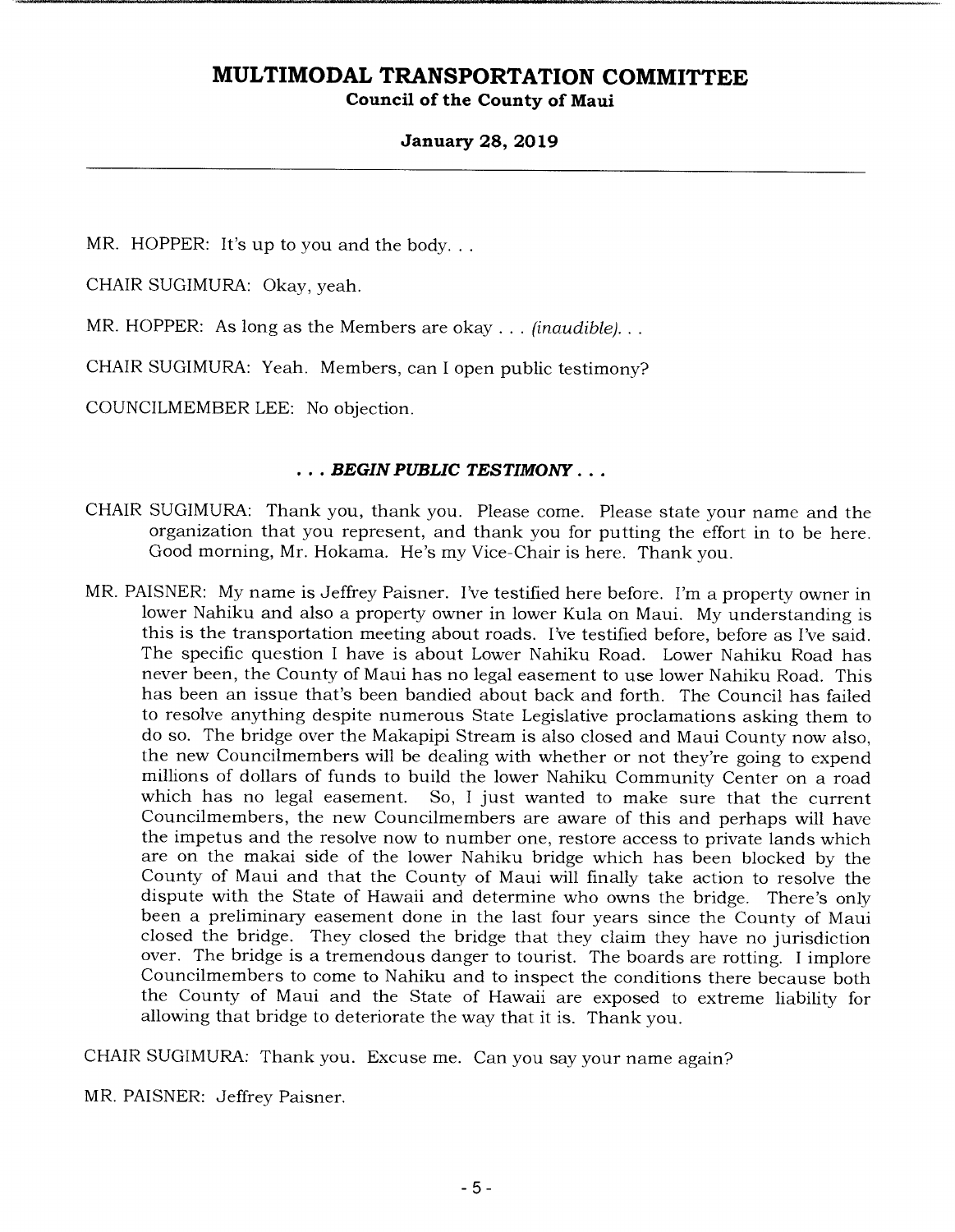### **January 28, 2019**

CHAIR SUGIMURA: Paisner. So, you know, I just want you to know that actually what you're testifying about is for the second Committee meeting that we're having at  $1:30 -$ 

MR. PAISNER: Okay.

- CHAIR SUGIMURA: --which is Water and Infrastructure. So, I let you testify --
- MR. PAISNER: I appreciate. I'll come back.
- CHAIR SUGIMURA: --and complete your testimony, but it's really for the 1:30 meeting just to talk about infrastructure, but I don't think that item is on our agenda.

MR. PAISNER: Okay.

CHAIR SUGIMURA: Ms. Lee? That's, she's the Committee Chair.

COUNCILMEMBER LEE: Morning. Madam Chair, we do have this item on our agenda today under old government roads.

CHAIR SUGIMURA: Oh, it's considered an old government road?

COUNCILMEMBER LEE: Yeah.

CHAIR SUGIMURA: Okay, so 1:30.

- COUNCILMEMBER LEE: So, we may not specifically address Nahiku Road, but it is, it's part of what we plan to do is discern which belong to the County and which belong to the State, and we want to come up with a plan to take care of these neglected roads once and for all. So, we are going to be taking up this matter and rather than you having to stay, can you just forward his testimony to our Committee?
- CHAIR SUGIMURA: I think that, is it Corp. Counsel, that's kind of an unusual situation. Is that allowed to do? Is there a way for us to do that smoothly?
- MR. HOPPER: Madam Chair, I think first of all, if this is not an agenda item in this Committee then I don't think further discussion should really take place, but I think informally if the testifier wants to submit written testimony to any committee, he would certainly have the right to do that --

CHAIR SUGIMURA: Okay.

MR. HOPPER: --or to provide oral testimony before that Committee as well, but I think the testimony today, it's not a problem to receive the testimony, but we probably shouldn't have further discussion if there's a conclusion it's not an agenda item --

CHAIR SUGIMURA: Yeah, it's not.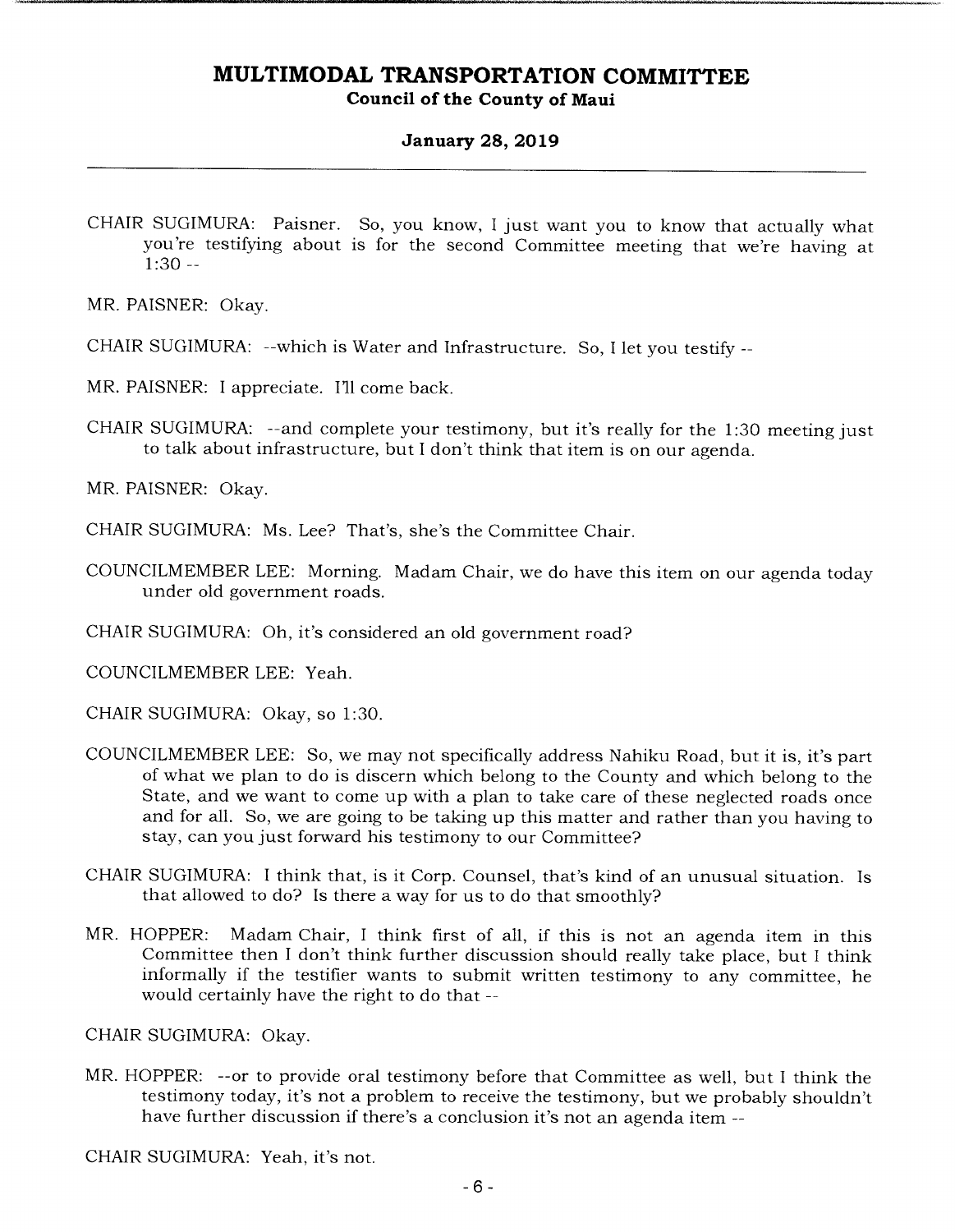### **January 28, 2019**

MR. HOPPER: --for this Committee.

CHAIR SUGIMURA: Yeah. So...

- MR. PAISNER: We have supplied written testimony. It's been sent, it's been sent also to the attention of Mayor Victorino. This problem's been going on since Mayor Victorino used to be a Councilmember --
- CHAIR SUGIMURA: Thank you.
- MR. PAISNER: --and it's still not resolved.
- CHAIR SUGIMURA: So what...
- MR. PAISNER: So, we have supplied written testimony --
- CHAIR SUGIMURA: Okay.
- MR. PAISNER: --but it is, it does relate to the County spending millions of dollars of taxpayer funds to build a --

CHAIR SUGIMURA: Thank you.

- MR. PAISNER: --community center off of a road that's not legal.
- CHAIR SUGIMURA: Thank you. Mr. Paisner, thank you. So, if you want to submit written testimony what Corp. Counsel said, you can submit it directly to the next Committee, but it's not on our agenda so we cannot officially transmit your information, but I let you speak since you came all the way and, you know --

MR. PAISNER: I appreciate it.

CHAIR SUGIMURA: --through the inconvenience. So, thank you very much for being here. Members, at this time I'm going to close public testimony and we're going to do the overview of the Department of Transportation.

#### *• END OF PUBLIC TESTIMONY...*

#### **MT-10(1) OVERVIEW OF THE DEPARTMENT OF TRANSPORTATION)**

CHAIR SUGIMURA: We have here Marc Takamori as well as we have Michael Du Pont who's So, Mr. Takamori, would you like to give your opening comments and educate us about your Department?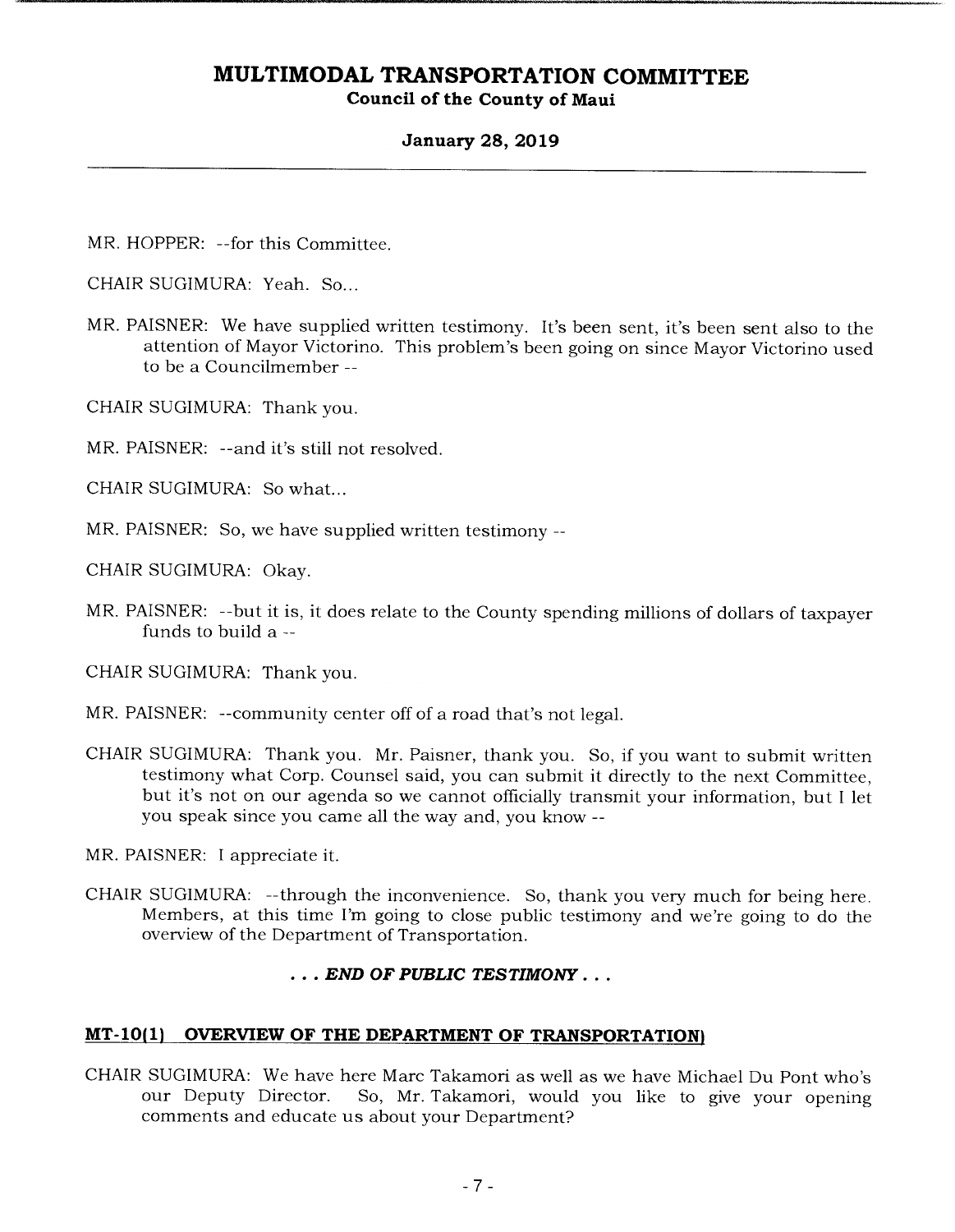#### **January 28, 2019**

#### ... *BEGIN PRESENTATION* ...

MR. TAKAMORI: Good morning, Committee Chair Sugimura and Committee Members. Thank you for having us today. Again, I am Marc Takamori. I'm the Acting Director for the Department of Transportation, and here with me is my Deputy Director Michael Du Pont, and I guess, I'll get started with the presentation.

CHAIR SUGIMURA: Please proceed. Thank you.

MR. TAKAMORI: Okay. Thank you. Thank you, Chair. So, going over for today's presentation, we're just going to go over the histories, program areas, Department goals about the Maui Bus, and the different programs that falls under our Department. So, through a proposed Charter Amendment in 2003, the Department of Transportation was created. So, in the Charter the Department was tasked in being responsible for the planning and implementation of all modes of transportation in Maui County, including those in the air, on the water, and land. The Department is also responsible for the planning and developing an efficient program to facilitate the rapid, safe, and economic movement of people and goods in Maui County and to help coordinate Maui County's transportation programs with other County departments and State and Federal agencies. So, the Department's mission is to facilitate the rapid, safe, and economical movement of people and goods in Maui County. The Department's overall goals are to mitigate the escalating traffic problems within Maui County, to provide transportation options for the residents or and for visitors to Maui County and to improve public awareness of traffic abatement measures and of transit opportunities. So, there are three program areas with many subsets. These will be So the County Department of Transportation contracts out our Maui Bus fixed route service to Roberts Hawaii. When we say by contract out, we go out to bid with an RFP process and we solicit responses from different agencies and they submit their proposals and a committee's put together and there's a rating committee and then a selection process is made from that committee for us to move forward with our contracts. So, that's, for our Maui Bus programs, that's what we do. We have an RFP process that's, and in the end it a contract that we go out with and so with the contract, we're, for fixed route, our service provider is Roberts Hawaii. So, the fixed route system is comprised of 14 daily routes with 18 fixed route vehicles on the road at any given time. The current concept of our fixed route system is a hub-and-spoke system. It is a system of connections arranged like a chariot wheel in which all traffic moves along spokes connected to a hub at the center. Since our head times are on an average an hour, this configuration helps riders transfer from one route onto another route at the transit hub. So, our current transit hub right now is at Queen Kaahumanu Center, and when the system first got started, that's Queen Kaahumanu Center was the hub where, that was the basis of how our system got started within Central Maui. It was from the center of Queen Kaahumanu and then with the spokes heading out. So, this graph shows the overall ridership count for the Maui Bus system. So, overall ridership counts would be, they would include fixed route, ADA paratransit and our Maui Bus commuter system. When the system first got started back in Fiscal Year 2004, we saw about 117,000 boardings. During the recession, Fiscal Year 2012, we saw our system peak to 2.7 million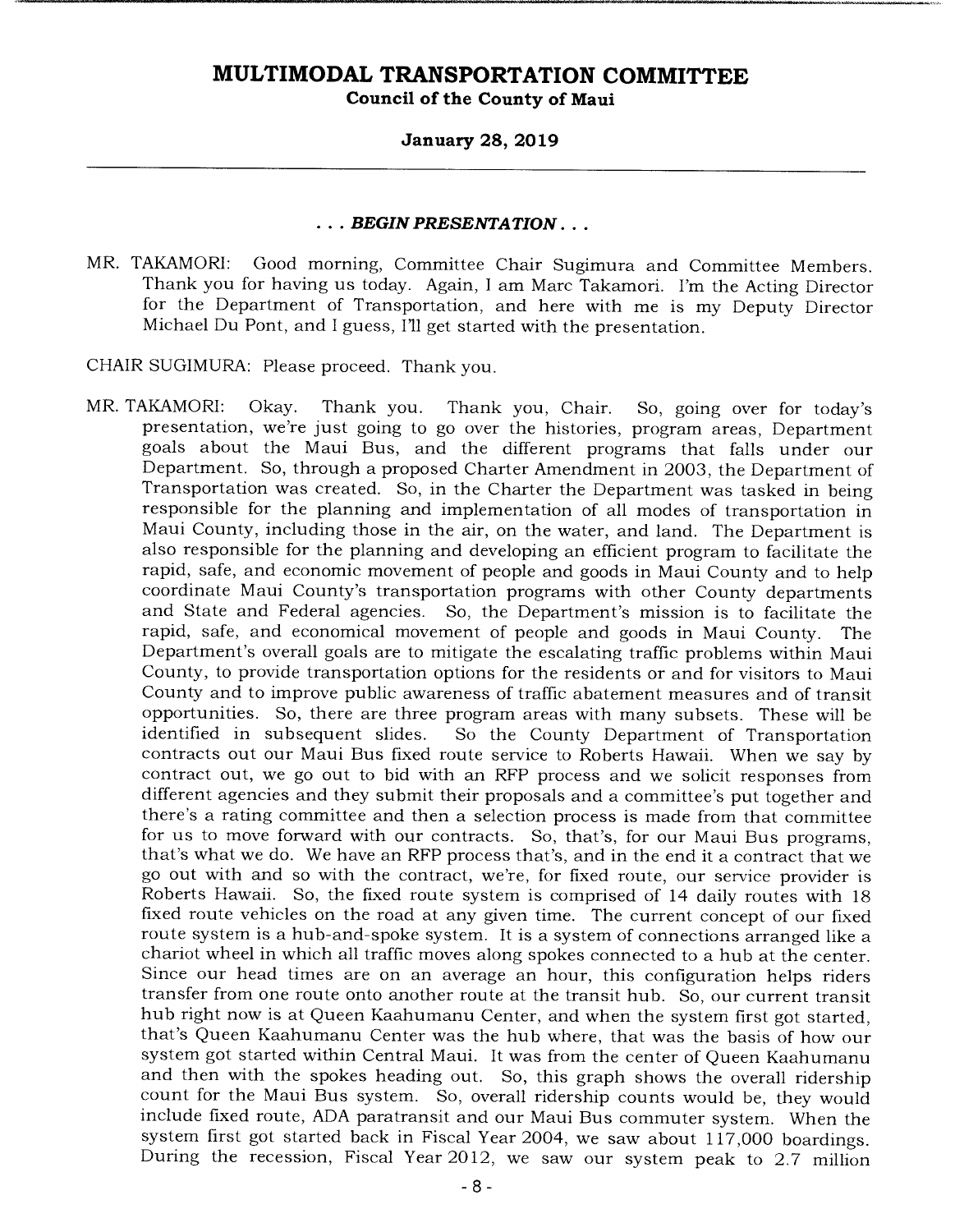### **January 28, 2019**

boardings. This year we're anticipating around 2 million boardings and in general the ridership fluctuates. We've seen that ridership fluctuates when there's changes in the economy, in fuel prices, and in fare changes. This graph shows the passenger boardings only for the fixed route service. So, back in Fiscal Year 2007, there were 774,000 boardings and in Fiscal Year '18 there were one-point, a little over 1.7 million boardings. This graph shows the Maui Bus fixed route monthly passenger boardings over time from when the system, with the implementation of new routes from August 2006 through June 2018. And again, back in when the system started, there were 49,000 boardings back in August of 2006 and through time with the system had, I mean, adding new routes to the system there were more riders utilizing the bus service, and again you can also see the peak during the recession in Fiscal Year 2012.

COUNCILMEMBER KING: Chair, can I just ask a quick question?

CHAIR SUGIMURA: Yes.

COUNCILMEMBER KING: Okay.

CHAIR SUGIMURA: Ms. King?

- COUNCILMEMBER KING: Thank you, Mr. Takamori. Can you just like, for the general public, just quickly go over what, when you have ridership overall counts, how that's different from the fixed route? What else is included in that number?
- MR. TAKAMORI: Yeah, so again, when we say over, so Maui Bus overall counts, that includes three services, three combined services. We're adding the fixed route system, which is the large buses that are driving around, we also add the ADA Paratransit counts which are the smaller white Chevy buses that are driving around that pick-up persons with disabilities. And then our commuter service which is our service that transports people from Upcountry and from Central Maui out to Wailea and out to Kapalua, or through Lahaina out to Kapalua for people to get to work and typically those riders are people that work in the hotel industry.

COUNCILMEMBER KING: Okay. Thank you.

MR. TAKAMORI: This next slide is the ridership peak service. So, we haven't pulled up recent data for this, but as pretty much the peak service shows.. .so typically in urban transit areas, a peak service would be, like you have workers going to work in the morning and then you have workers riding the bus to get home in the afternoon. So, usually you'll see kind of like a peak in the morning and a peak in the afternoon, but with regards to our service this graph pretty much shows, in the morning it starts off it climbs up and it, we consider our peak service to be between 7:00 a.m. and 7:00 p.m. because it kind of just continues growing until around 7:00 p.m. and then it kind of comes back down. So, we have one peak within, in our day and which is, I guess, not typical when you compare to urban areas where they have peaks in the morning and in the afternoon.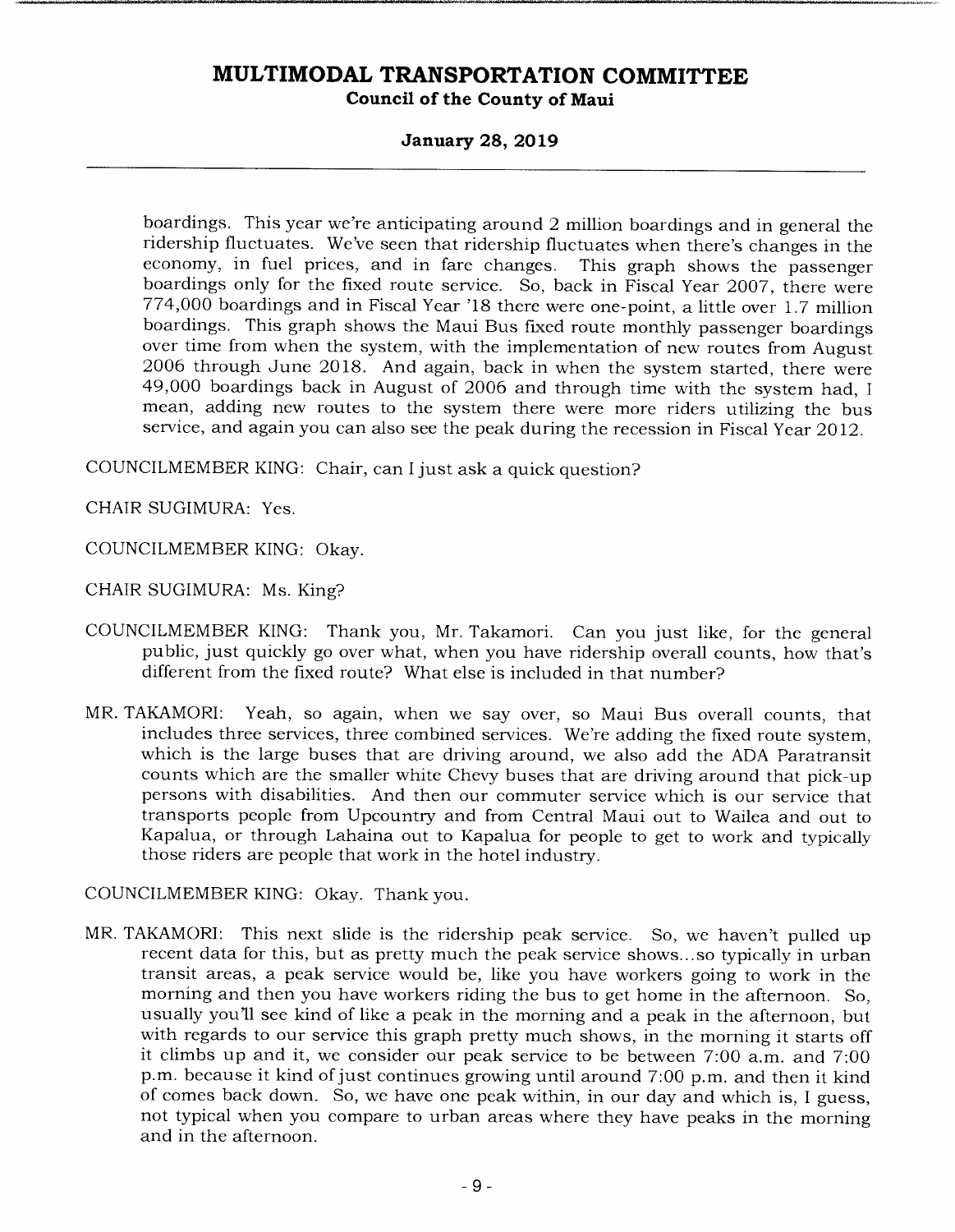#### **January 28, 2019**

- MR. DU PONT: So, this next slide, we do currently offer our fixed route riders app that allows them to track where their bus is. The app provides information on when the fixed route buses are expecting to arrive. Fixed route riders are able to gain access to the real time location and arrivals of the buses via the Maui Bus smart phone app as well as online at Mauibus.org. It also allows riders to be informed of delays, route detours, as well as provide our Department with feedback. This Maui Bus app was officially went live in August of 2018. With the new Maui Bus app we are able to track its usage based on the period between September 2017 to the ending of December 2018. We have seen 6,900 new registered devices. On an average we're seeing 155 active devices per day with 771 checks daily. Just a side note, 4,568 of those devices are Apple users and then 2,351 of those devices are Android users. The County of Maui contracts out our ADA paratransit service to Maui Economic Opportunity. They are a non-profit entity who also handles the County's human service transportation programs as well. The eligibility for the ADA paratransit service is based upon a person's disability and functional capabilities. In not being able to use the regular bus service. This service is an advanced reservation curb-to-curb shared service which is available within the corridors whose boundaries extend three-fourths of a mile on each side of each fixed Maui Bus route. To give you a general idea of the paratransit service area, it is the dark green shaded area around all of the routes. I don't know if you can, if you want to look at the slides. So, that green dark area, that is all of the paratransit service that we have.
- COUNCILMEMBER SINENCI: Question. Has there been any public asking for certain areas to be serviced outside of the green areas?
- CHAIR SUGIMURA: Mr. Du Pont or Mr. Takamori?
- MR. DU PONT: For paratransit or fixed route?
- COUNCILMEMBER SINENCI: Both.
- CHAIR SUGIMURA: Mr. Takamori, maybe you can explain how the paratransit works in relationship to your fixed routes.
- MR. TAKAMORI: Alright. Thank you, Chair. Member Sinenci, so how, I guess, to answer your question, there are, you know, different communities that are asking for our services to be provided in their area. How the relationship between fixed route and the ADA paratransit services, wherever we provide a fixed route service, we also have to provide a paratransit service. So, anywhere we extend fixed route, we provide the paratransit service for persons with disabilities. So, like, I guess, part of this map again you can see the dark black lines are pretty much where our fixed routes are and then three-quarter-mile radius between or three-quarter-mile radius on either side of our fixed route service is the service area that we provide for our ADA paratransit.

CHAIR SUGIMURA: Thank you.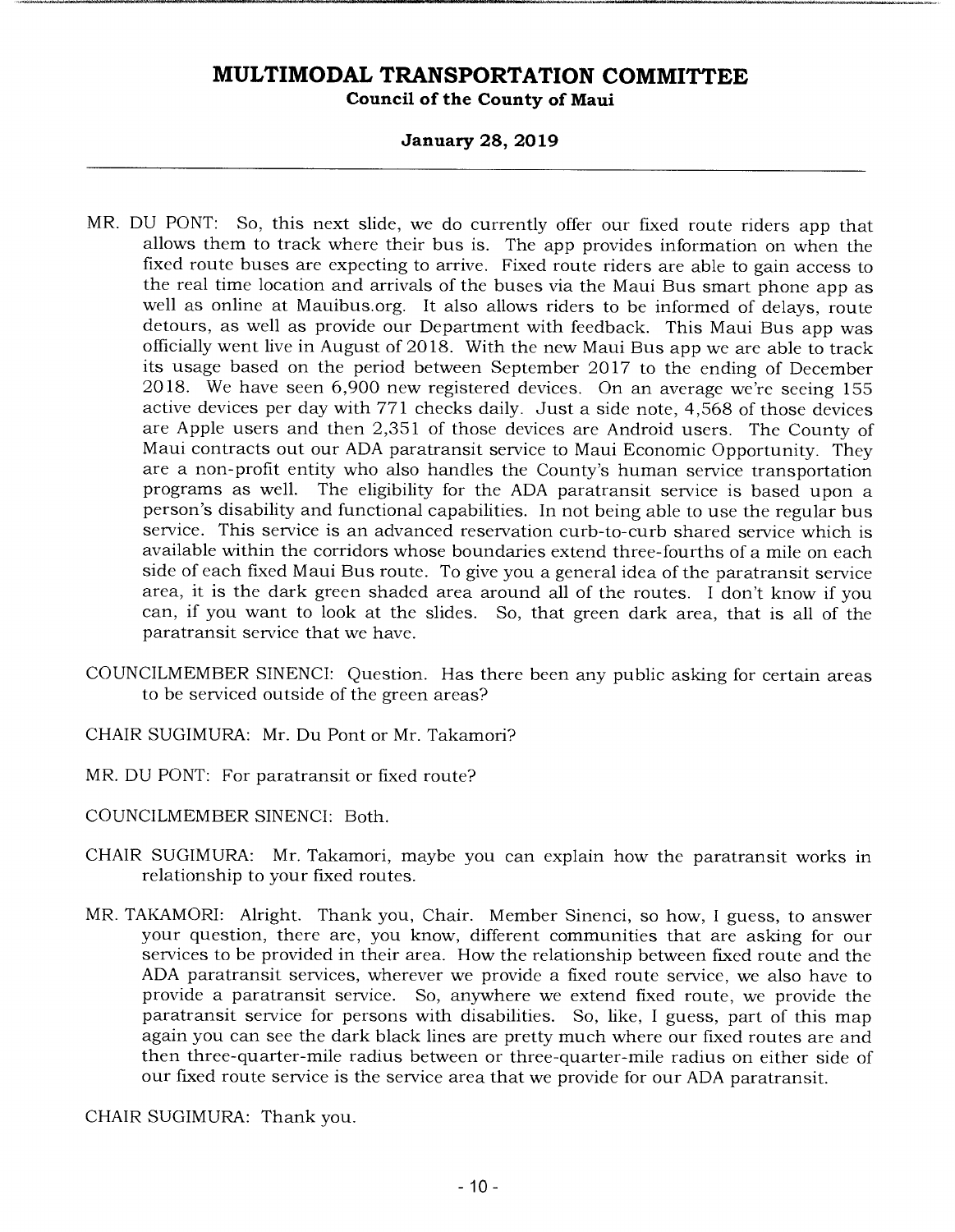#### **January 28, 2019**

MR. DU PONT: This graph will track the Maui Bus paratransit fiscal year passenger boardings from the program's inception in Fiscal Year 2009 to last fiscal year. When the paratransit program first got started there were 11,777 boardings. Last fiscal year we saw a total of 80,142 boardings. Overall there are a little over 1,400 qualified users of this service. On-time performance was at a 93 percent for Fiscal Year 2018. As you can see the paratransit service for persons with disability has been steadily increasing<br>with ridership. This graph tracks the Maui Bus paratransit monthly passenger This graph tracks the Maui Bus paratransit monthly passenger boardings from July 2008 through June 2018. When the paratransit program first got started, there were 816 boardings back in July of 2008. We are now averaging around 6,500 passenger boardings a month. The County Department of Transportation contracts out our Maui Bus commuter service to Roberts Hawaii. There are four routes with most of the routes servicing the central area out to West Maui. The Maui Bus commuter service started in Fiscal Year 2007 seeing 60,205 boardings. Last fiscal year, there were 188,780 boardings. On an average monthly boardings are around 15,500. This slide will show the monthly breakdown of passenger boardings on the commuter services from Fiscal Year 2007 to Fiscal Year 2018.

#### COUNCILMEMBER KING: Chair?

### CHAIR SUGIMURA: Yes.

COUNCILMEMBER KING: Just a quick question. What is, if you were going to create a new commuter route, what would be the minimum ridership commitment you would need?

### CHAIR SUGIMURA: Mr. Takamori?

- MR. TAKAMORI: Thank you, Chair. Member King, thank you for that question. With regards to the commuter service, a lot of times when we're asked for adding additional buses for our commuter service, a lot of it has to be determined based on people that we aren't servicing at the different hotels. What's very tough with the commuter service with, when working with the hotels, is a lot of hotels, their workers start at different times. So, unless they can somehow fit with the schedule of getting to the hotels early enough for them to start it makes it a little tough. So, it's a little hard for us to say what the rider commitment needs to be, but we need to know from the hotel standpoint where if we... the hotel needs to be able to come out and say that, you know, we're working with the other hotels to kind of say, hey we're working with the other hotels and we have a commitment of our riders that if you can provide a certain time range then we're going to make certain that we support our employees to ride the bus service. And so most recently, I think, in Wailea there was a hotel that is or has been working with the other neighboring areas to figure out what types of service or what times are feasible for their workers. And so, I guess, we're still working with them to figure out if it's going to be feasible or if it's not. So, a lot of it comes down to the persistence as well as if the hotels are able to find riders from their staff.
- COUNCILMEMBER KING: Okay. And I guess what I'm looking for is, are you looking for 80 percent full, you know, if you could guarantee or have a commitment for 80 percent full or 70 percent...what percentage are you looking for to at least break even?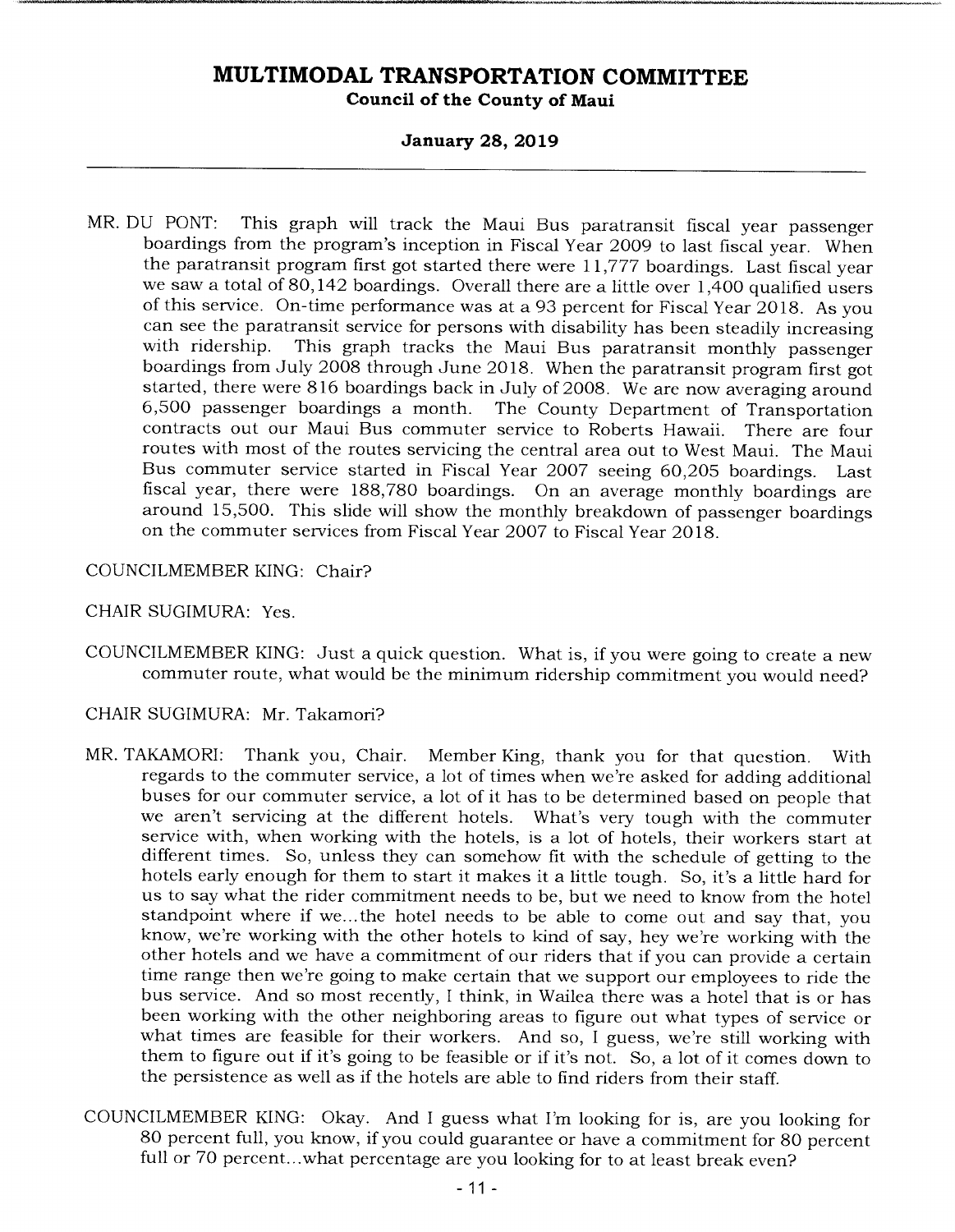### **January 28, 2019**

MR. TAKAMORI: Oh okay.

COUNCILMEMBER KING: If you don't have that number that's okay, but I'm just curious to see, you know, what we can, you know, what kind of a commitment you need and if we could have those hotels do, you know, promise to subsidize it if they don't get that number. I just wondered if there was a number that you needed for that commitment.

CHAIR SUGIMURA: Mr. Takamori.

MR. TAKAMORI: Chair? Thank you. We don't, I guess, I don't have that number with me, but currently how our schedules are set, we use 55 passenger motor coaches on the commuter service, and so, I think, it's the buses that are starting off early in the morning, a lot of it is, it's all first come first serve, right. So, if you can get a seat on the bus, a lot of those earlier buses leave full --

COUNCILMEMBER KING: Okay.

MR. TAKAMORI: --completely full from War Memorial Stadium. So, I guess the question becomes that we're asking within our Department is, hey if we throw on additional buses in the morning time, will that still create the demand where a lot of people still want to go out full in those buses, but then also allow additional people to come in or are people saying, I'm not going to ride the commuter service because it's first come first serve and if I don't get a seat, then I have to take the next bus which that doesn't work for me. So, that's kind of like the fine line of what we're kind looking at right now.

COUNCILMEMBER KING: Okay.

MR. TAKAMORI: Yeah.

- COUNCILMEMBER KING: Thank you.
- MR. TAKAMORI: Thank you. Thank you, Chair.
- CHAIR SUGIMURA: Thank you. So, you're fine with the answer? Do you want us to send a follow-up letter?
- COUNCILMEMBER KING: Well yeah, I mean, you know, my main concern is if these coaches have to go out 60 or 70 percent full then can we send two of them out and so we make sure we cover everybody who wants to ride the bus, and if we don't get that threshold then maybe that's something that the hotels could get together and subsidize for us to make sure that their people get out, you know, an efficient like a ride share type of activity versus just kind of leaving some people out in the cold that don't get on the bus or having to have empty buses that don't pay for themselves. So, that was kind of my main thrust. I think they're working on it, Chair, so I just wonder if you could come up, if we, if you know, if you don't have that number now eventually you can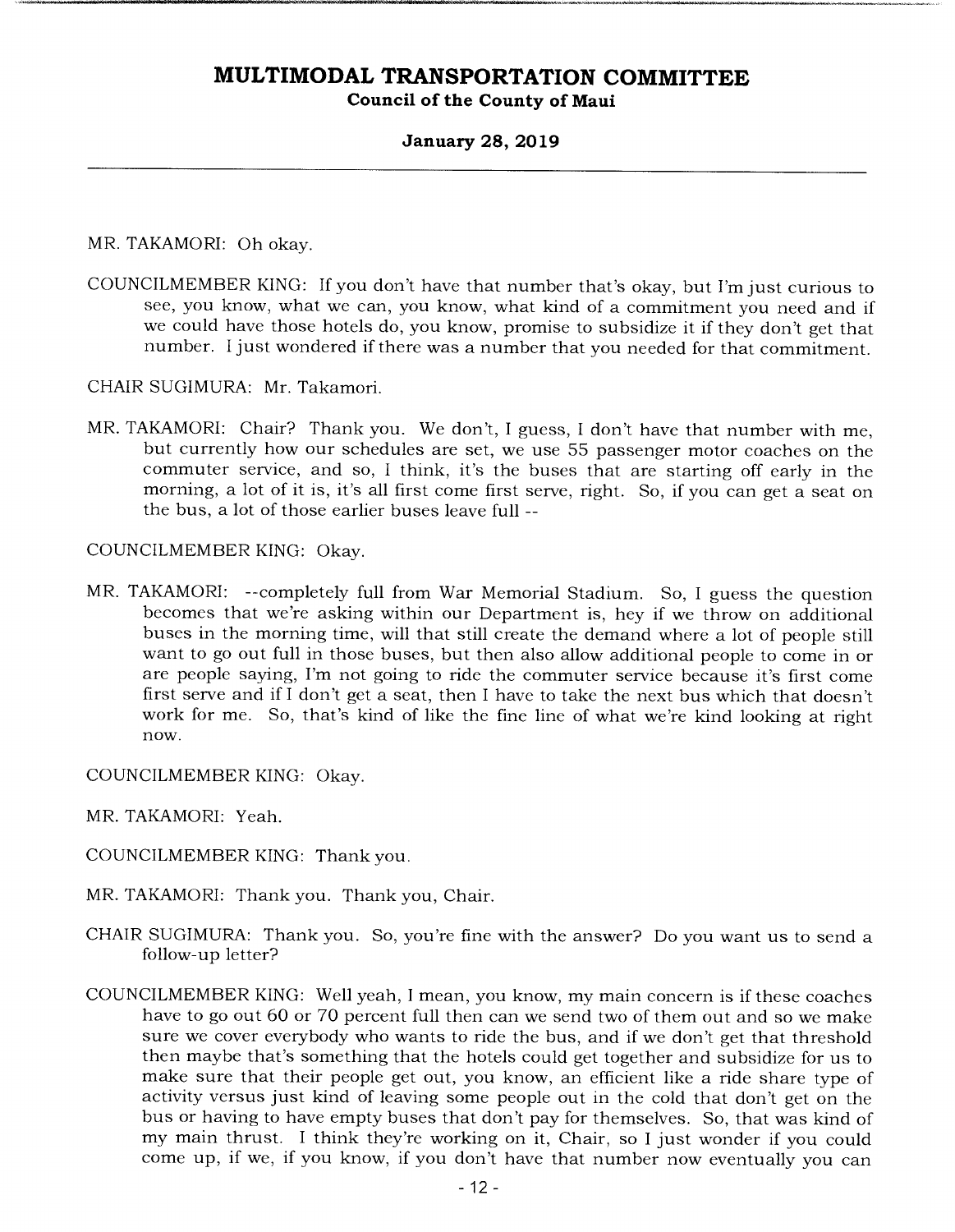### **January 28, 2019**

come up with a number so that when some of us, because I talk to the hotels a lot in South Maui. When we're talking to the hotels we know what that number is and, you know, it's part of the conversation. Thank you.

- CHAIR SUGIMURA: Thank you. So, Staff, can we, we can do a follow-up letter, yeah, as part of this presentation.
- COUNCILMEMBER KING: Thank you, Chair.
- CHAIR SUGIMURA: Thank you. So, I've seen the hotel buses go out and is, there's lines of employees waiting. So, do you also help the Maui Memorial Medical Center? I know that the employees park there, and then they get, I don't know whose shuttle it is, but they get shuttled to the hospital. Mr. Takamori?
- MR. TAKAMORI: Thank you, Chair. With regards to the hospital shuttle, that is actually under... so it used to be under State and now it's under Hawaii, the new --
- CHAIR SUGIMURA: The new organization. It's under Kaiser.
- MR. TAKAMORI: --the new organization. Yes. So, they handle all of that.
- CHAIR SUGIMURA: It's private.
- MR. TAKAMORI: Yeah.
- CHAIR SUGIMURA: Okay. So, not us.
- MR. TAKAMORI: Private.
- CHAIR SUGIMURA: Okay. Thank you. Can continue.
- MR. DU PONT: The next few slides I'm going to go through represents the different types of vehicles that you'll see in the total Maui Bus system. So, for the Maui Bus fixed route, there's four types of buses. You'll see the larger green 40-foot Access buses, which hold 41 passengers with 2 wheelchairs. You'll then see our 35-foot Easy Rider buses which hold 37 passengers and 4 wheelchairs. Then our newer Access buses which are 35-feet which holds 32 passengers with 2 wheelchairs, and then we have 4 cutaway vehicles that are 25 passengers with 2 wheelchair lifts. Sorry. On the average of the large transit buses they have an average of 441,000 miles with an average of 45,000 miles being added onto them annually. The oldest of our buses would be the green 40-foot buses. On an average those buses have over 845,000 miles. For paratransit service we do have three types of vehicles. We have the eight-passenger, four-wheelchair AeroLite Chevy vans that you'll see primarily on the road. We do have a five passenger, two wheelchair MV- 1, and then we do have four Dodge Caravans that hold six passengers with two wheelchairs. For our commuter service we do utilize again Roberts Hawaii motor coaches that hold over, that hold 56 passengers and it, all of them are also ADA compliant, they can hold up to two wheelchairs.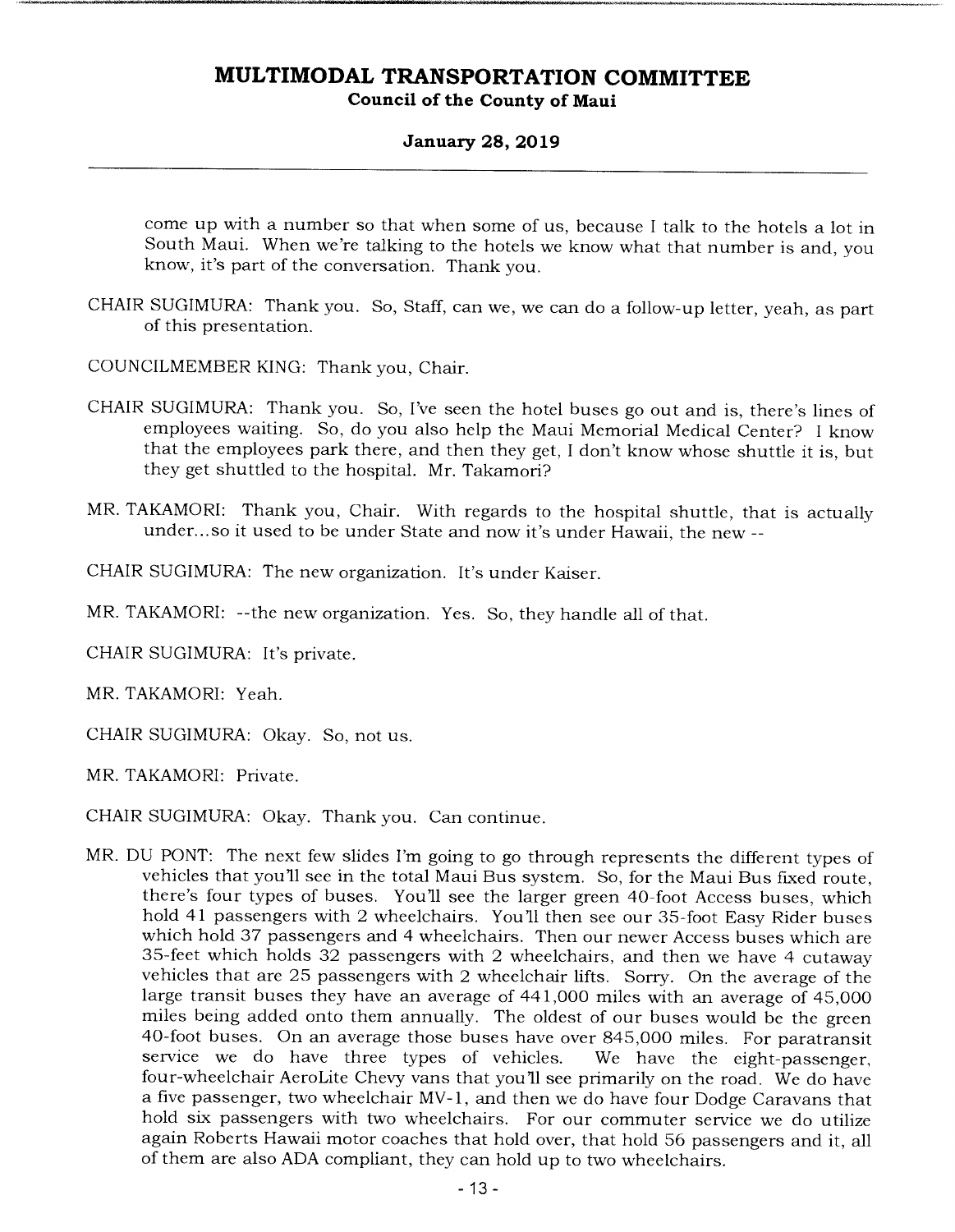### **January 28, 2019**

CHAIR SUGIMURA: Yes, Ms. King?

- COUNCILMEMBER KING: I'll try to make this quicker. So, for the paratransit, are folks who are using a wheelchair, are they allowed to have someone accompany them who can qualify for riding on these paratransit?
- MR. DU PONT: They are able to. Yes.
- COUNCILMEMBER KING: Okay. So, that's what the, where the van comes in with the five passenger?
- MR. DU PONT: It just really depends on the service that they're asking for. The vans are more for like a personalized or harder area for the bigger vans to get into, but they are able to ride all of the vehicles.
- COUNCILMEMBER KING: Okay. So, do they have to have a, like a pass if you're accompanying somebody or you just whoever shows up, is okay? You have to get prequalified for that?
- MR. DU PONT: They're all qualified in advance.

COUNCILMEMBER KING: Oh okay. Thank you.

- CHAIR SUGIMURA: So, Mr. Takamori, the paratransit contract is with MEO and we, and these vehicles then are the vehicles used by MEO. Do we purchase it or do they purchase it?
- MR. TAKAMORI: Thank you, Chair. That is a good question. So, the two services.. .yes, so correct, the, our paratransit contract is contracted out to MEO. With regards to the ownership of our buses, the County of Maui owns, we go out and purchase our own buses for our fixed route fleet and for our ADA paratransit systems. So, we provide those buses with the contract, but the contractors have to maintain them and the only services that we, for the commuter service we, it's a contract with Roberts and that's the only service that we rely on the contractor to provide their own service or own vehicles for the service. Yes.

CHAIR SUGIMURA: Oh, vehicles. Thank you.

MR. TAKAMORI: Okay. So, there are approximately a little over 200 bus stops in the Maui Bus system. This shelter designs were done through community input. So, the barrel roof designs were to symbolize the ocean waves and therefore would be found in areas near the oceans. So, the, if you're looking at the slide, the upper right-hand image of the lower left hand image, those are the ones with the barrel roofs. The more standardized roof lines are found in the Central and Upcountry areas. The paint used are more resistance to graffiti and easier to maintain. Some of our bus stops do have back and side screens which provides privacy, but yet allows the natural trade winds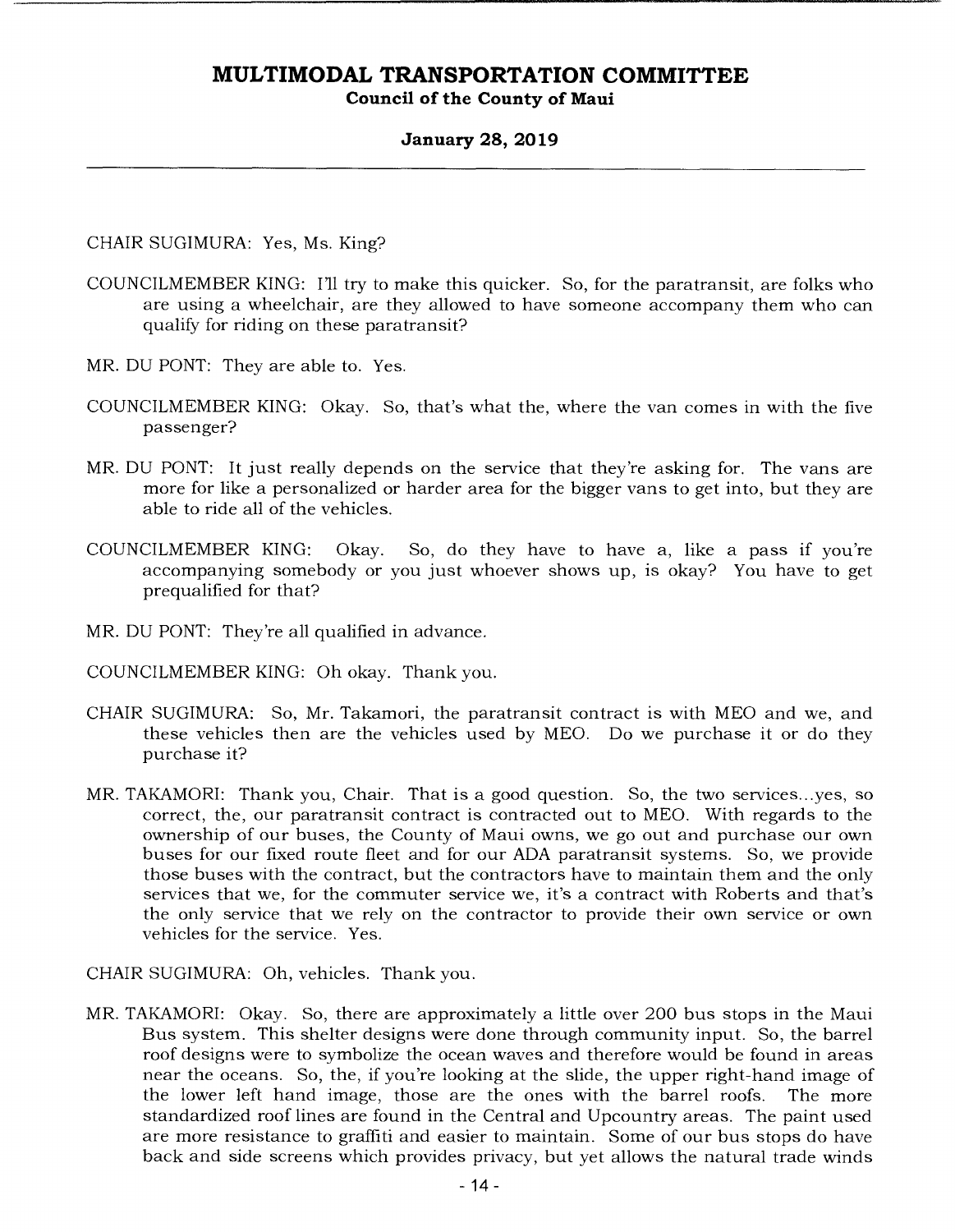### **January 28, 2019**

to pass through. The shelters are also equipped with solar lining which provides light in the late evenings and is also programmable. It, should we put it, or it's also programmable so we can set the duration of how long we want the lights to stay on. The chairs with arm rests were chosen to deter people from lying down on the chairs and taking up all the seats. And then at each of the bus stops with shelters there are bike racks, trash and recycling receptacles that are provided for the rider's convenience. All shelters are power washed once a month, and trash picked ups are done once every three days. We contract out the pressure washing and the trash pickups out. We contract that out to People Who Clean, and then the bus shelter project was done following the Maui County Bus Stop Planning and Design Services Plan prepared by KFH Group.

CHAIR SUGIMURA: Mr. Takamori, how much does it cost to build a bus stop?

- MR. TAKAMORI: Thank you, Chair. With regards to the cost of bus stops it really depends on the location of the bus stop. So, if it's a flat location, then you don't have to deal with like.., there's certain locations of bus stops that have hills and so we have to build a retaining wall and so that adds to the cost. So, on average a single bus stop planning and design, I mean, the design and planning for the infrastructure, the concrete and then adding the shelter on top with labor, typically comes out to be a little ... around \$100,000.
- CHAIR SUGIMURA: Oh, thank you. Do you have any bus stops that you're planning for the future that we can possibly see in this next budget or is this too soon?
- MR. TAKAMORI: Thank you, Chair. With regards to that, we actually have two bus stops shelter projects that are currently ongoing right now. We should be seeing some activity happening. It's right, it's both of them are in Wailuku Town and they're both fronting the State building on High Street and the State and County building on Wells Street. So, we're going to be installing one shelter in each location. So, two shelters and we just had a preproduction meeting last week, and so our understanding is that they plan to be onsite this week starting the process of, I guess, improving the ground infrastructure before the shelters are installed. Shelters are actually, have arrived from Michigan and are onsite at their baseyard. So, our contractor who's doing the installation of these two shelters are Global Specialty. I think Global Specialty, is it contract... Global Specialty Company.

CHAIR SUGIMURA: Thank you.

MR. TAKAMORI: Yeah. So, this is just the Central Maui transit. So, Central Maui transit hub as you've probably been aware in, and also in the newspaper is that we've been on October 5, 2017 we were notified by Queen Kaahumanu Center that our license to occupy agreement will not be renewed and is set to expire at the ending of January 2020.

COUNCILMEMBER PALTIN: Chair, may I ask a question?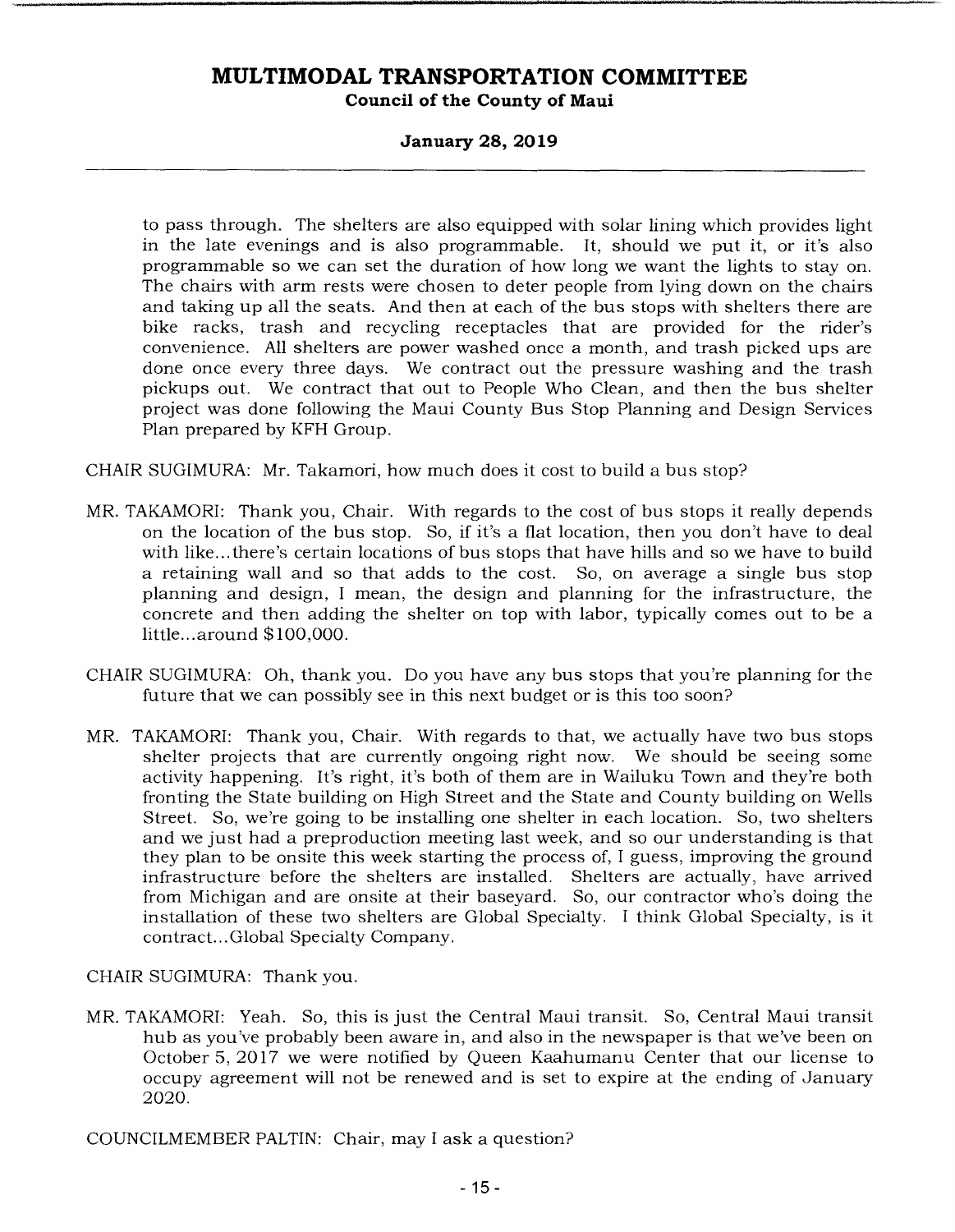#### **January 28, 2019**

CHAIR SUGIMURA: Yes, Ms. Paltin.

COUNCILMEMBER PALTIN: I just was wondering did we used to pay Queen Kaahumanu Center for the use of their area as a hub?

CHAIR SUGIMURA: Mr. Takamori?

- MR. TAKAMORI: Thank you, Chair. Yes, Member Paltin. We actually pay, we have a license to occupy so we pay a dollar a year.
- CHAIR SUGIMURA: Thank you.
- MR. TAKAMORI: So, we've been working with HHFDC, the housing, the Hawaii Housing Finance and Development Corporation and DAGS, the Department of Accounting and General Services, and we were able to find a new location for the transit hub at the old Kahului School site off of Vevau Street and near the Kahului Public Library in Kahului next to Queen Kaahumanu Center. And, I guess, with regards to the Central Maui transit hub, we're also going to be talking about this in the next presentation, the TOD presentation coming after this presentation. The County of Maui committed 650,000 for planning and design in this year's budget and the State of Hawaii committed \$2.5 million for construction. So, this is what the transit hub may look like from the top down view. It's still under design and is subject to change. So, if you looking, if you're looking at the monitor or on your slides, we put where the different streets are. So, if you're looking at the hub, on the left-hand side is going to be Kane Street, on the right-hand side is going to be Lono Street, fronting it is going to be the Catholic Charity Senior Housing Rental Project and we're going to be off of Vevau Street. So, what's going to be happing is that when we relocate to the new transit hub site, we're going to be, our buses are going to be coming either entering the area either from Kane Street off of Queen Kaahumanu Avenue or they're going to be coming from Kamehameha Avenue off of Lono Avenue. They're going to come down Vevau Street and then turn onto, turn into our property, and then we're going to stage the buses on property, and then when they're done, then they'll turn out of the property and then they're able to then head back to Kane Street or back to Lono Avenue. So, that's, so part of the reason why we're turning onto property is that we're allowing the buses the ability to head back in the direction that they came from. If we were to be stationed on the roadside then all of buses would be forced coming from one direction versus at least dispersing where all the buses are coming from.
- MS. PALTIN: I had another question.
- CHAIR SUGIMURA: Ms. Paltin?
- MS. PALTIN: So, from there would they still like do a drop off at Queen Kaahumanu Center?
- MR. TAKAMORI: Thank you, Member Paltin. Yes, we still are expecting to have, I guess, we still need to have that discussion with Queen Kaahumanu Center if they would still consider us having just a stop at their facility or if they're asking us to actually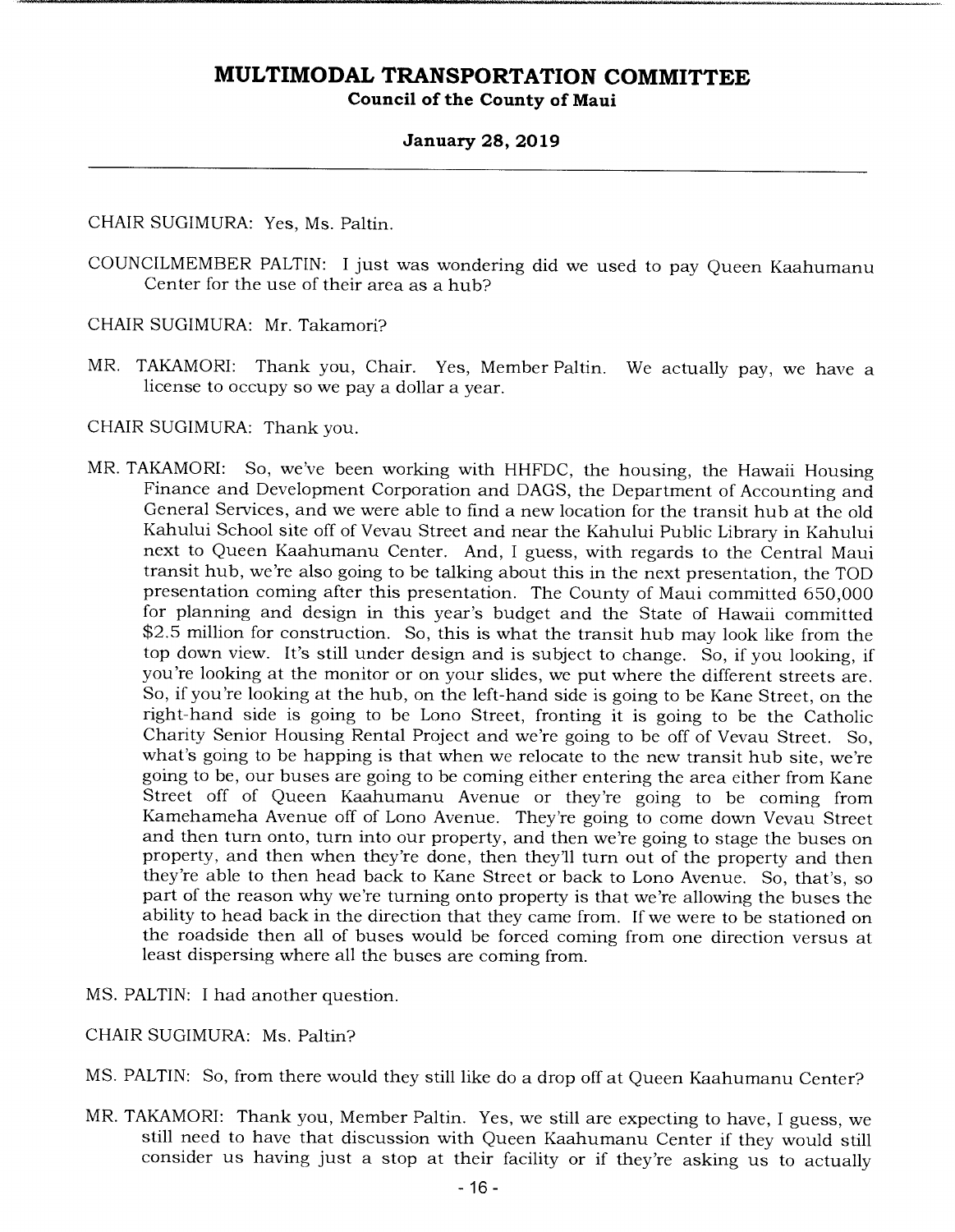### **January 28, 2019**

relocate off site and not have a stop there. So, we don't, I don't have a final answer on that.

- MS. PALTIN: So, if they don't allow it then people just, if they want to go to the mall, they just walk over there?
- CHAIR SUGIMURA: Mr. Takamori?
- MR. TAKAMORI: Thank you, Chair. Yes, Member Paltin, they would from our transit hub, they would then have to cross the street at Kane Street. Yes.
- MS. PALTIN: Are there any considerations for safety at the new transit hub, like security or something?

CHAIR SUGIMURA: Mr. Takamori?

- MR. TAKAMORI: Thank you, Chair. Member Paltin, we, currently right now we do pay Queen Kaahumanu Center for security. So, that's actually built into the contract. So, we pay Kaahumanu Center a dollar a year for a license to occupy the area, but we do provide funds to pay for a security guard from when our buses first arrive in the morning, to when our bus finally departs in the evening. So, we expect to continue having a security person at our transit facility once we make that move. Yes, along with, we will also have a dispatcher onsite that is somebody that will be, you know, selling passes, monthly passes, daily passes, and providing information to riders as well.
- CHAIR SUGIMURA: Mr. Takamori, in relationship to that question then about safety, the part of, I think, the next presentation we're going to hear more about the transit-oriented development and how it all ties together. So, stay tuned for more regarding that. Good question. Continue.
- MR. TAKAMORI: Okay, so this is the Maui Bus operating budget. The graph depicts the total cost to operate the Maui Bus services. So, it starts in Fiscal Year 2010 up to Fiscal Year 2019, and so for the Maui Bus system, we do contracts. It's a five-year contract, or it's a one-year contract, with four one-year add-ons. So, it's a, you can go up to a total of five years and every five years then we go out to bid to solicit, I guess, new vendors, if new vendors are interested in providing service and then they can bid again. So, the last five years, or the first five years was Fiscal Year '14 through '18 and then we just started, we're in our first year of our potential five-year contract from Fiscal Year '19 to Fiscal Year 2023.

#### COUNCILMEMBER KING: Chair?

#### CHAIR SUGIMURA: Ms. King?

COUNCILMEMBER KING: So, thank you for that information. So, the one-year contract with one-year add-ons, allows us to reassess every year and we as a County contractor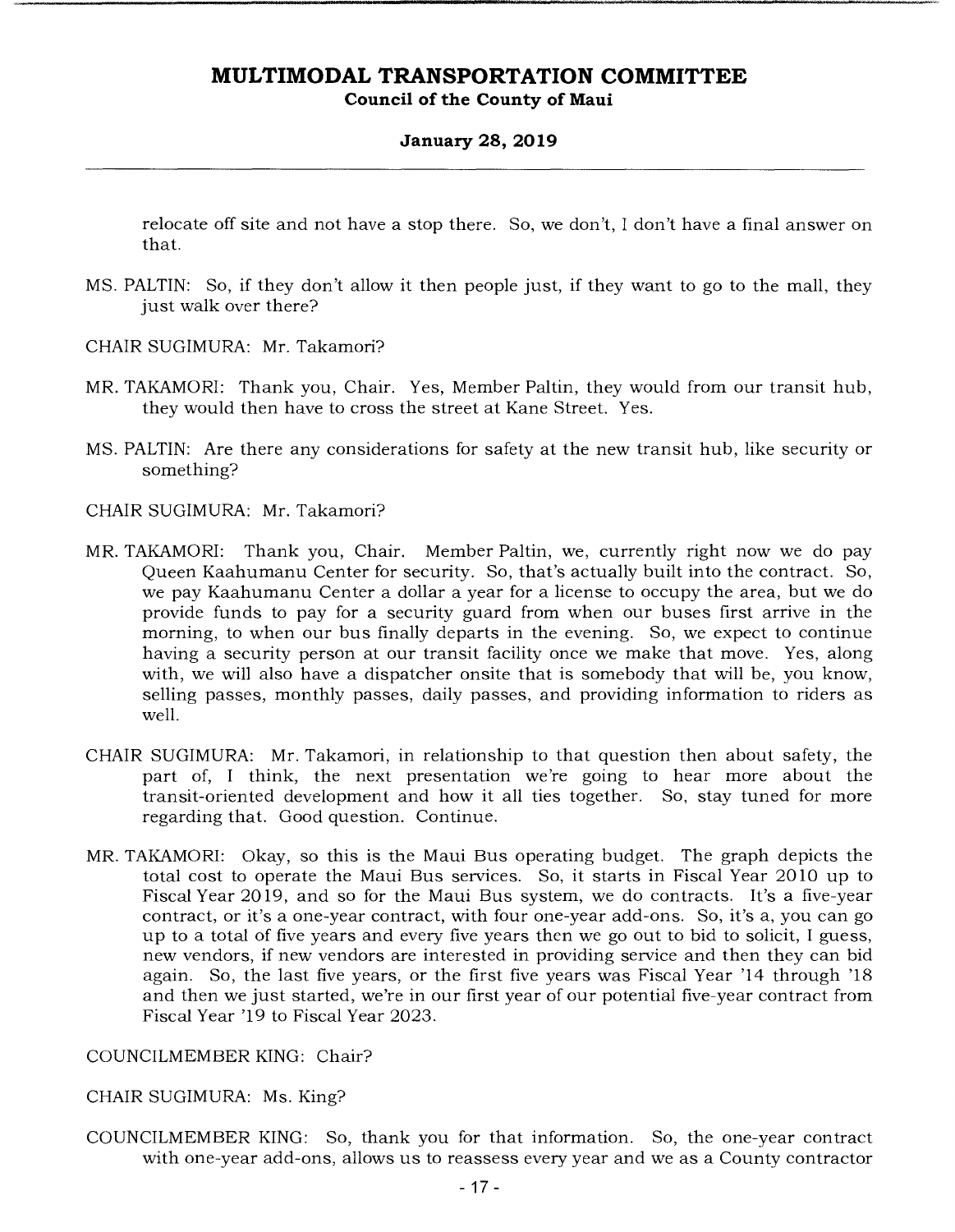### **January 28, 2019**

we have the option of reviewing that and putting it back out to bid or how does that work? Is it just automatic?

#### CHAIR SUGIMURA: Mr. Takamori?

- MR. TAKAMORI: Thank you, Chair. I guess, yeah, to answer your question, we do it because I think it's all subject to funding. So, we were told that it's always a one-year contract with additional one-year add-ons because we're only funded for that one year. And so if, so every year, I guess, what you said is you can reevaluate if the vendor or the contractor is not living up to what the criteria of the system is then or if a vendor decides to withdraw from providing, you know, the following year service then the contract can, I guess, that would be reviewed by Corporation Counsel, but it could be terminated and put out to bid again.
- COUNCILMEMBER KING: Okay, but does the system also allow you to put in additional efficiencies into the next year, you know, additional requirements?
- MR. TAKAMORI: Chair?
- CHAIR SUGIMURA: Yes.
- MR. TAKAMORI: Thank you. Yes, we have a really good working relationship with our current contractor. So, typically throughout the year if we can figure out or write up policies or, you know, make changes with regards to efficiencies, we typically make those changes within the year or within the next year. Yes.
- COUNCILMEMBER KING: Okay. So, you're able to have that flexibility?
- MR. TAKAMORI: Yes.
- COUNCILMEMBER KING: Okay. Thank you. Thank you, Chair.
- COUNCILMEMBER LEE: Madam Chair?
- CHAIR SUGIMURA: Oh, yes, Ms. Lee?
- COUNCILMEMBER LEE: Let's see. My understanding is that our ridership has declined steadily since 2012, and I noticed here that the operating budget has increased exponentially since that period. Is there any particular reason why?
- CHAIR SUGIMURA: Mr. Takamori?
- MR. TAKAMORI: Thank you, Chair. Yes, you are correct. The, our ridership has been steadily decreasing from Fiscal Year 2012, and I guess, that's, it is a national trend. So, a lot of our sister county agencies are also seeing the same effects of ridership, fixed route ridership decreasing. With regards to our operating budget, we've seen an increase because we've also added different additional routes as well as we go out to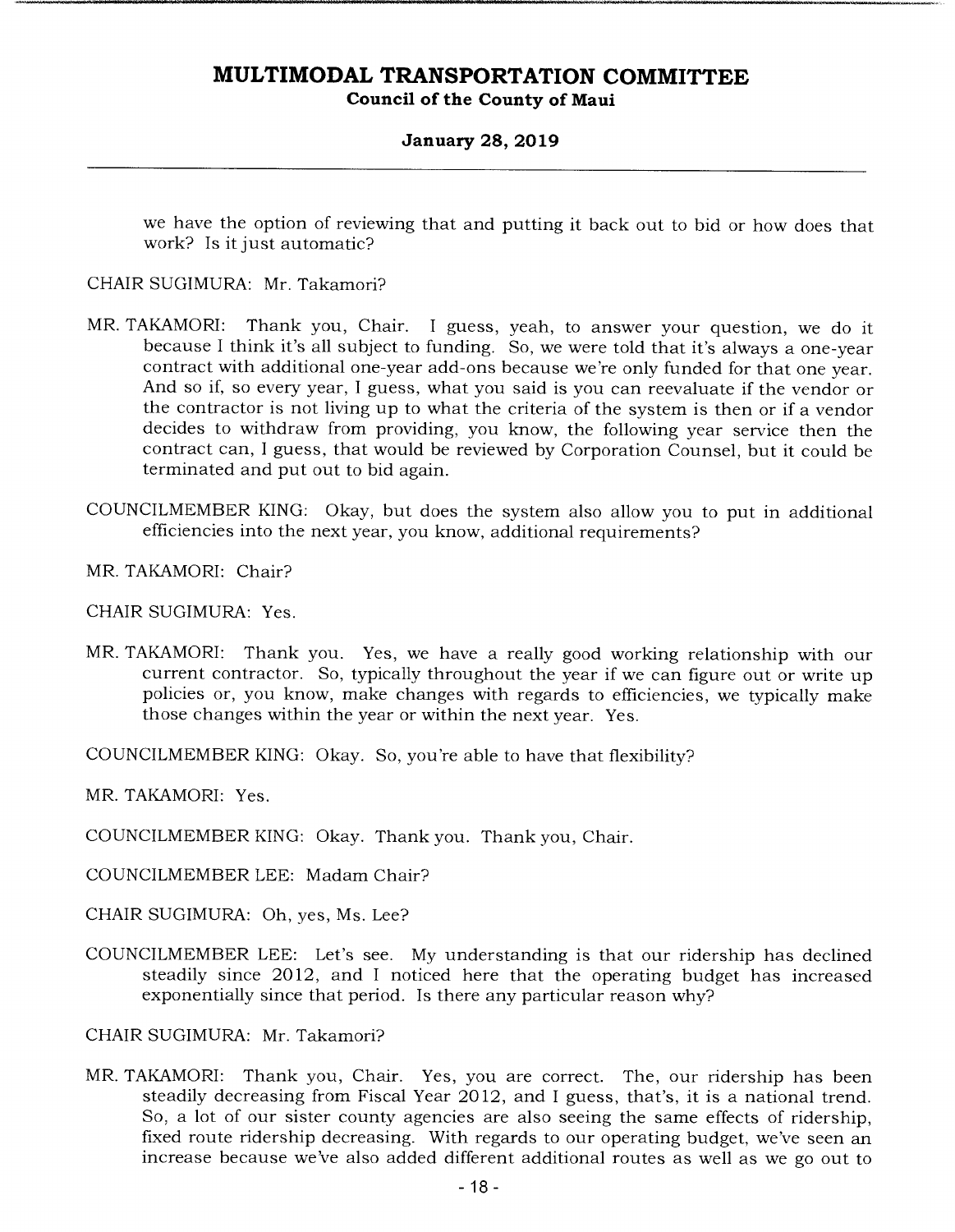#### **January 28, 2019**

bid, the, our vendors with regards to wages and cost of doing business, those costs have increased. So they come out with their bids and their bids have increased over previous year's costs. So, that's why there's been an increase throughout the years.

CHAIR SUGIMURA: Ms. Lee?

COUNCILMEMBER LEE: Madam Chair. Okay, I understand that. However, the increase is So. you know, we're talking like 2012, 8 million and now the projection is 12 million for 2019. So even though you've increased the different sites it's at a premium cost. So what kinds of efficiencies are you looking at to offset these high costs?

MR. TAKAMORI: Chair?

#### CHAIR SUGIMURA: Yes.

MR. TAKAMORI: Thank you. With regards to your question, one of, I guess, one of the examples that I can provide is when MEO took over the paratransit contract back in Fiscal Year 2014, their cost per hour actually saved the County over \$800,000 from the previous vendor. So, that when we went out to bid, that came back as a cost savings. With regards to efficiencies for the paratransit system, the persons with disability system, we implemented, we worked with MEO and implemented an electronic scheduling system, reservation and scheduling system. So, what was happening under our previous vendor was that whenever a person with disability made a reservation, a lot of the buses that were sent out was manually scheduled so it wasn't quite a shared ride system. When MEO took over with this automated When MEO took over with this automated scheduling system it forced riders to share rides with others. And so I don't know, back in Fiscal Year 2014 there was a lot of outcry from the community with regards to this taking them longer to usual to get to their destinations, but we just had to educate the ridership that hey this is, we're still providing the service under FDA rules and guidelines and it is a shared ride system, and so that, MEO has definitely saved us a lot of money with regards to implementing that type of system.

COUNCILMEMBER LEE: One last question please.

CHAIR SUGIMURA: Yes, Ms. Lee.

COUNCILMEMBER LEE: Okay. Mr. Takamori, what would you say is the percentage that the County subsidize per ride or the average ride?

CHAIR SUGIMURA: Is it for all riders or just the paratransit?

COUNCILMEMBER LEE: Just the average for --

CHAIR SUGIMURA: Average for everybody.

COUNCILMEMBER LEE: --overall ridership, how much do we subsidize?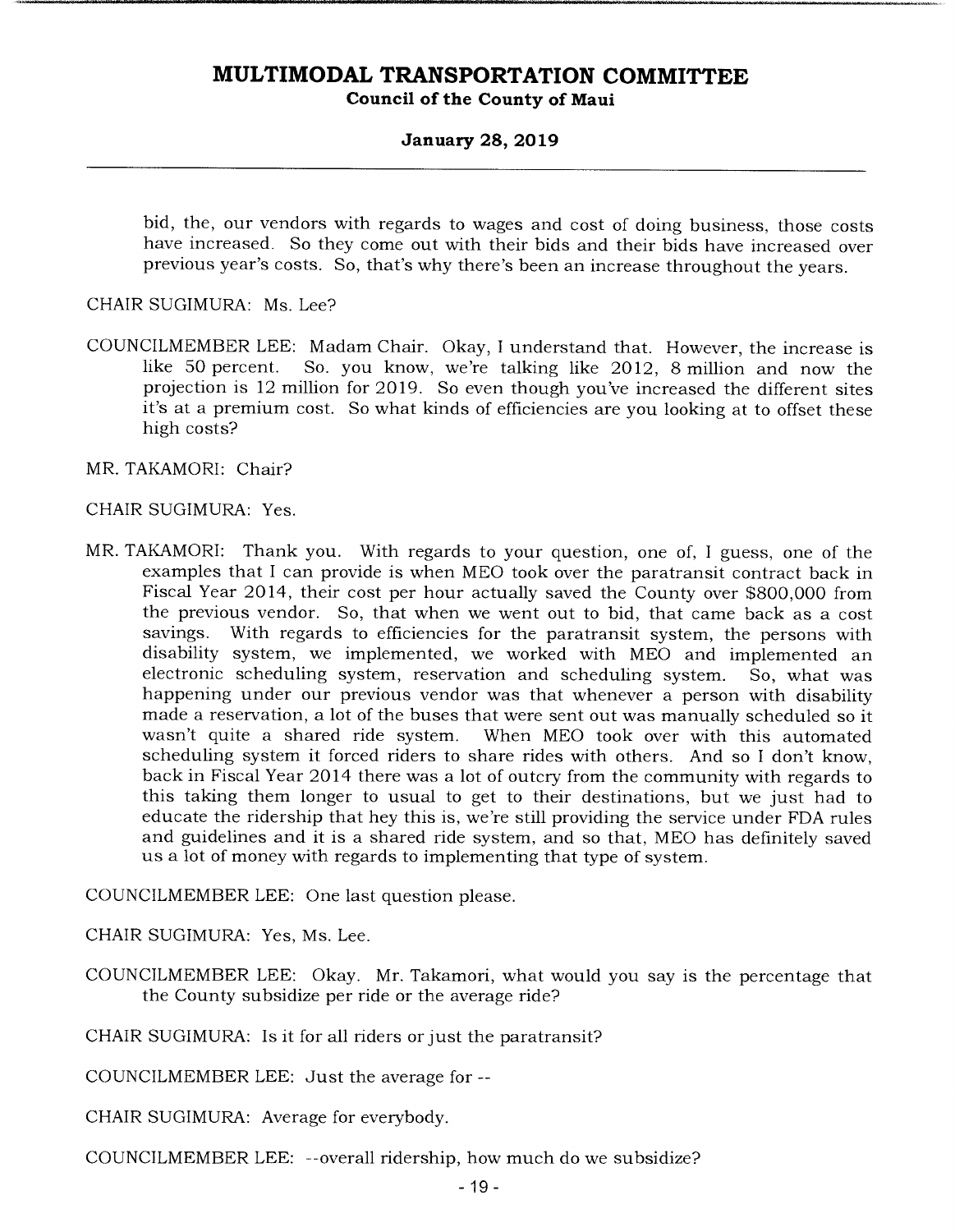#### **January 28, 2019**

MR. TAKAMORI: Chair?

CHAIR SUGIMURA: Yes.

MR. TAKAMORI: Thank you. Member Lee, we're actually going to get there, but I can tell you right now. So, for, with regard, so what, we call it the fare box recovery rate which is basically, let's see. So, the fare box recovery rate is basically what you're getting back with regards to what the cost of the service is and so the fixed route system, the riders are paying out at least 28 percent. That's what's being, that's what we get back, 28 percent of the total cost for fixed route. For ADA paratransit we are getting back 4 percent and then the commuter service we're getting back 19 percent. So, the rest is being subsidized by the Highway Fund.

CHAIR SUGIMURA: Yeah, it's a service that government provides. Thank you. Continue.

MR. TAKAMORI: Okay, so this is our funding sources. So the Department funding comes from these different areas. The General Fund, the Highway Fund, which includes the public transit fares, motor vehicle weight tax, fuel tax, and franchise tax as well as we receive funds from the FDA. So, this is the Maui Bus revenue tracking and this is all Maui Bus services combined. So, I guess, back in Fiscal Year 2010, our revenues were \$2.3 million. In Fiscal Year 2012, we saw it go up to 2.7 million and then we are now seeing it come back Fiscal Year 2018 we are seeing a 2.4, a little over \$2.4 million recovery in terms of our revenue. In 2012, we had a, that's when the \$2 daily pass was implemented. Okay, so with regards to funding sources, comparing Fiscal Year 2013, the upper left-hand graph to the Fiscal Year 2017, that is, I'm sorry, Fiscal Year '19, the lower right-hand graph, there has been a shift of using less \$2 per boarding and more people using monthly passes to ride our buses. So, for the \$2 per boarding in Fiscal Year '13 it went from 40 percent down to 33 percent and then the monthly pass holders in Fiscal Year 2013, it went from 26 percent up to 34 percent in Fiscal Year '19. And then for paratransit breakdown, we're seeing 46 percent of our riders are holding a monthly pass followed by paying \$2 per boarding and then utilizing a \$4 daily pass.

COUNCILMEMBER SINENCI: Chair?

CHAIR SUGIMURA: Mr. Sinenci?

COUNCILM EMBER SINENCI: What's the cost of a monthly pass if I may ask?

MR. TAKAMORI: Chair?

CHAIR SUGIMURA: Yes.

MR. TAKAMORI: Thank you. Member Sinenci, there's, it just depends on the service or the system. So, if you are riding the fixed route, you can buy a \$45 general pass. If you are a student on fixed route you can, you'll pay \$30. If you're a senior on fixed route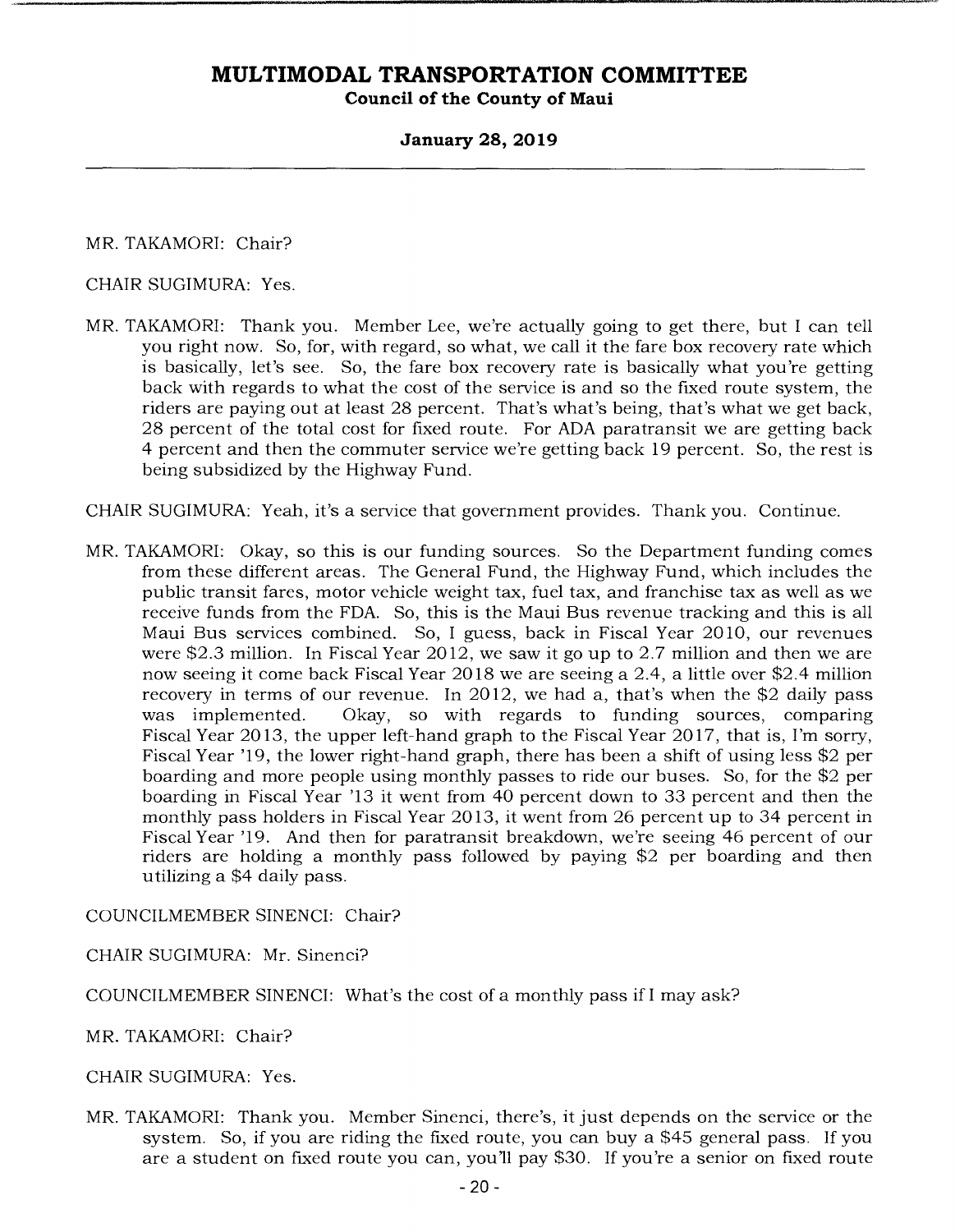#### **January 28, 2019**

you pay \$25. And then there's a \$4 daily pass. If you are, oh, and if you're a persons with disability you have a \$30 pass on fixed route.

CHAIR SUGIMURA: Thank you.

- MR. TAKAMORI: So, this chart just breaks down or provides a general idea of how many passes we have sold within the last fiscal year for the Maui Bus, and so the most popular pass is the daily pass followed by general passes. So, yeah, so it says For the Fiscal Year 18, we sold 185,000, little, almost 186,000 daily passes and then general pass we sold 11,800 general passes.
- COUNCILMEMBER KING: Chair?
- CHAIR SUGIMURA: Ms. King?
- COUNCILMEMBER KING: Thank you. So, the daily pass allows you to pay \$4 and ride the bus all day long? That's what it is? Okay. Pretty good deal.
- CHAIR SUGIMURA: And it happens. Mr. Takamori?
- MR. TAKAMORI: And it's a really good deal, and you can use that... so, there's passes that are available on paratransit as well. So, for paratransit riders that's a really good deal and there's only monthly passes available, there's only a \$45 monthly pass available for commuters. No other passes available on commuters. You can pay every time you board or you buy a \$45 pass. And then this is just a breakdown for the current fiscal year for our system. So, revenues from fares, these figures are all Maui Bus services combined, so fixed route, paratransit, and commuter. So, overall comparing Fiscal Year '17 to Fiscal Year '18 we've experienced a decrease in ridership of 6.3 percent and with revenues decreasing by 2.3 percent. For this fiscal year we are expecting another decrease in ridership to be just shy of 2 million boardings and revenues at around \$2.2 million. So, again, the fare box recovery rate is computed by dividing the system's total fare revenue by its total operating expense. And so the fare box recovery rate for Fiscal Year '18 was 23 percent, and then the previous year was at 26 percent. So, this is the breakdown of each programs cost per passenger trip, its revenue generated, its revenues generated and its fare box recovery rate. So, if this is for Fiscal Year '18 and this is the one that I've, I was, I provided Member Lee with. It shows the breakdowns between fixed route, ADA paratransit, commuter, and human services transportation. Those are the, that's our primary bus service provided from our Department. As you can see, cost per passenger trip for fixed route is \$4.43 or 34 cents, paratransit was \$25.71, commuter is \$5.55, and human services transportation was \$19.29 and then the different fare box recovery rates was 23 or 28 percent, paratransit 4 percent, commuter 19 percent and human services transportation 0 percent since no fares are collected on that service and that service is a grant that's given to or provided, it's a grant to MEO to provide the service and as of right now, there's no fares that are collected for that, for the program.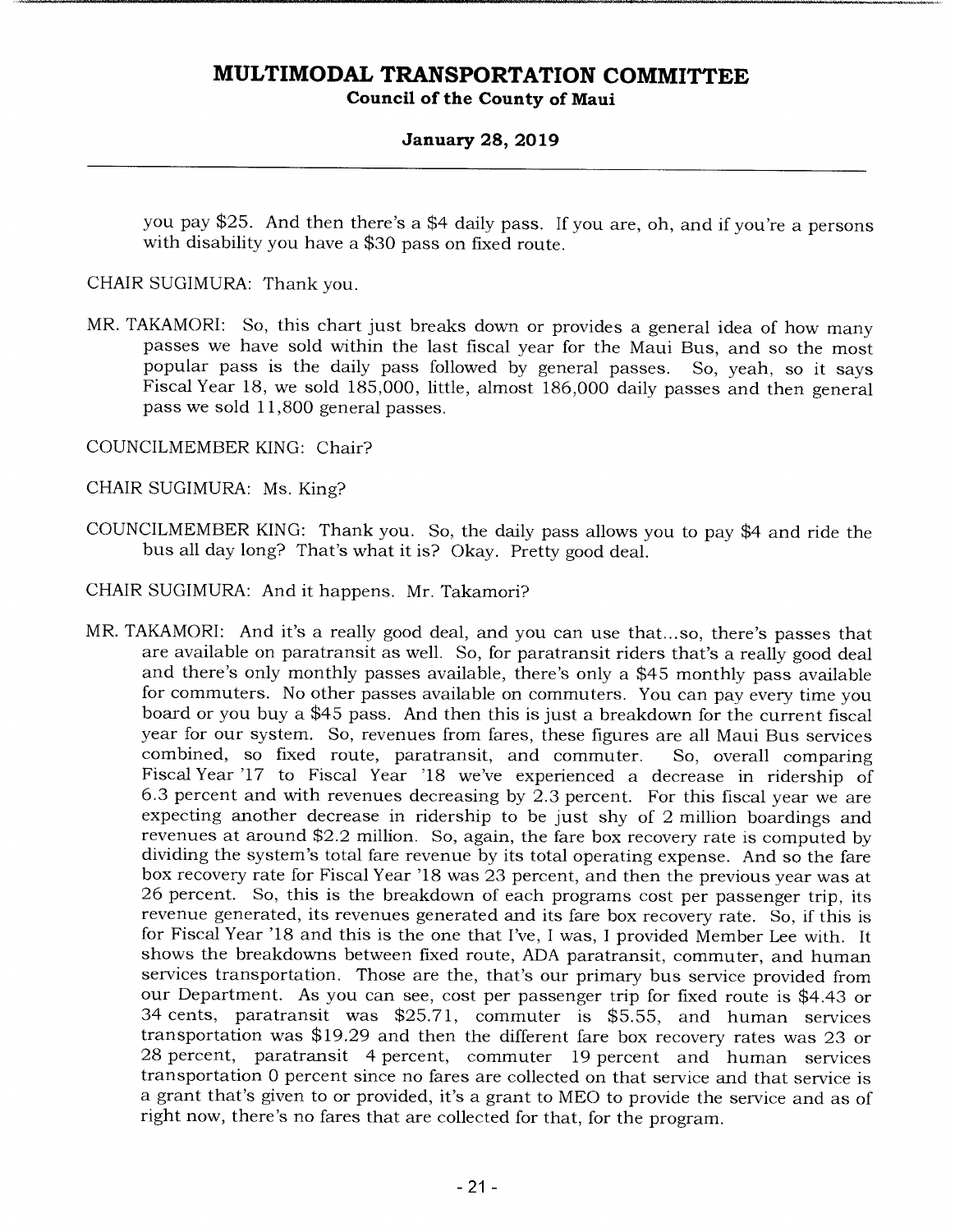### **January 28, 2019**

CHAIR SUGIMURA: So, Mr. Takamori, the human services transportation are like for students or seniors that, the senior clubs that take trips? Is that what human services transportation?

MR. TAKAMORI: Chair?

CHAIR SUGIMURA: Yes.

MR. TAKAMORI: Thank you. I guess that, yes, you are correct and we will be talking about human services transportation in the next few slides.

CHAIR SUGIMURA: Next, okay. Thank you.

MR. TAKAMORI: Yes.

- MR. DU PONT: So, our Department also oversees a grant to Maui Economic Opportunity to provide human service transportation that services clients on Maui, Lanai, and Molokai. The grant for this fiscal year was \$6,380,515. Last fiscal year human service transported 6,060 individuals and had 320,364 boardings. Some of the programs that fall under the human service transportation are senior services, nutrition, rural shopping shuttle, youth trans, taking youth from school to County funded youth agencies such as Boys and Girls Club, Maui Adult Day Care, and dialysis. This graph shows the passenger boardings on human service transportation program from Fiscal Year 2007 to last fiscal year.
- MR. TAKAMORI: Our Department also oversees a grant subsidy to the State Department of Health on contracting out services for our air ambulance program. So, as you can see, there were a total of 53 trips performed in Fiscal Year '18 with majority of them being from Hana out to Maui Memorial Medical Center. This current fiscal year there were 15 trips provided with 93 percent of the trips transporting residents and 73 percent being medical related. Here's the breakdown that shows the trips taken from Fiscal Year 2018 with the 53 trips, with 53 trips and majority of them, 35 of them were from the Hana area to Maui Memorial Medical Center, followed by Lanai to Maui... oh, followed by West Maui and then followed by Lanai.

COUNCILMEMBER KING: Chair?

CHAIR SUGIMURA: Ms. King?

COUNCILMEMBER KING: Thank you. Mr. Takamori, what would be a non-medical related reason to take an air ambulance trip? If you've got, it says 73 percent of trips are medical related so you got 27 percent of them that are non-medical so can you just kind of give us an overview of what that would be for?

MR. TAKAMORI: Chair?

CHAIR SUGIMURA: Yes.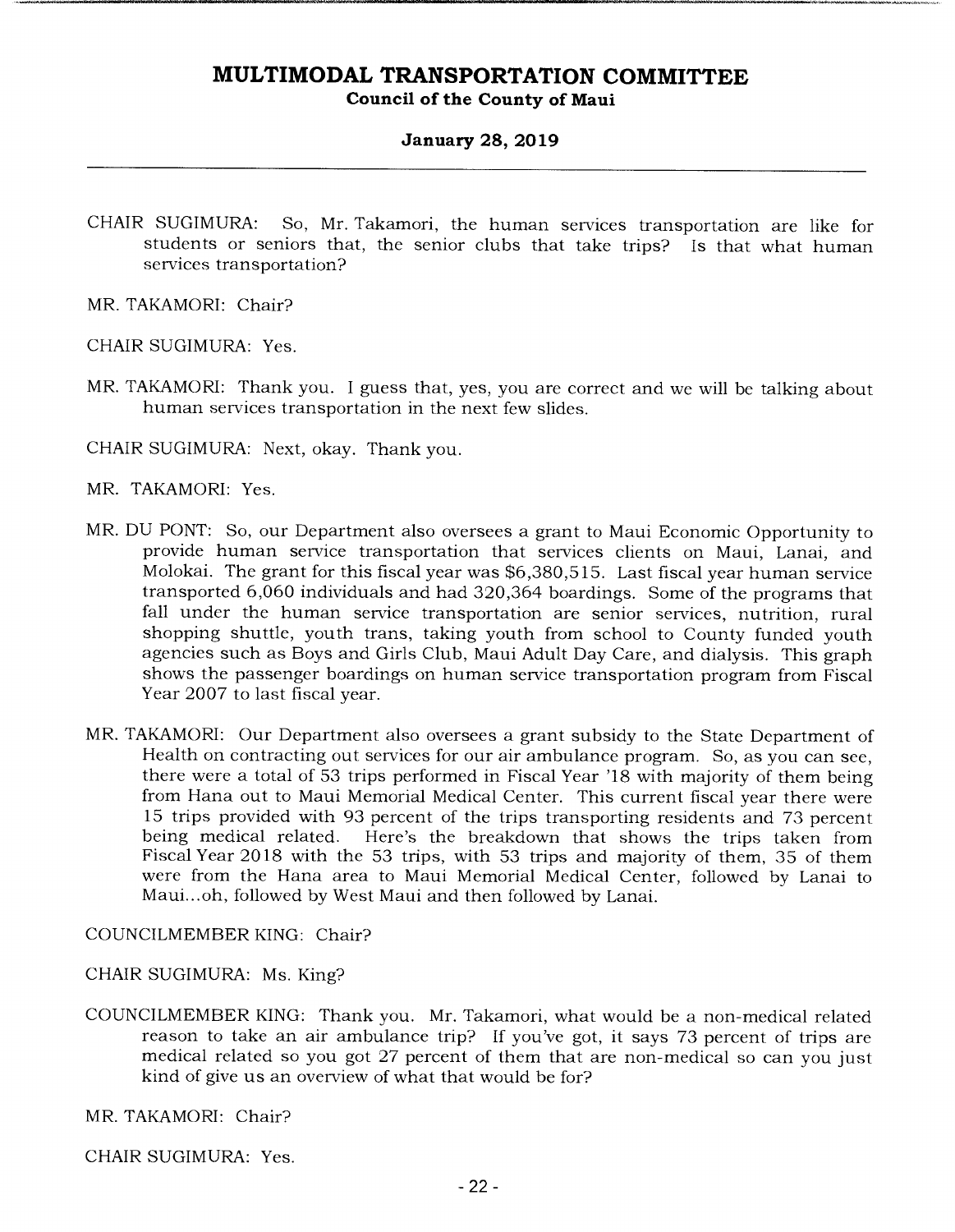### **January 28, 2019**

MR. TAKAMORI: Thank you. With regards to, so the reports that we were given by the State Department of Health, is it's broken down by if it's medical or if it's trauma. So, medical is like heart attacks and things like that. Trauma is more like they broke their leg, and, I guess, it's still medical but --

COUNCILMEMBER KING: Just, yeah, sounds like it was still medical.

MR. TAKAMORI: --no, they still, they break it out that way.

COUNCILMEMBER KING: Okay.

MR. TAKAMORI: Yeah.

COUNCILMEMBER KING: So, basically, they're all somewhat --

MR. TAKAMORI: Medical.

COUNCILMEMBER KING: --medical or emergency situations.

MR. TAKAMORI: Yes. Correct.

COUNCILMEMBER KING: Okay. Thank you.

COUNCILMEMBER SINENCI: Chair?

CHAIR SUGIMURA: Mr. Sinenci?

COUNCILMEMBER SINENCI: Just a question for clarification. You said there was 35 from Hana, transits from Hana. That is just on the air med? That is not like any, like the use of the fire rescues or anything like that? Is that part of it?

MR. TAKAMORI: Chair?

CHAIR SUGIMURA: Mr. Takamori?

MR. TAKAMORI: Thank you, Member Sinenci. No this is just for the air med. We don't, none of the counts come from, I guess, the Fire Department. Yeah, this is totally separate.

COUNCILMEMBER SINENCI: Thank you.

MR. TAKAMORI: And this is a breakdown of the trips within this current fiscal year, 15 trips total so far up to December of 2018 and majority, nine of them from Hana area followed by Lanai, and then followed by Upcountry. And then looking forward back in December of 2018, the Department through the Mayor's Office submitted a budget amendment for our Maui Bus ADA paratransit contract. We are expecting to, we're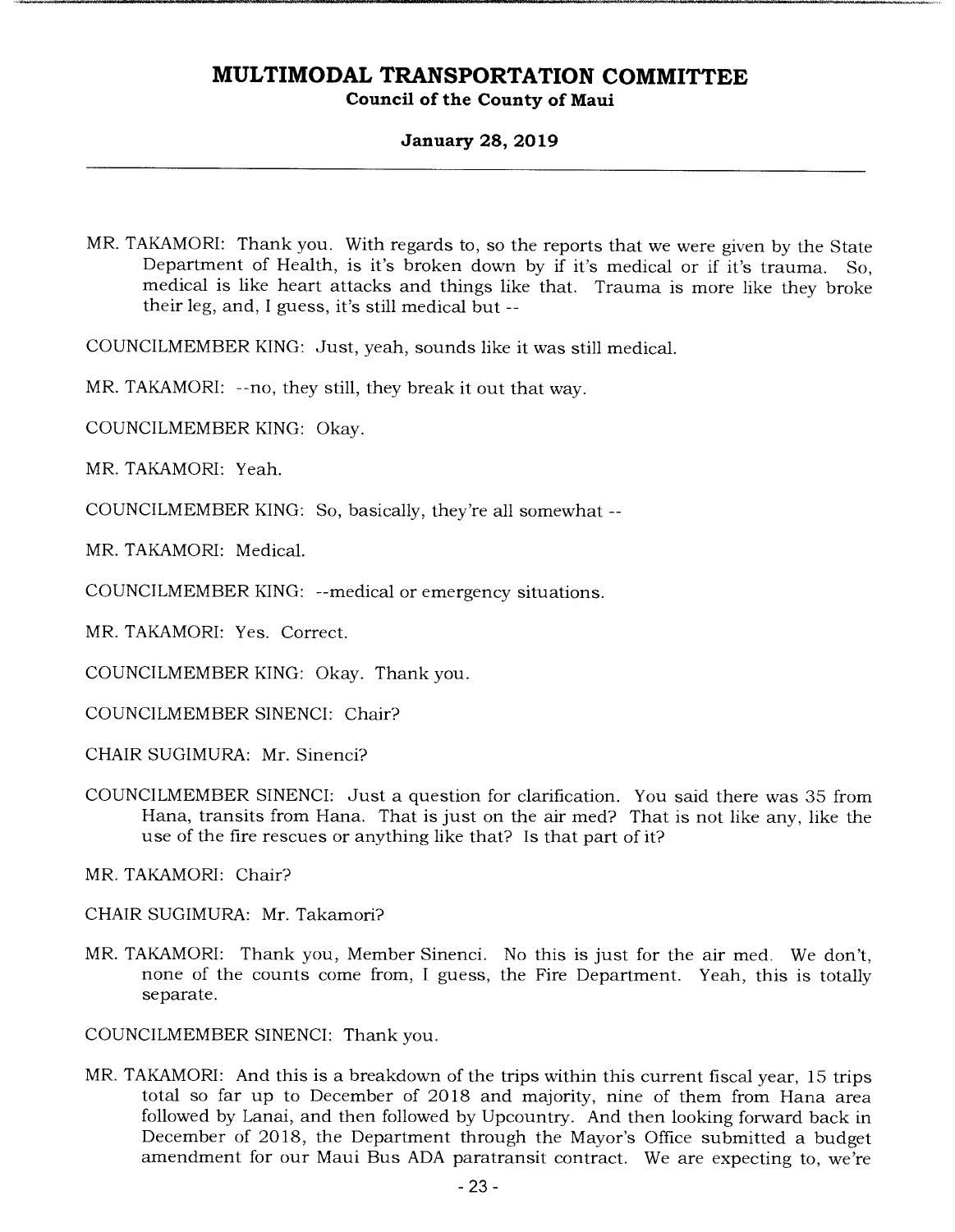#### **January 28, 2019**

expecting to have enough funds through April leaving the last two months of this Fiscal Year in jeopardy with a possibility of service disruption. So, we just wanted to give the Committee, but I guess, it's just wanted to give a heads-up as the request has been transmitted the Economic Development and Budget Committee. So, when that, that will most likely be heard probably within next month or so.

CHAIR SUGIMURA: Thank you.

MR. TAKAMORI: And then this is just for the public. This is our contact information. We have a website, a general e-mail, our office hours, and our address.

CHAIR SUGIMURA: Thank you.

#### *• END PRESENTATION...*

- CHAIR SUGIMURA: So, Members, at this time I want to open it up for discussion. I'd like to start off with Mr. Hokama, our Vice-Chair.
- VICE-CHAIR HOKAMA: Thank you. Are you planning to have another meeting before Budget --

CHAIR SUGIMURA: To go over.

VICE-CHAIR HOKAMA: --Session to go over additional more specific details.

CHAIR SUGIMURA: Yes, I will.

- VICE-CHAIR HOKAMA: Okay. Then I would just say that I appreciate this general overview this morning. It was quite accurate. I think what we would, I would prefer though is that the Committee be at least aware of the audit we did and what was some of the audit recommendations especially regarding the obvious lines that Ms. Lee, you know, is concerned about, expenses growing, revenues decreasing, and some of the comments that the auditor provided in considerations of how we can address that. Our, you know, City and County is grappling with that issue currently also. So, again, you know, there's only so much that the subsidy can support. So, I think that audit would be helpful for the Committee's future work. Thank you.
- CHAIR SUGIMURA: Good point. Thank you. Any other Members have questions? Ms. Paltin?
- COUNCILMEMBER PALTIN: I was wondering, you know, how, well, we all have our own parking spaces but parking seems to be a problem here, and I was wondering if it's a possibility like say, if folks park at like Maehara Stadium or someplace where there's a lot of parking, and just shuttle folks into this area like during I think, 7:45 and then five o'clock or like beginning and pau hana times. Would that be a possibility ever? Especially, you know, if the work is going to be done in the municipal parking lot,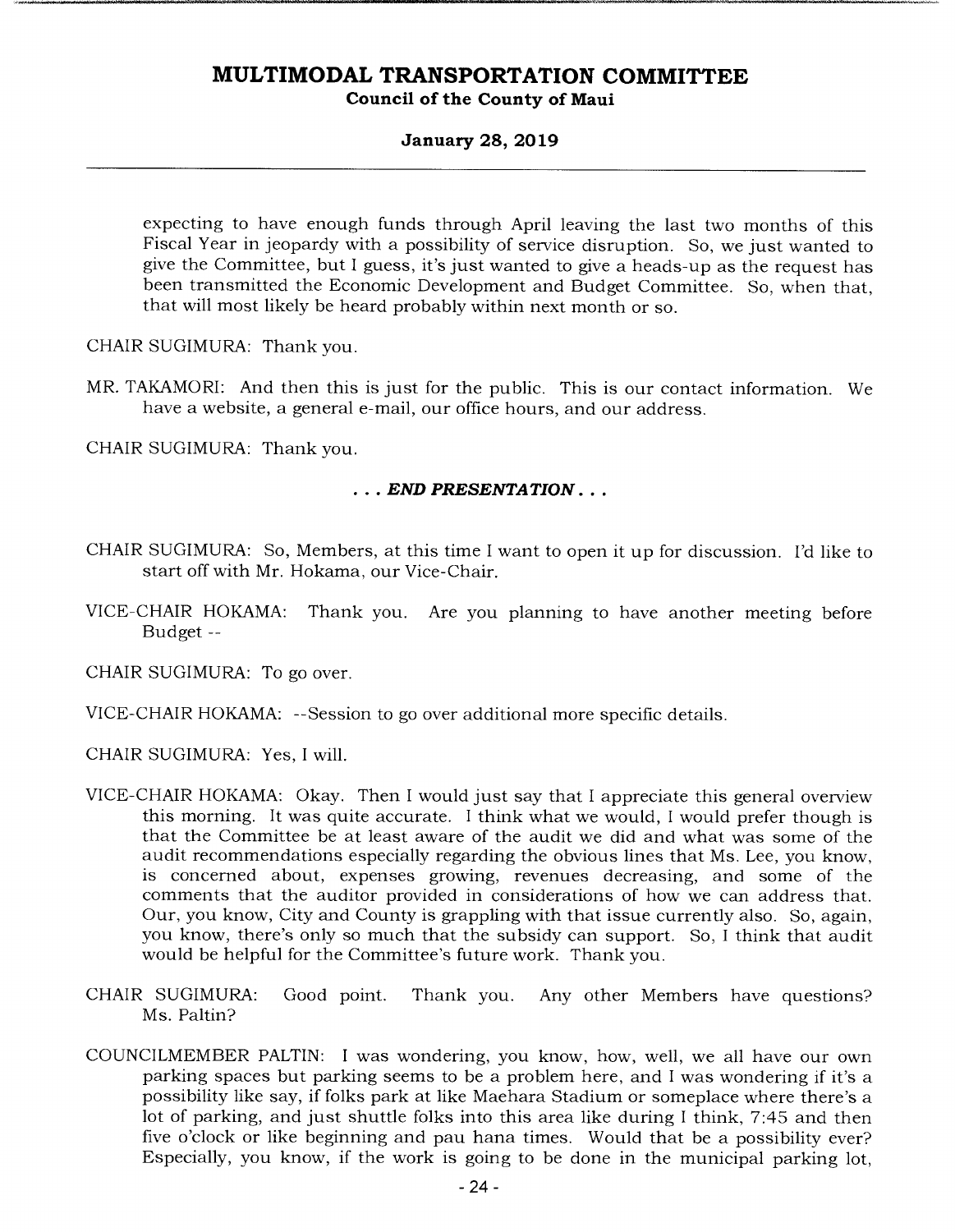### **January 28, 2019**

some people use that. Is that something that could be, even if say the municipal lot doesn't become the civic hub for a longer-term solution is that something that could be a possibility?

CHAIR SUGIMURA: Mr. Takamori?

MR. TAKAMORI: Thank you. Member Paltin, thank you for that question. It is a possibility. I know that it could come up as a discussion point in the next presentation, but or in a presentation with, when we're talking about the municipal parking lot and that redevelopment. I know that one of the items that were being looked at when I had discussions with Erin Wade, was providing a circulator shuttle system and providing the ability for people to park at War Memorial Stadium, and then having it circulate within Wailuku Town because people will be displaced at that parking lot when construction does start. So, it is a possibility and I know that it's also being So, it is a possibility and I know that it's also being considered from that project side as well.

CHAIR SUGIMURA: Ms. Paltin?

COUNCILMEMBER PALTIN: And I had another question. Like I notice, you're talking about the buses and the air, the air med. I had to go to Honolulu a lot last year for medical things, and I noticed their Biki bike program, would that also be under your purview if like the County of Maui ever wanted to start some like bike share kind of deal?

CHAIR SUGIMURA: Mr. Takamori?

MR. TAKAMORI: Thank you, Chair. I think that's a very good question, and I think well have to work with the Department of Public Works to find out who has that purview.

CHAIR SUGIMURA: Yeah.

MR. TAKAMORI: Yes.

CHAIR SUGIMURA: Thank you. Ms. King? Are you done, Ms. Paltin?

COUNCILMEMBER KING: Thank you.

CHAIR SUGIMURA: Are you done?

COUNCILMEMBER PALTIN: Yes, thank you very much.

CHAIR SUGIMURA: Okay, thank you. Ms. King?

COUNCILMEMBER KING: Thank you, Chair. And thanks for the overview, I really appreciate it. One of my main peeves about our Department of Transportation is that people always get it mixed up with the State Department of Transportation so that might be good to clarify that at the beginning of the, you know, the differences between the State Department of Transportation what they do and then our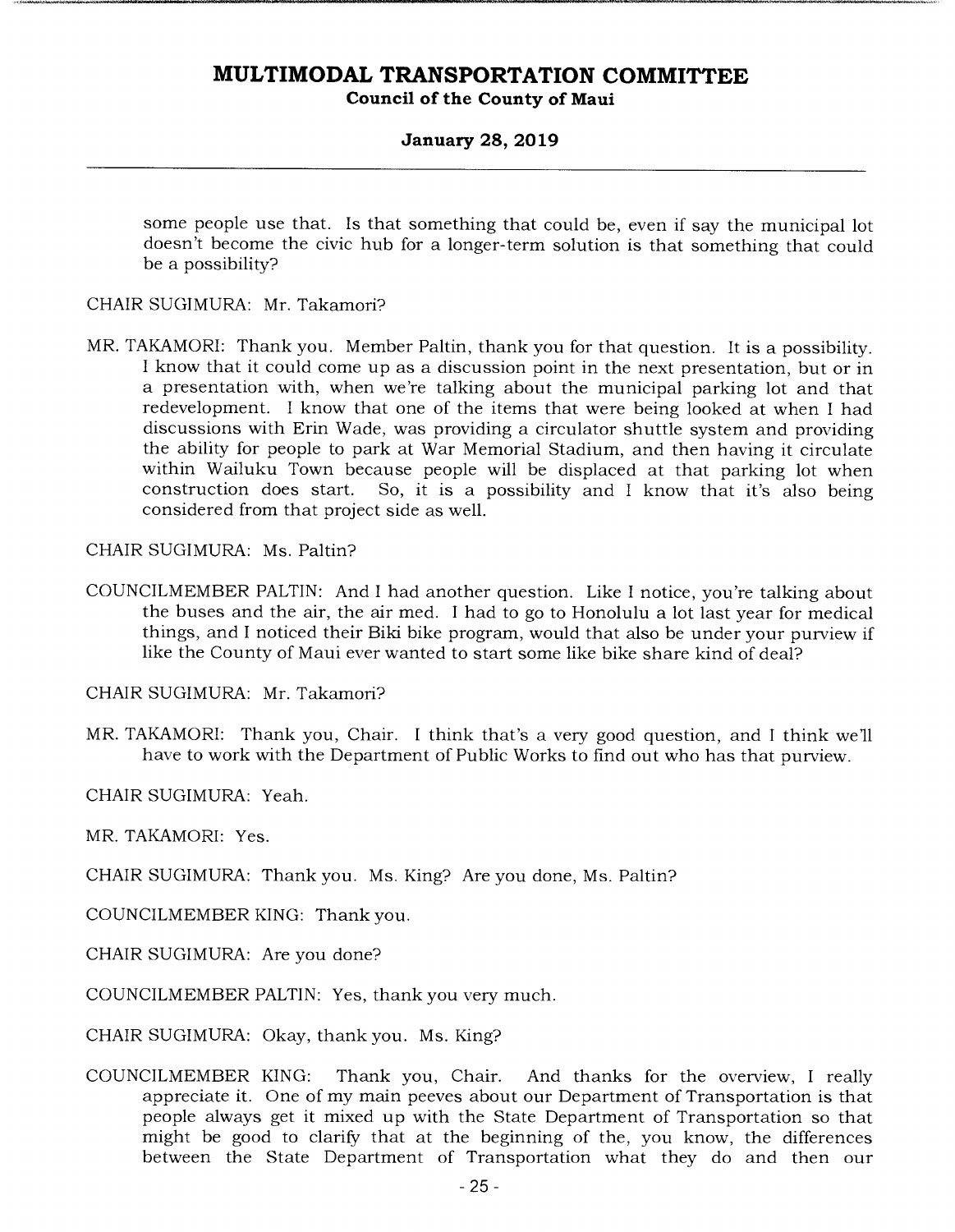#### **January 28, 2019**

Department of Transportation which is focuses mostly on the bus system and mass transit. But I did want to just like, you know, urge you to take a look at that audit My main thoughts after hearing the presentation is that the commuter service really should not be costing us. It really should, if it's a benefit to the hotels there should be some kind of a partnership there, and so if there's a minimum ridership which I'm guessing would be around 70 or 80 percent, that there's a guarantee there by the benefactor of that commuter service which is really the employer of those people and so maybe we can start those discussions and, you know, figure out a way that they can guarantee that the cost will be covered so that we're not out of pocket for that. Because I think that, you know, we do subsidize a lot of this system which I'm not, I'm, you know, I'm in support of because I think it's a huge public benefit, but whenever we look at, you know, what portions of it are private benefit then we should try to maybe do a little more partnership with the private entities. So, that's my main comment, and thank you very much.

CHAIR SUGIMURA: Thank you. Ms. Lee or Mr. Sinenci. Yes.

COUNCILMEMBER SINENCI: Yeah, just a comment. Thank you for the presentation. It was very informative and I believe our residents in East Maui have a renewed appreciation for the air med services. So, mahalo. And just to comment, I'm looking forward to when we go into the budget and looking at new ideas and ways to help to save money and to increase ridership. So, mahalo.

CHAIR SUGIMURA: Thank you, Mr. Sinenci. Ms. Lee, do you have any?

COUNCILMEMBER LEE: Thank you, Madam Chair. Mr. Takamori, thank you for the presentation. I just have a question for clarification. When we were talking about the fixed route system and you were talking about the subsidies, the percentage of subsidies, which one required a subsidy of 96 percent, 4 percent cost?

CHAIR SUGIMURA: Mr. Takamori?

MR. TAKAMORI: Thank you, Chair. Member Lee, the 4 percent fare box recovery rate, that's for the ADA paratransit. So, that's the Maui Bus, you know, paratransit service that provides rides for persons with disabilities.

COUNCILMEMBER LEE: Okay. Thank you.

MR. TAKAMORI: Yeah.

CHAIR SUGIMURA: Thank you. Anybody else have questions?

COUNCILMEMBER KING: Chair, can I make one more comment?

CHAIR SUGIMURA: Yes. Yes.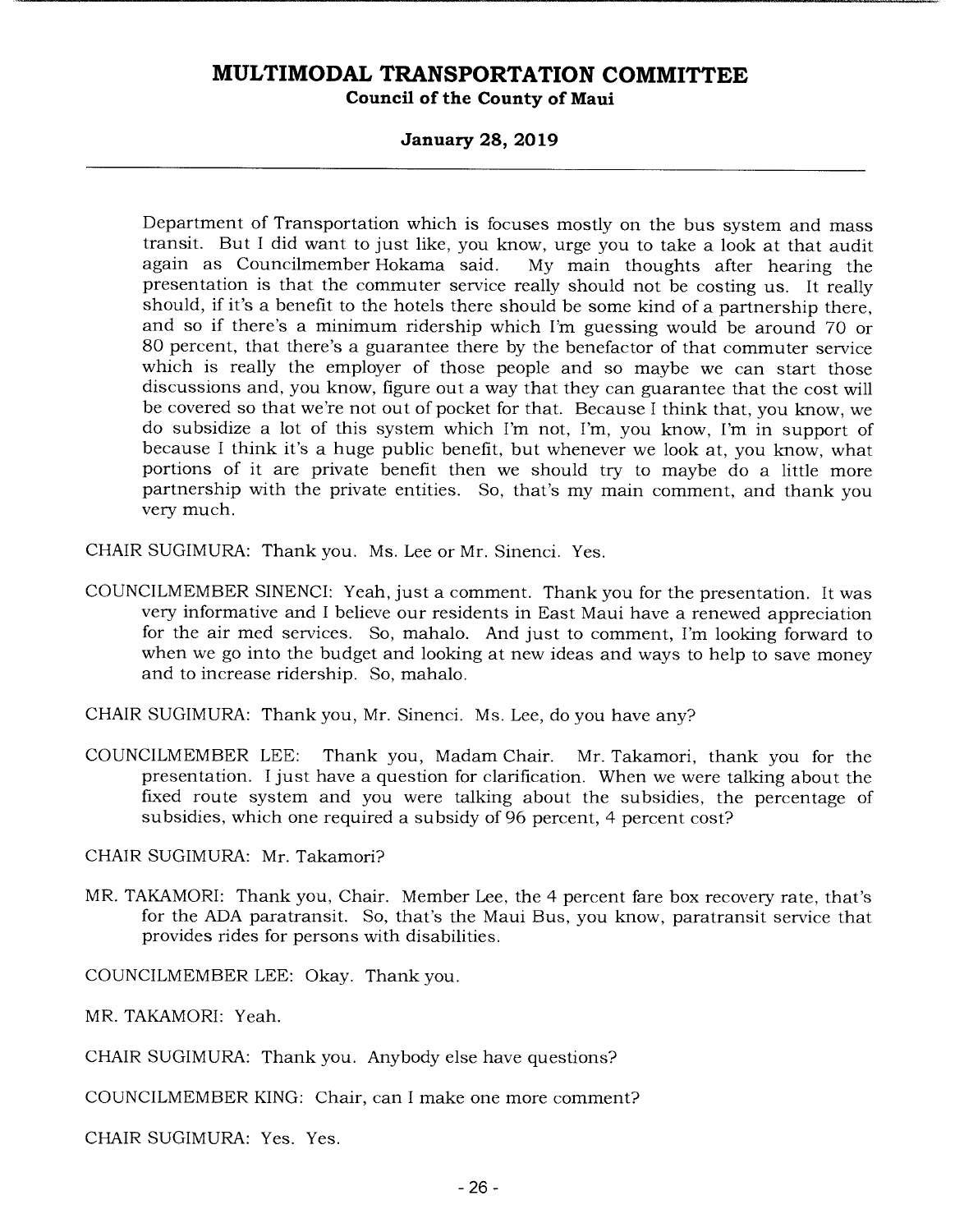### **January 28, 2019**

- COUNCILMEMBER KING: Thank you. One of the things that keeps coming up is the well you know, when I look at the history of what's happened with the ridership over the years, you see it related largely to the drop in petroleum prices and then it goes up during, you know, ridership goes up during the recession, and I really want to urge the Department of Transportation to partner with the climate change efforts because this is a huge part of it, getting people off the road and having, you know, having multiple people in one vehicle that's polluting our earth rather than individual. So, we've been seeing a lot of reports lately about how little time we have to get onboard with this, no pun intended, but to actually seek these solutions and so and I see the multimodal transportation and the mass transit especially as going as a big part of those solutions. I just wanted to make that comment, and hopefully we can bring you folks onboard when we have those discussions going forward in this next term. Thank you.
- CHAIR SUGIMURA: Thank you. I'm going to ask one last question, then we'll close this section and do a recess for the next item. But I was just wondering for you buses in general, Mr. Takamori, so maybe we'll send a letter to you if you could give us history for when we have our budget discussions about the age of all the buses and how many miles and when do you think we need to replace them, and give us some details so that we can plan for the future. And I'm sure we must get grant funding from that from the Federal government. So if you could provide us those kinds of details would give us more comprehensive information. I know during the Budget Session which it also came up about the different, the contracts that we had to provide the services and the cost so we'll talk about more of that in detail because that is a big reason for why your cost increased and we did hear about it in the last Budget Session. Members, anybody else have any more questions? if not, I'm going to take a short recess, five minutes so that we can set up with the next panel for our Maui Transit-Oriented Development MT-10(2). So, thank you very much both of you for, no, I'm sorry, Mr. Hokama.

#### VICE-CHAIR HOKAMA: . .. *(inaudible)...*

CHAIR SUGIMURA: Oh, I'm sorry. I'd like to defer this so we can continue talking. Thank you. No objections, Members?

COUNCILMEMBERS VOICED NO OBJECTIONS.

### **ACTION: DEFER.**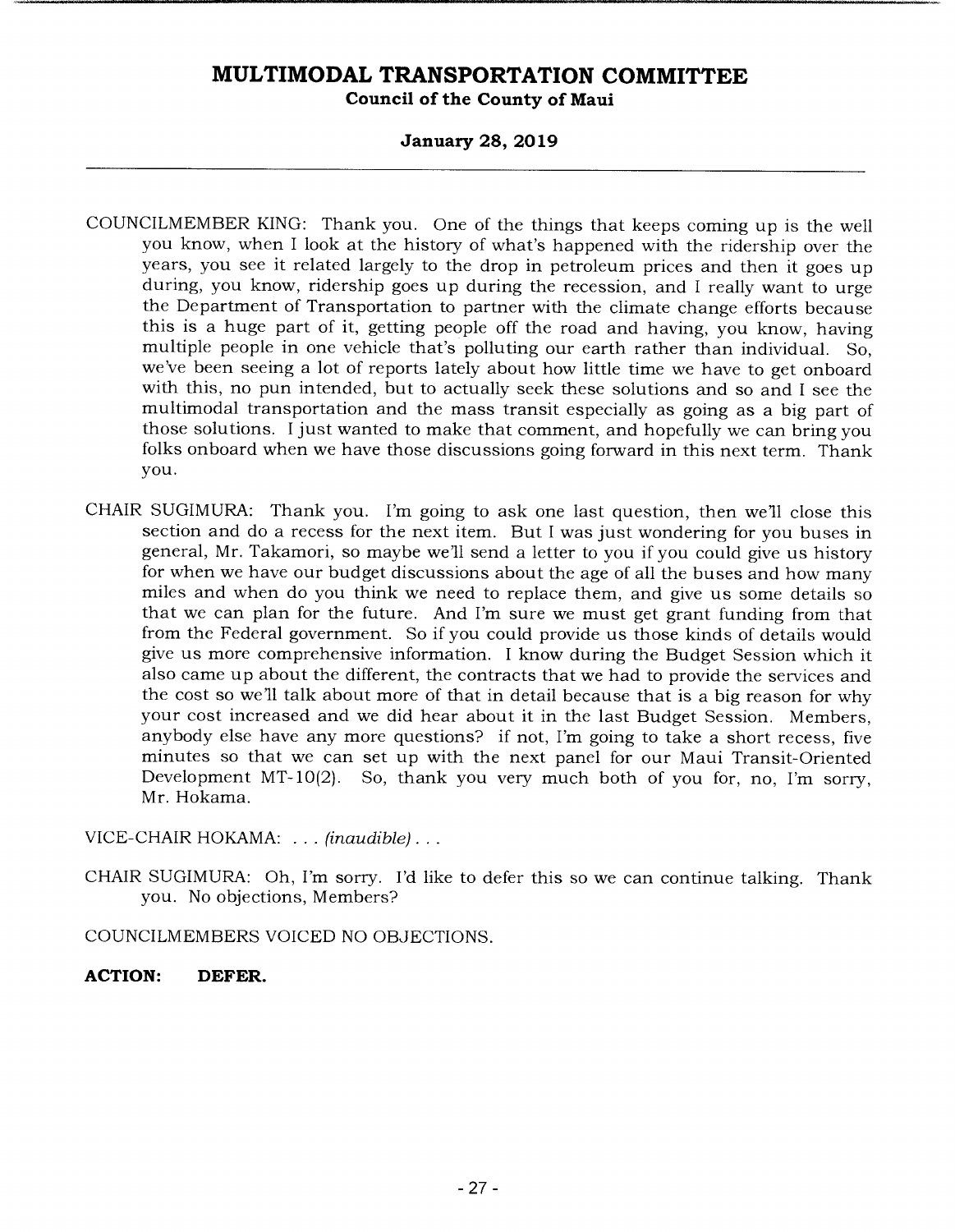#### **January 28, 2019**

CHAIR SUGIMURA: Thank you, I'm going to call a short recess. . . . *(gavel).* 

**RECESS: 10:23 a.m.** 

**RECONVENE: 10:33 a.m.** 

CHAIR SUGIMURA: . . . *(gavel). . .* Welcome back to the Multimodal Transportation Committee.

#### **MT-10(2) MAUI TRANSIT-ORIENTED DEVELOPMENT)**

CHAIR SUGIMURA: The second item that I have on my agenda is the Maui Transit-Oriented Development, and with us today we have a whole panel of Department representatives and this is MT, Multimodal Transportation Item 10(2) and we're going to have a presentation today. And about two weeks ago I was in Honolulu and I heard this presentation that was done by Pam Eaton, David Yamashita, and Marc Takamori that was done to the Legislature regarding the transit-oriented development and what it was about was their presentation was asking for the Legislature for \$500,000 for planning for a plan to do a multimodal connected transit-oriented development plan for us, and I wanted to have this Committee hear about it. I also wanted to have this for our Council to support bills when it came up for Committee meeting and the Legislature and the two bills are House Bill number 1457 which was introduced by Representative Troy Hashimoto on the House side asking for the \$500,000 planning money as well as Senate Bill 1471 which was introduced by Senator Gil Agaran and also asking for the support, and I was hoping that as a Council or that we could support these bills as it went through to try to ensure that we receive a portion of or all of the \$500,000 planning money and the presentation today will take us through the process of why it's important. The transit-oriented development was created because of the rail system in Honolulu and at that time, the City... the Legislature appropriated, I wanna say, \$1 million for planning for this to happen, but did not take into consideration the outer islands. It was primarily said to be for the whole State, but it was focused on the rail system in Honolulu and so the presentation that was done by those that I just mentioned was to ask for consideration from the neighbor islands for these TOD funds. Also present at the meeting were representatives from the Big Island and Kauai, but I think Maui we had our best presentation. You were very prepared for it and I was proud to be there to support you and I wanted you to present to our Council the presentation that you have and to see how we can also support this for our betterment of our community. So, at this time I would like to ask Pam Eaton maybe if you could take the lead. I should introduce who's all here first.

MS. EATON: I can do it.

CHAIR SUGIMURA: You can? Okay, you can introduce everyone here, Pam, and what the roles are for the different.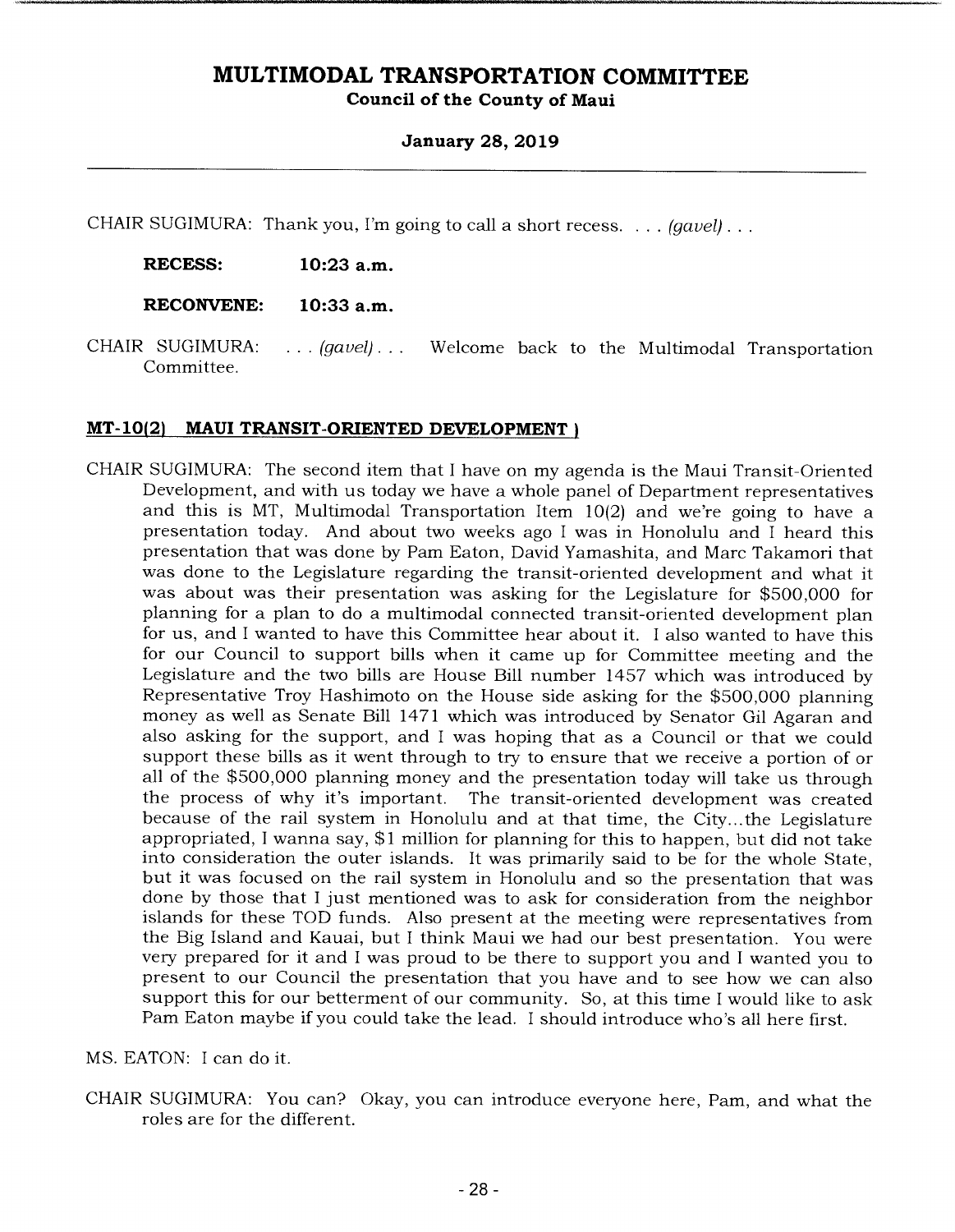#### *January 28, 2019*

#### ... *BEGIN PRESENTATION* ...

MS. EATON: Okay, Chair Sugimura, thank you very, very much for this opportunity. And yeah this is great timing given that this is your first Committee, and this is a terrific Committee to have. I'm very excited that transportation, multimodal transportation is combined in a Council Committee. There is a huge amount of opportunity with this. So, this effort started several months ago and I'd like to introduce the team because I think it's important for Councilmembers to know that these County departments are working very closely together and we're addressing this in a way that is really following in line with the Maui Island Plan as well as obviously when we update the community plan. So, I'm going to start far down to the left with Buddy Almeida who's from Department of Housing and Human Concerns; Nolly Yagin who is from Department of Public Works; Marc Takamori you've heard from, he's to my left; to my right is Dave Yamashita from Parks and Recreation; and Lauren Armstrong from the Maui Metropolitan Planning Organization, the Maui MPO. Unfortunately, we're missing Erin Wade, but Erin Wade who represents Maui Redevelopment has also been a really key member of this team. So, right now, what we're going to do is we're going to be giving you what we gave at the Legislative briefing, and huge amounts of thanks to Senator Agaran and Representative Troy Hashimoto. They agreed to sponsor this Legislative briefing. The reason why we had the briefing is for the last three years I've been serving as the Mayor's designee on the Hawaii Interagency Transit-Oriented Development Council, and I'm going to go through what that's about. Quite frankly it's been very oriented towards the rail even though it is supposed to give support to the neighbor islands. So, there is a sub-committee of neighbor islands and we sort of just pushed very hard to make sure that the Legislators understood that this also included the neighbor islands because I think the common misconception unfortunately is that this was only dealing with the Honolulu rail. So, that was the purpose of the informational briefing was at the opening of a Leg to let folks know that it also included support for the neighbor islands. So right now, I'm going to channel Rodney Funakoshi. He gave the first part of this presentation and again, also thanks to Office of Statewide Planning. They have been very, very supportive of the neighbor islands. So, this started, basically the Transit-Oriented Interagency Council started and was created by Act 130, and essentially what it's supposed to do is that act really created the Interagency Council, and if you read that act, you'll see that there's a very critical piece in there for us that also expands support to neighbor islands. Office of Statewide Planning is the lead State agency and essentially what this Council is based on in terms of CIP projects and planning funds is are based on smart growth and transit-orient development principles. Act 131 basically broadened the other critical State agency is the Hawaii Housing Finance Development Corporation, HHFDC, to really target mixed-use development with affordable housing and facilitating interagency partnerships with the State and County agencies. Finally Act 132 really looks at and allows that ability to finance these projects. So different types of financing structures, something that's called P3, which is essentially private-public partnerships, tax increment financing, and also opportunity zones. So, the primary responsibilities for the council is essentially facilitating the funding and also I would urge you, I think it's very well done, we had to create a strategic plan, a TOD Statewide strategic plan and what it does it that it really gets into what TOD is, what the projects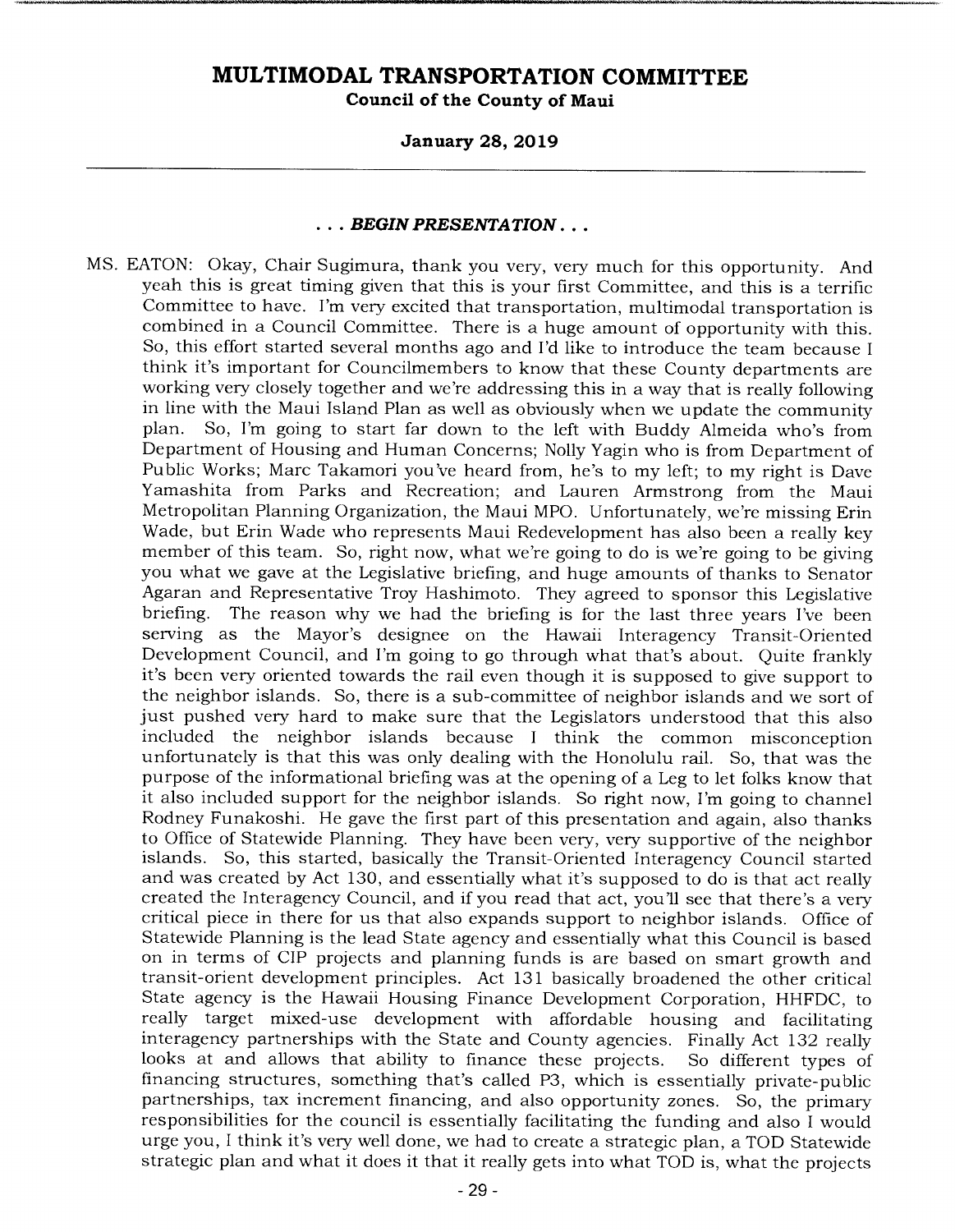**January 28, 2019** 

are in terms of CIP projects for each county and kind of explains some of these smart growth and transit-oriented principles. What I would like to point out since this is asked quite a bit is, there's a variety of State agencies that serve on this council. Some of the acronyms you may not be familiar with. HCDA, Hawaii Community Development Authority; Hawaii Public Housing Authority; DAGS, Department of Accounting and General Services; Department of Human Services; Personnel Support Detachment from the Navy; everybody knows DOT; DLNR; DHHL. Then there's also partner-ups which includes developers, the affordable housing advocate, and various businesses and architects. As I mentioned, the strategic plan for transit-oriented development is a really good document. It's got great information and what it has in there in the back is a listing of the CIP projects for each county and that gives you the information in terms of how the TOD Council will be supporting that each year. I think the other critical thing to know because this translates directly to the work we're doing here in Maui County is first of all, TOD projects in the Interagency Council must be on Statewide lands. So, that's how it's targeted and these particular properties must fall within at least a half a mile of a transit route which in the case of the neighbor islands, obviously, would be the bus route. So, the types of components that are very critical for these livable communities are we're looking for compact, dense, opportunity rich, affordable housing is very important, mixed-use development, walkable, pedestrian and bike friendly areas, multi-modal transportation options, and then a proximity and access to jobs, services, and the necessities of daily life. Finally, what I really want to point out in this slide is the final darker blue line and that is the plan of recommentations [sic] for the permitted interactive group. I hate that acronym. I fought but I didn't win. At any rate, what we're really asking for this year from the actual Council is there's very little funding and support that goes to Office of Statewide Planning to staff this so we're hoping that will get some more support because they really provide a lot of technical assistance and training to help us in terms of identifying these projects, creating these master plans with the neighbor island TOD planning and implementation. So, with that, I would like to go to talk about what is TOD mean in the neighbor islands and I will go to Lauren Armstrong.

MS. ARMSTRONG: Thank you, Pam. Well, my name is Lauren Armstrong. I am the Executive Director of Maui Metropolitan Planning Organization or MPO and we are Federally funded with participation from County and State as the transportation planning agency for the island of Maui. So, I'm really glad to see this team made up of different County departments looking at TOD planning because ultimately we want to see improvements that, you know, benefit our quality of life and affordability for residents here on Maui. So, even though we don't have, you know, high population density as Honolulu or that would support a rail system, there is still of lot of important planning work that can be done to make sure that we have safe walking, biking, and transit options in our communities. So, thinking about what is TOD. So, it includes housing, work, shopping, schools, and parks in a walkable environment within a half mile of transit. So that could be bus transit here on Maui. So, in communities like this, people of all incomes and abilities would be able to safely and comfortably use the transportation system to get to their daily necessities. So, why is this so important? You know we're updating our 20-year transportation plan through the MPO right now and the top concerns for people are safety, resilience, and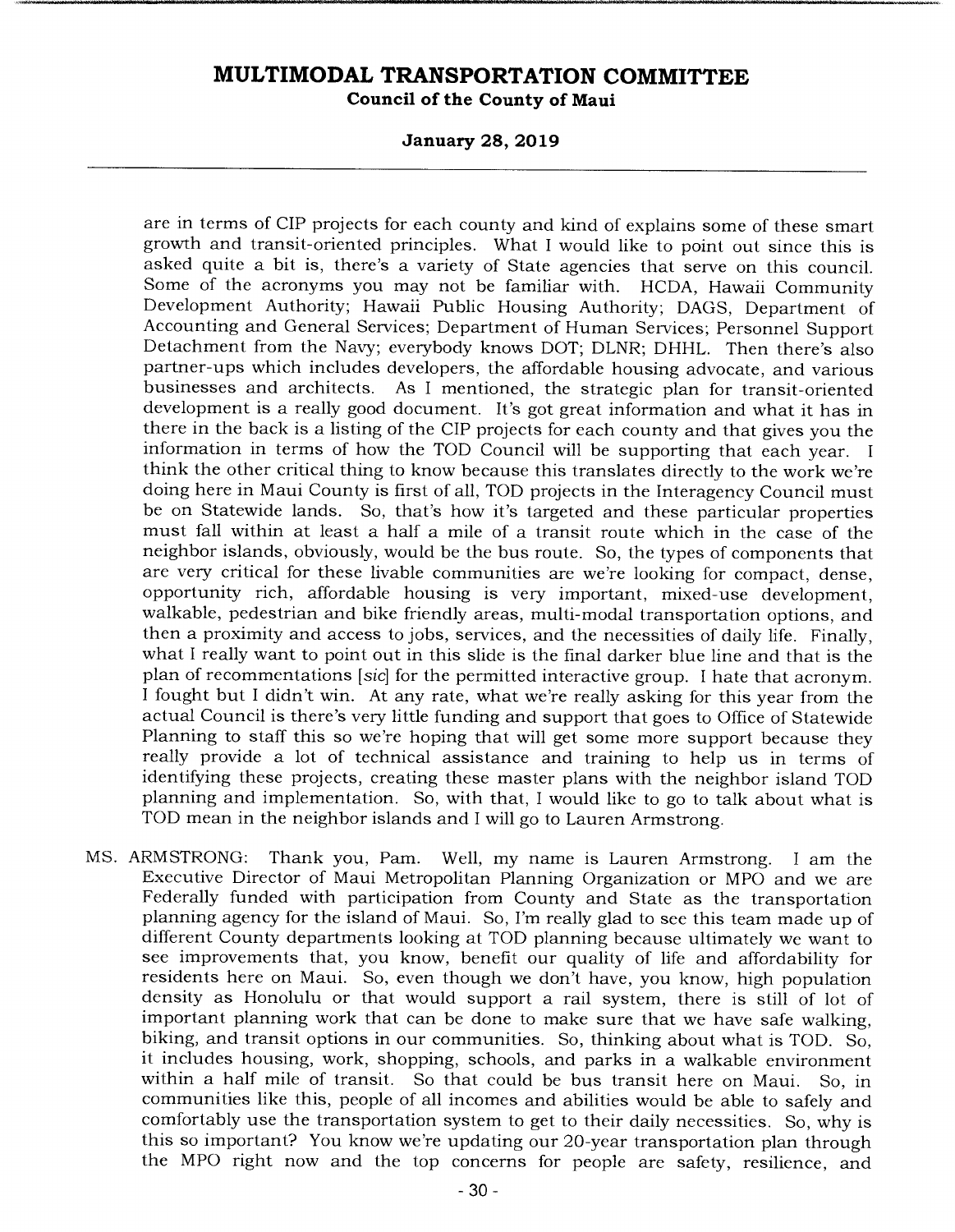**January 28, 2019** 

efficiency. So, we're dealing with increasing traffic congestion here on Maui. For example, Kaahumanu Avenue has over 50,000 vehicles daily. I think many of us have experienced the congestion during peak hours, and we know that it costs a lot of money to add lanes to our roads and to build new roads and also that if you build it, they'll come so it's really not a sustainable model to continue building additional road capacity. Rather we need to look at ways to invest in our transportation system to use it more efficiently and for multi, multiple modes. The other thing about Kaahumanu Avenue is it connects these two important centers for Maui, Wailuku and Kahului. These areas have a lot of potential to add affordable housing, and that would be consistent with our Maui Island Plan with our urban growth boundaries. So, you know, places around the world that are the best places to be for people, they really made a decision to invest in transportation infrastructure that makes it comfortable to walk and bike. So, looking up, I believe this is Wells Street in Wailuku, Main Street, okay. Main Street, you can see the civic hub of Maui. So, a lot of people come here to work, dine, go to school, attend First Fridays. Just imagine if there was more housing within walking distance of all these services. If kids could walk and bike safely to school and if you had bus transit running frequently, maybe every 15 minutes to get around, then you wouldn't have to worry about parking. So often as Pam mentioned, when people hear transit-oriented development, they think of a rail system, but actually bus TOD can function in a similar way that's at an appropriate scale for neighbor islands. You can have fixed stations along a corridor that prioritizes buses and kind of acts as a spine for sustainable land use and economic growth. This really generates interest from private investors because they can see the government's commitment to that corridor and having, you know, safe walking and biking connections to the bus stops. So, you know, ultimately, not everybody can afford to drive or is able to drive. So, from an equity standpoint, it's really important that we carry forward this initiative. So, thank you to Pam and everyone for having this presentation today.

CHAIR SUGIMURA: Thank you, Pam. What, so what order are the speakers? Just curious.

MS. EATON: Dave is next. Dave Yamashita.

COUNCILMEMBER KING: Chair, can we can we ask questions?

CHAIR SUGIMURA: Sure, Ms. King.

COUNCILMEMBER KING: Okay. I just didn't want to get, thank you, I didn't want to get too far into it before we go, going back, but if we go back to the previous slides, I wanted to ask Ms. Armstrong if this effort is working in conjunction with or instead of the Sustainable Transportation Working Group that was a Statewide effort. We were trying to get them to come to the neighbor islands but it was started under Ford Fuchigami and also, you know, I like, I mean there's one comment about climate change but there's no mention of renewable energy so those are things that the Sustainable Transportation Working Group was working on that I didn't see in this presentation.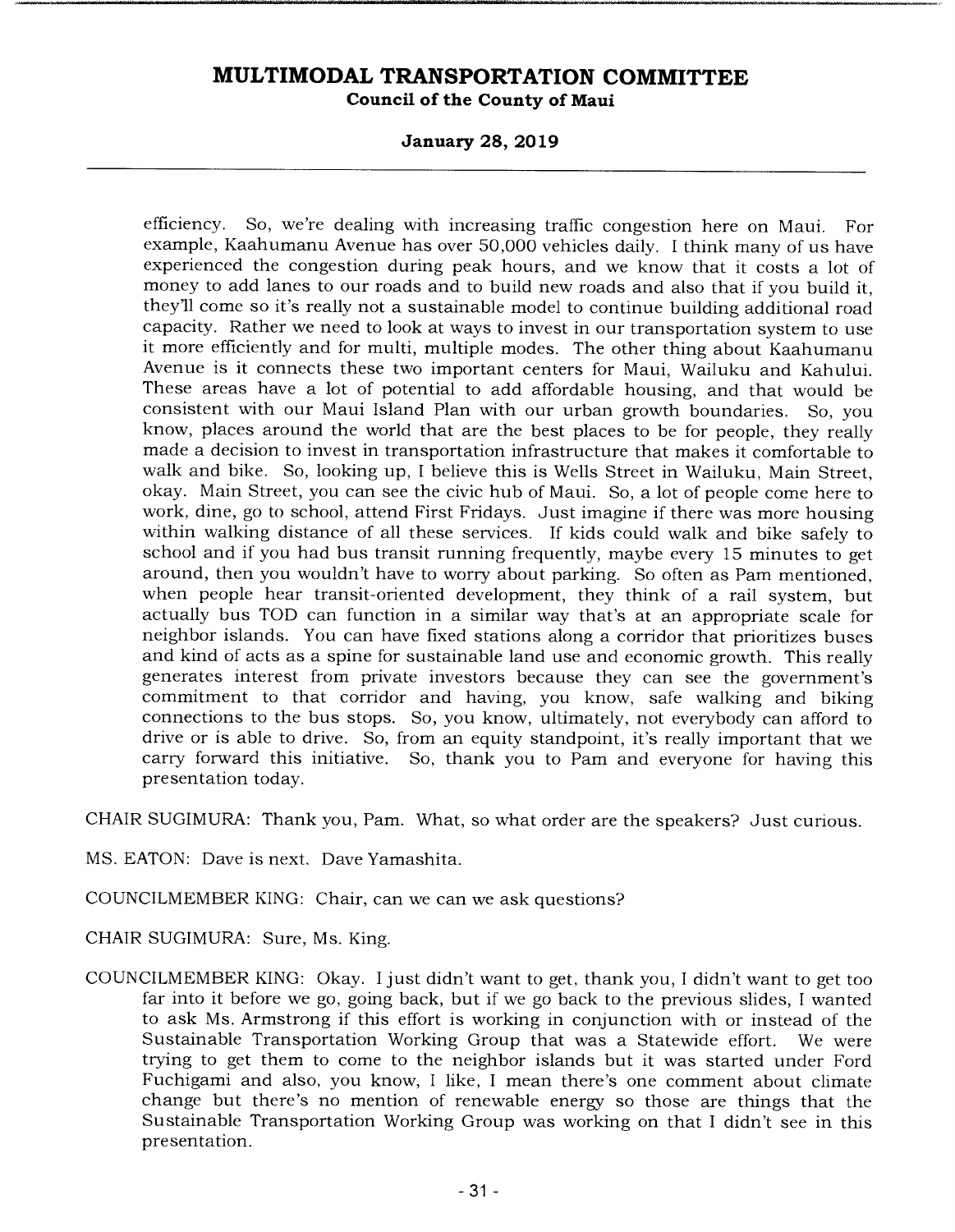### **January 28, 2019**

CHAIR SUGIMURA: Does anybody have that answer about that group? Pam, do you know?

MS. EATON: Yeah, basically the group was sort of suspended, but it sort of went into HDOT. I know over the past two years I've gone there about 20 times. They brought in the US DOT Transportation Growth for America, and we have been working on performance measures for STIP and TIP projects. Why am I not thinking of Beth's last name? Beth Osborne.

COUNCILMEMBER KING: Right.

MS. EATON: So, Beth has come in and worked with that group and it sort of expanded the work in terms of bringing in State DOT staff from the State as well as the counties working specifically on performance measures, renewable energy goals, and so forth.

COUNCILMEMBER KING: Okay. So, are you working with them?

MS. EATON: Yes.

COUNCILMEMBER KING: Because I didn't really see any renewable energy goals.

MS. EATON: Well, we haven't finished our presentation yet.

COUNCILMEMBER KING: Oh, okay. So, they're coming up.

MS. EATON: Yes.

COUNCILMEMBER KING: Okay. Thank you. But this is, is that still meeting or is that group still meeting? That's the one under David Rodriguez.

MS. EATON: Right. Right. Exactly. Well, David is gone.

COUNCILMEMBER KING: Oh.

MS. EATON: Thank God Ed Sniffen stuck in there. I don't know. I can find out, but I know it's sort of splintered off into looking on really specific goals and measures.

COUNCILMEMBER KING: Okay. Thanks.

CHAIR SUGIMURA: Thank you. Mr. Yamashita, are you next?

MS. EATON: I was wrong. I'm sorry. It's Marc Takamori who's next.

CHAIR SUGIMURA: Oh, Marc, Marc Takamori.

MS. EATON: Yes.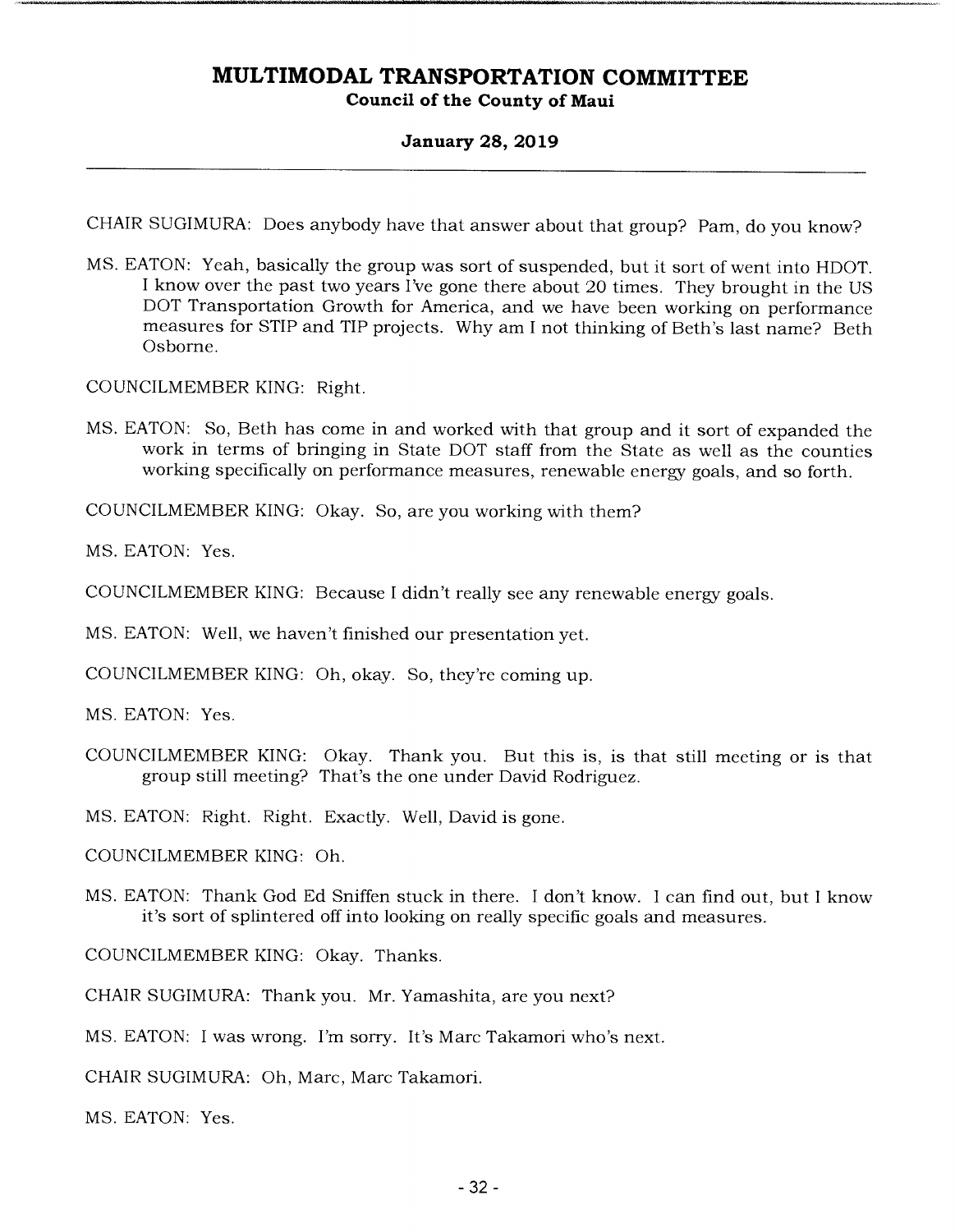#### **January 28, 2019**

- CHAIR SUGIMURA: This is about bus. So, this is an important element of the TOD concept right, this next section? Thank you.
- MR. TAKAMORI: Yes. Thank you. So, this with the relocation of the Maui Bus transit hub, I guess we kind of mentioned it in the previous presentation as well, this shows the existing condition at the site. So, the transit hub is going to be in the yellow square. I think in the printed, it's a little off. We fixed it on this presentation, but I think it was purple and it was a little shifted off. Yes, but it's essentially, it's where the buses are currently parked there, it's the old MEO transportation site. The mall is where the, so Queen Kaahumanu Center is to the upper-left corner of this image and then Kaahumanu, like I said previously, Kaahumanu Avenue and Kahului Beach Roads are a pretty big thoroughfare area that, you know, we have a lot of vehicle traffic and so with the relocation of the transit hub, it would allow us to continue to keep providing services to our Maui Bus riders with minimally affecting them when we do have the change over from Queen Kaahumanu Center to this new transit hub area. I guess, next slide. So, the County of Maui committed \$650,000 for the planning and design in this current fiscal year's budget and MDOT awarded the planning and design contract to Fukumoto Engineering and they had a NTP date of September 24, 2018. And the state committed \$2.5 million for construction and that currently is sitting in the CAP budget of HHFDC and the MOU and the status of the MOU between HHFDC and DAGS with the County of Maui for the use of their property has been signed and executed as of the ending of December 2018. The Maui MPO is updating their Long-Range Transportation Plan and they outreached to over 8,000 people this summer and mostly who were residents and they said that they would more likely ride the bus if and then 51 percent came said that if the bus came more often, 49 percent said if it was better bus shelters--I'm assuming better bus shelters or more bus shelters--if there were earlier and late times, faster buses, more transit maps, other and weekend services, and being in public transit we totally agree. We would like these things as well. Next slide. And then this an image of the Long Beach transit bus hub, I believe, it is the bus hub in Long Beach and this is not necessarily what our transit hub will look like, but we are taking design elements from it from we want it to be safe, we want it to be clean, we want it to be well-lit, comfortable, and shaded, and basically we want to build dignity into the transit experience. So, we will strive for this. Yes?

CHAIR SUGIMURA: Thank you. Ms. Paltin?

COUNCILMEMBER PALTIN: Bathrooms are planned to be included?

MR. TAKAMORI: Madam Chair?

CHAIR SUGIMURA: Yes.

MR. TAKAMORI: Yes, there will be restroom facilities as well as a ticketing office.

CHAIR SUGIMURA: And security, right?

MR. TAKAMORI: And security, correct.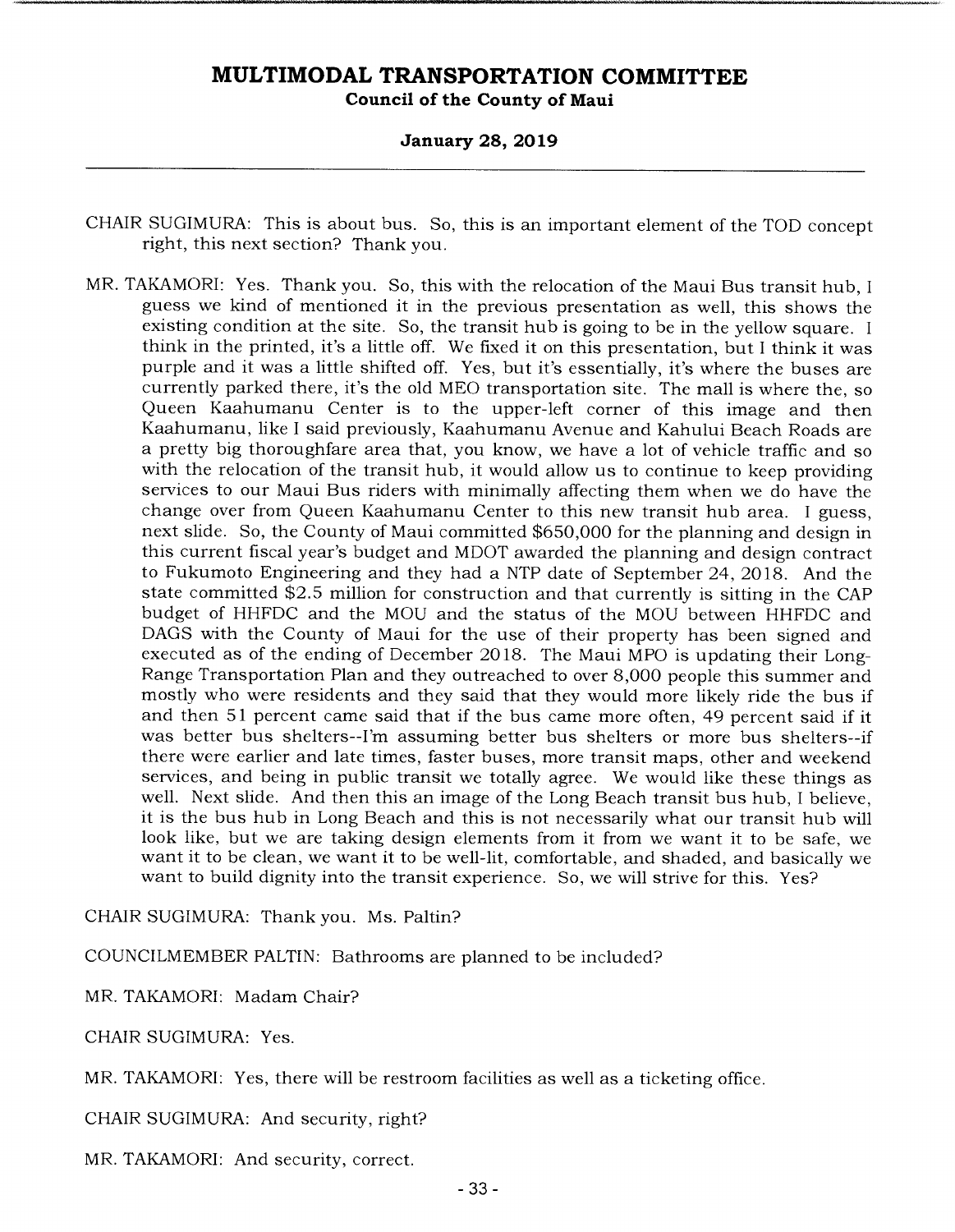#### **January 28, 2019**

COUNCILMEMBER PALTIN: How about vending?

MR. TAKAMORI: Chair?

CHAIR SUGIMURA: Vending? Go ahead, Mr. Takamori.

MR. TAKAMORI: Thank you. I guess, we'll get to this probably in the next few slides. David probably can talk about potentially having built in like a small store, but if we were to put like a vending machine, I think, that's possible. There are spaces that we are allocating to have something like that, but from an overall picture of the site that David will talk about that. Yes.

COUNCILMEMBER PALTIN: Thank you.

CHAIR SUGIMURA: Thank you. So, Mr. Takamori, are you done or you're still...

MR. TAKAMORI: Nolly is next.

- CHAIR SUGIMURA: Okay. Nolly Yagin from Public Works. Thank you for being here, Nolly, and I see Rowena in the audience too. Thank you, Rowena. Mr. Yagin?
- MR. YAGIN: Good morning, Chair and Committee. I didn't actually have something prepared, but what I can talk to is the Department's role in supporting this effort. We do have a complete streets guideline as you will, that we've completed our first draft and have circulated it. What it does is, it sets aside street designs that are context sensitive which take into account needs such as pedestrians, bicycling, and whatever else needs the roadway. Landscaping as well. Safer crossings. If you take a look at this photo right here, we've worked with some of our partner community groups HEAL, Healthy Eating, Active Living, and Blue Zones Project to get some of the concerns that people have on these, on roadways such as Kane Street. And some of the concerns that they have brought up are things like not very well lit, doesn't feel safe, and more... basically that's their concern, safety and the overall feeling of safety, and so our role here is to come up with these conceptual designs. Help it to be more friendly for residents, whoever might use these roadways, and interestingly enough this leads right up to the transit hub which is planned on Vevau Street to the left. So, yeah, in short, our role is to support the design, support this project as far as street... okay, so there's a next slide. So, this is taken from our complete streets manual. Maybe a little Our last official update of our standard update, standard details was back in 1984 and in 1984 all we really had was the width of the right of way and it didn't even really set aside how wide the lanes are, what's required on these streets, and so our street design manual, this is an example. It actually sets aside that we do need sidewalks, we do need to accommodate bicycle traffic. It also for a, it also sets aside the lane widths which really hasn't been done. If you notice here, if you can take a closer look, it actually says 11-foot lanes. In the past we've always pushed 12 and what that does is it accommodates larger traffic, but it also allows people to feel more at ease about higher vehicle speeds and so one of our goals is to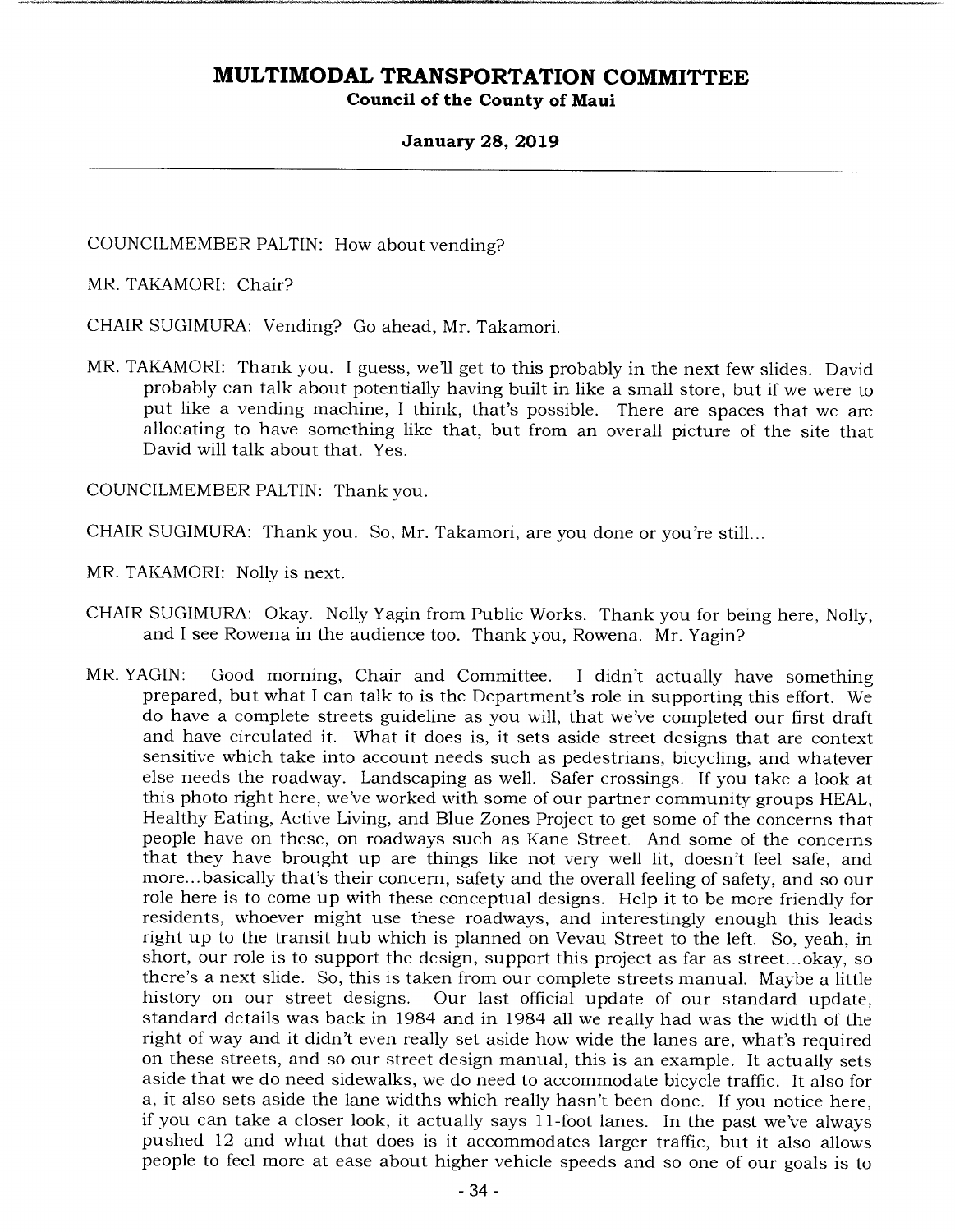#### **January 28, 2019**

reduce the overall speeds of roadways while trying to maintain mobility and accommodate things like freight traffic and still accommodate the larger traffic as well.

CHAIR SUGIMURA: Oh, so before David Yamashita from Parks will take over, I just wanted to say in a future meeting we will talk about complete streets and have that presentation just so that we have a more comprehensive understanding of how this is all working together. This is so super exciting. So, David, you're next. And I also see Carla Peters in the audience and John Buck. So, thank you for listening in.

COUNCILMEMBER KING: Can I just ask one question, Chair?

CHAIR SUGIMURA: Yes.

COUNCILMEMBER KING: Before we leave complete streets. How do you... thank you for being here because, I think, this is really important. Probably one of the most important things about transportation, but how do you decide what, where you're going to do these designs first? What the priorities are, you know, geographically?

CHAIR SUGIMURA: Mr. Yagin?

- MR. YAGIN: Chair. Just to make sure, you mean, like what features are emphasized in the roadways?
- COUNCILMEMBER KING: No. No. What is the criteria, I mean, when you decide to go ahead and make a design. I mean you're not going to design every street on the island so what criteria are you using for your priorities of where you are going to address complete streets first?
- MR. YAGIN: Okay, well actually every roadway on this island is something that we want to push complete streets on. Complete streets, I guess there's always that misconception that complete streets means landscaping, bikes, sidewalks, and lanes, something that looks like this, but actually what complete streets is it's a context sensitive type of design. So, basically, if you have a roadway that needs to accommodate freight traffic, that is something we'll design for. If it needs, if people use it to ride their bicycles, that's something we'll include in the design as well. So an important part is that, complete streets is also data driven. So, when we do design, we'll need the So, when we do design, we'll need the background, we'll need more than just traffic volumes. We'll need things like, even observations and actual experiences on the road that will help us to guide the final designs. So, in short, the whole island is where we want to incorporate these complete streets elements.
- COUNCILMEMBER KING: Right, but there's only so much money. So, that's why I'm asking you is there, are you developing a list of criteria for what areas you're going to address first? I mean, you can't do the entire island on our budget. So, how are you going to make those decisions?
- MS. ARMSTRONG: Excuse me, Chair, can I add?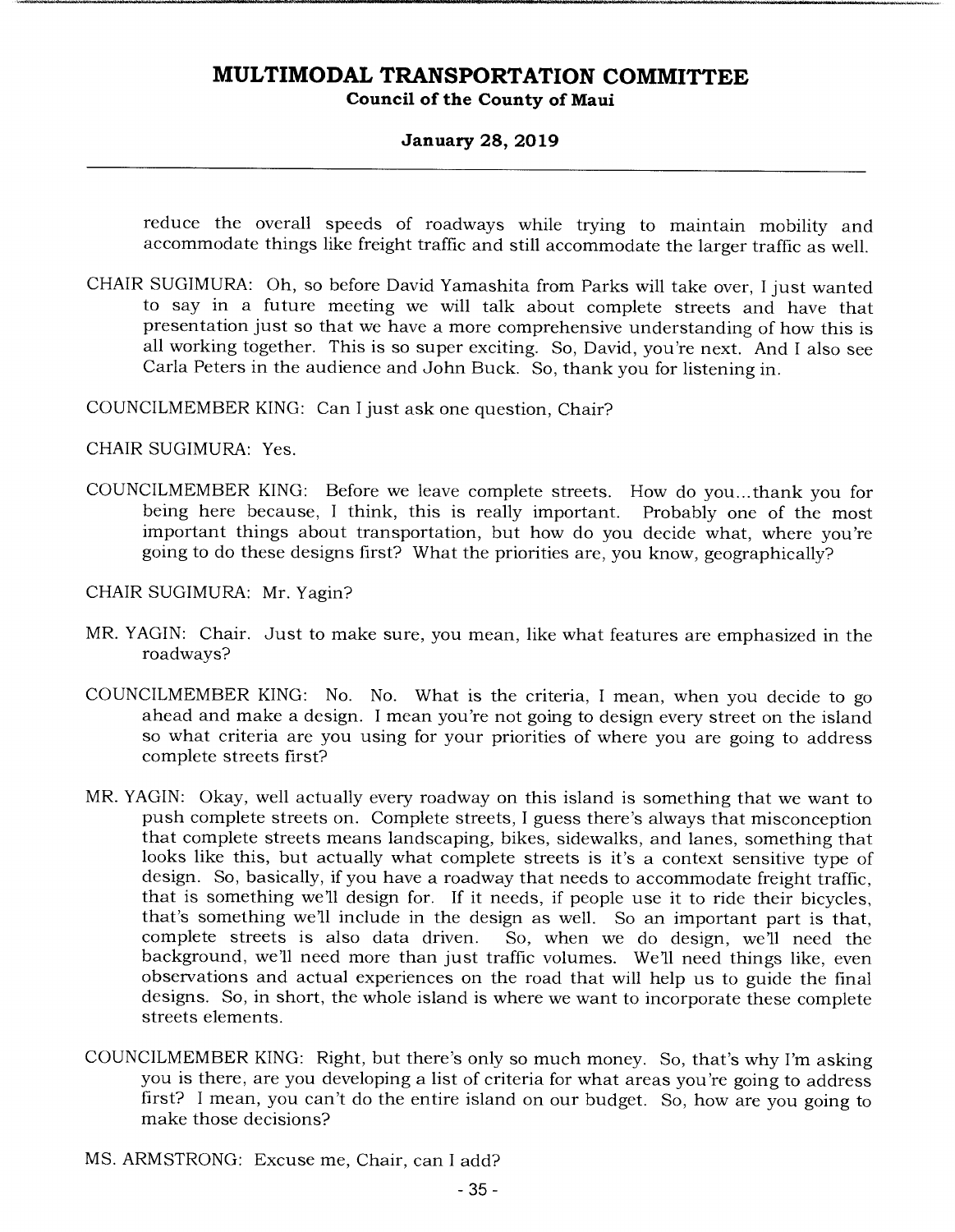### **January 28, 2019**

CHAIR SUGIMURA: Oh, yes.

MS. ARMSTRONG: Or Nolly.

- MR. YAGIN: No, go ahead.
- MS. ARMSTRONG: So, at least for Federal projects the MPO is developing an evaluation framework so the part of the geographic screening for which projects would get priority includes factors such as proximity to a school, an employment center, the pavement condition because they do need to be upgraded, and so that's a tool that we can use when we're planning the sequencing of these improvements.

COUNCILMEMBER KING: Okay. That answered my question. Thank you.

COUNCILMEMBER SINENCI: Chair?

CHAIR SUGIMURA: Thank you. Oh, Mr. Sinenci?

COUNCILMEMBER SINENCI: Question for Mr. Yagin. At what point, Mr. Yagin, does it have for your complete streets design that you have for future infrastructure as far as putting in if you're doing complete street reconstruction. Is there any room to anticipate future infrastructural, whether it be water piping, whatever as part of the design or even mass transit like a light rail or something?

CHAIR SUGIMURA: Mr. Yagin?

- MR. YAGIN: Chair, thank you. So, for future project, for future design we will take into account what was identified in things like long-range plans. We'll consult with our partner departments such as Transportation, even some utilities, what are their future projects in the area and well always make sure to accommodate those somehow. So, yeah.
- COUNCILMEMBER SINENCI: I just wanted to ask that question because oftentimes you see Oahu and when there's a pipe main, a main break and it just kind of shuts down the, you know, a lot of the infrastructure so I'm just thinking ahead. Thank you.

CHAIR SUGIMURA: Thank you. So, Mr. Yamashita, are you next?

MR. YAMASHITA: Yes. Thank you, Chair. There are two, I guess, guiding principles that we've used in thinking about this transit corridor. One is, and it's a principle that's basic to all progressive planning and that's that transportation and land use need to be coordinated. And you should always be thinking of those two items when you think about new development. The second thing is, second principle is that The second thing is, second principle is that transportation corridors need to be designed for both, for a variety of modes and it sounds basic, but if you look at really our roads, they are designed mainly for vehicles and that's typically how many cities across the country have developed. So, this a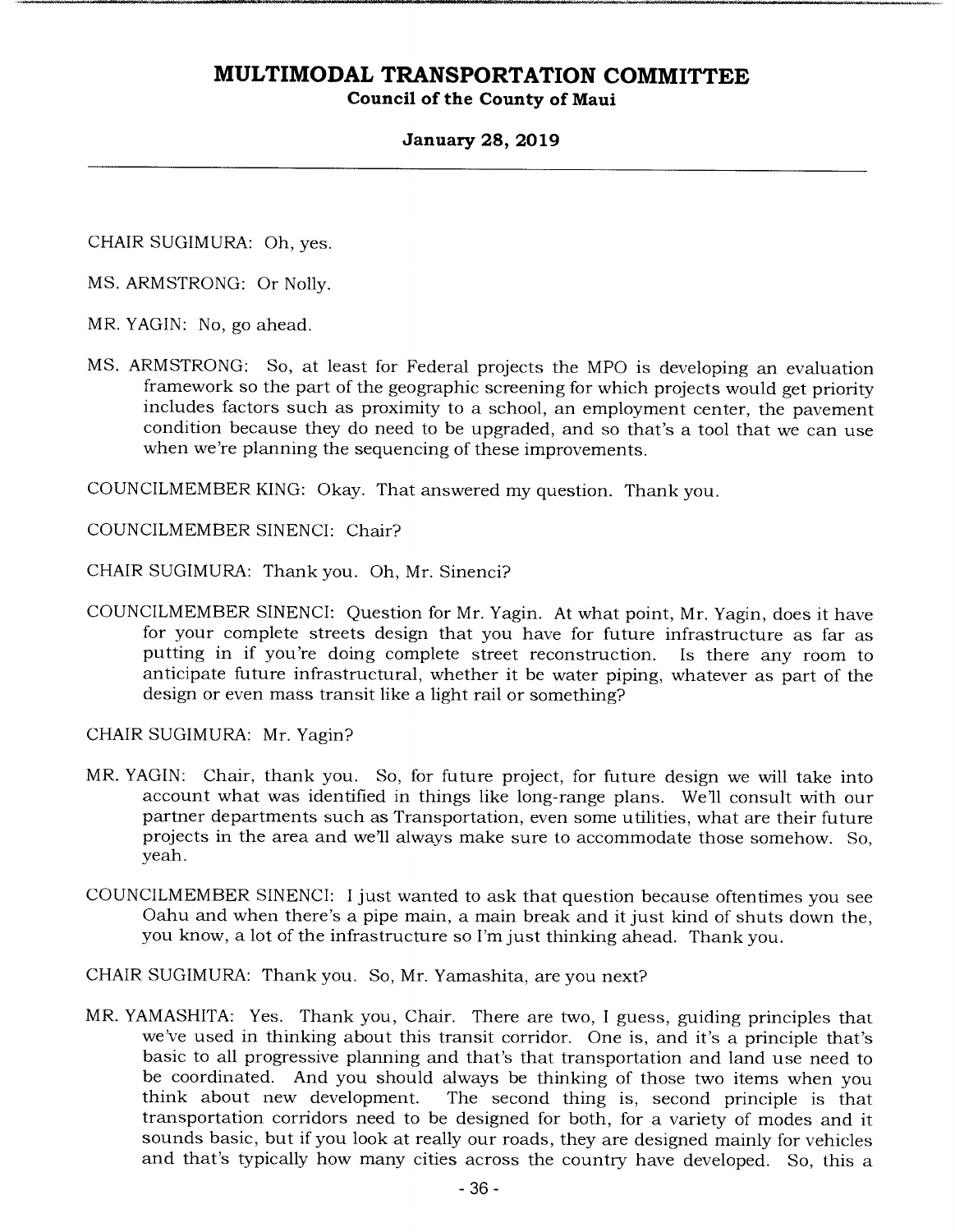**January 28, 2019** 

whole new era where we begin to think about more than just how to get cars from one place to another, but think about really a more comprehensive approach to moving people and it could be through vehicles, but it could certainly be something else. So, with that introduction, I will also say that the transit centers, we thought about this, is part of a much larger effort in the whole area. We thought about this as part of what we call the complete community which means that you should, you could have and in the next slide we'll show this, within a half mile say you could have, well not quite yet, but you could have access to a variety of services and that's what you have complete streets, you could also have complete communities. So as we looked at the transit center, what's important at a micro scale is to not have this be a security and safety problem and it just gets at, I think, Councilwoman's Paltin's concern. So, this is just an idea to show that what you could do is to design this transit center to be part of a larger open space and you could have a convenience store or something that's right next to it so you have eyes on the space and you have a constant stream of people. The other part of this is that the HHFDC affordable housing site is right next to the transit center. So, you could design the housing so that also, it also provides eyes on the transit center. And so that's one of the concepts. Another one is to create a network of pedestrian corridors to link the transit center with other destinations. So now you're beginning to employ place principles of place making of trying to create walkable communities making it accessible for everyone regardless of ability and to create a safe environment. So, that's kind of the, one of the concepts, then now we move to the next one.

CHAIR SUGIMURA: Before you leave that --

MR. YAMASHITA: Sure.

- CHAIR SUGIMURA: --slide. So the housing project coming up there is now under construction, right?
- MR. YAMASHITA: No, the one that's under construction is to the left, right. I'm sorry. The Catholic Charities Senior Center Housing, right, the affordable.

CHAIR SUGIMURA: Right. Okay.

MR. YAMASHITA: Right. So, we step back even further and take it up to say 20,000 feet and you can see that the transit center which is kind of in the middle left, I guess, in that pink box, but it's part of, really, a larger effort. And a group of us started this last year as we started to think about the transit center and wanted to have a regional context for all of this that it's not just looking at the transit center and even the HHFDC project, but trying to maybe reimagine what could happen between, in this large area between the two malls, because it seems to be a kind of underdeveloped, unimproved piece of land, and yet it occupies such a strategic role in the whole kind of urban community in Kahului. So again, this is just an idea to think about how would we make this transit center part of a real complete community. So, you'll see a white circle and that represents a half mile from the center and you could say, you could see that within this half mile you have access to a number of services. You have a big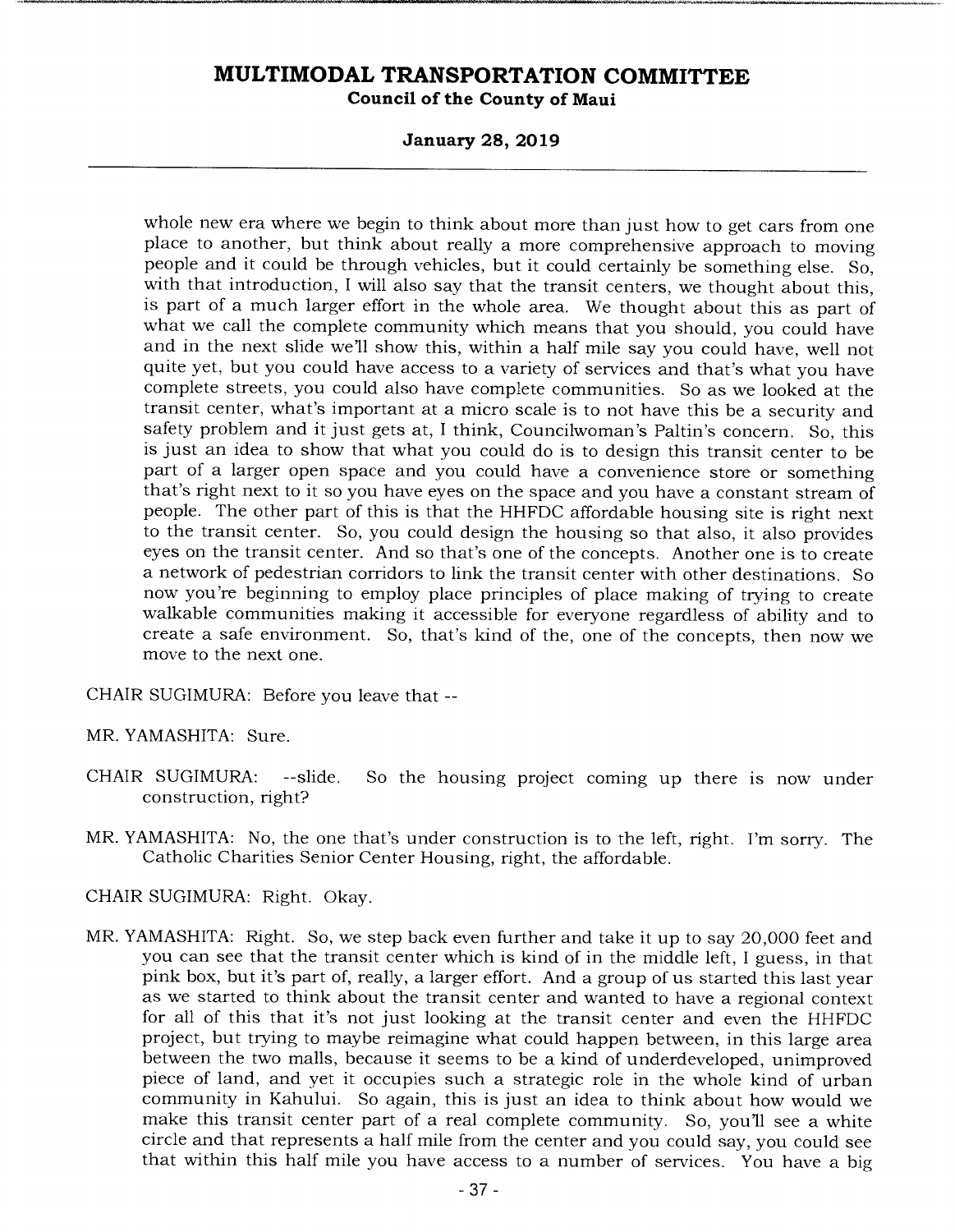**January 28, 2019** 

park to the lower left, Kahului Community Park which also has the senior housing complex, Hale Makua. So, they're going to want access to that area. You also have the two shopping malls of course, but you have a library, you have a swimming pool, you have Hoaloha Park which is to the, just towards the harbor and so you have this access to all these really great services. So, imagine if you will a community of all kinds of people, not just older people, but you could conceivably have, walk, within 20 minutes have access to all these different things, and this is, again, part of what we're looking at is complete community. And interestingly enough there was a community in this in the area between the two malls, there was a whole town. It was called, I think it was called railroad camp and there was a whole community of people that lived there and there was a reference we came across, a historical document that refers to a Mr. Ooka who had just started a store and he had this new idea for how to provide services within the store. So, there's a lot, so there's a really rich history. So, now stepping back even more, thinking about how the ReWailuku project started because Wailuku is one end of this transit corridor so, you know, we started in 2012 trying to think through what Wailuku could become and--okay next one--and since grown to include several projects. The Wailuku Civic Complex is of course one of the projects to try and maintain the importance of Wailuku as a kind of center for community life, and the courthouse expansion with the State. We've been talking to the State about how we can help insure that they stay in Wailuku and keeping the Judiciary in Wailuku is part of it and working with them on expanding the courthouse. Another, the third part of this is the redevelopment of Wells Park which we got some money to start the design for phase one. So, again, if you, you can see Kaahumanu Avenue as the kind of spine and, connector between Wailuku on the left, Kahului on the right, and what's really interesting--next slide, Pam--is when you look at the uses along the spine, it's you'll see and you can visualize this, a lot of public ownership. There are two things yeah. A lot of public ownership which means that we have control over much of the property, but there are a variety of users too. That's what's really pretty interesting. So, you have the high school. You have Keopuolani Regional Park. You have UH Maui College. You have the hospital. You have the police station. What else? You have MACC a little to the north. So, it's just a great opportunity and I don't know that there's any place else in the State where you have a situation like this, where you have two of an island's major towns really in proximity to one another and then also have all these institutional uses along the spine as well. So, it's really kind of a very unique partnership. So, what does a multimodal corridor look like? So, here are just some images. This is taken right along Kaahumanu Avenue, but these are some of the major elements. So, starting from the right going to the left, you could look at housing, or some other uses along the corridor. There would of course be a sidewalk, bikeways, and a thing about a bus rapid transit is that you do have stations that are specifically designed to create a really comfortable transit experience so people are going to want to ride the bus and it's as Marc said, it's about trying to create a transit experience that has dignity, but also is fun, it could include public art and all kinds of things, but you know, that's, this is partly what it's about. The other thing is making pedestrian connections from along the corridor into the adjacent land uses. If you drive down Kaahumanu now and you look at how the adjacent land uses respond to say pedestrians, it's not real friendly. It's, you know, there's great access for vehicles, but there are other things you can do to just make it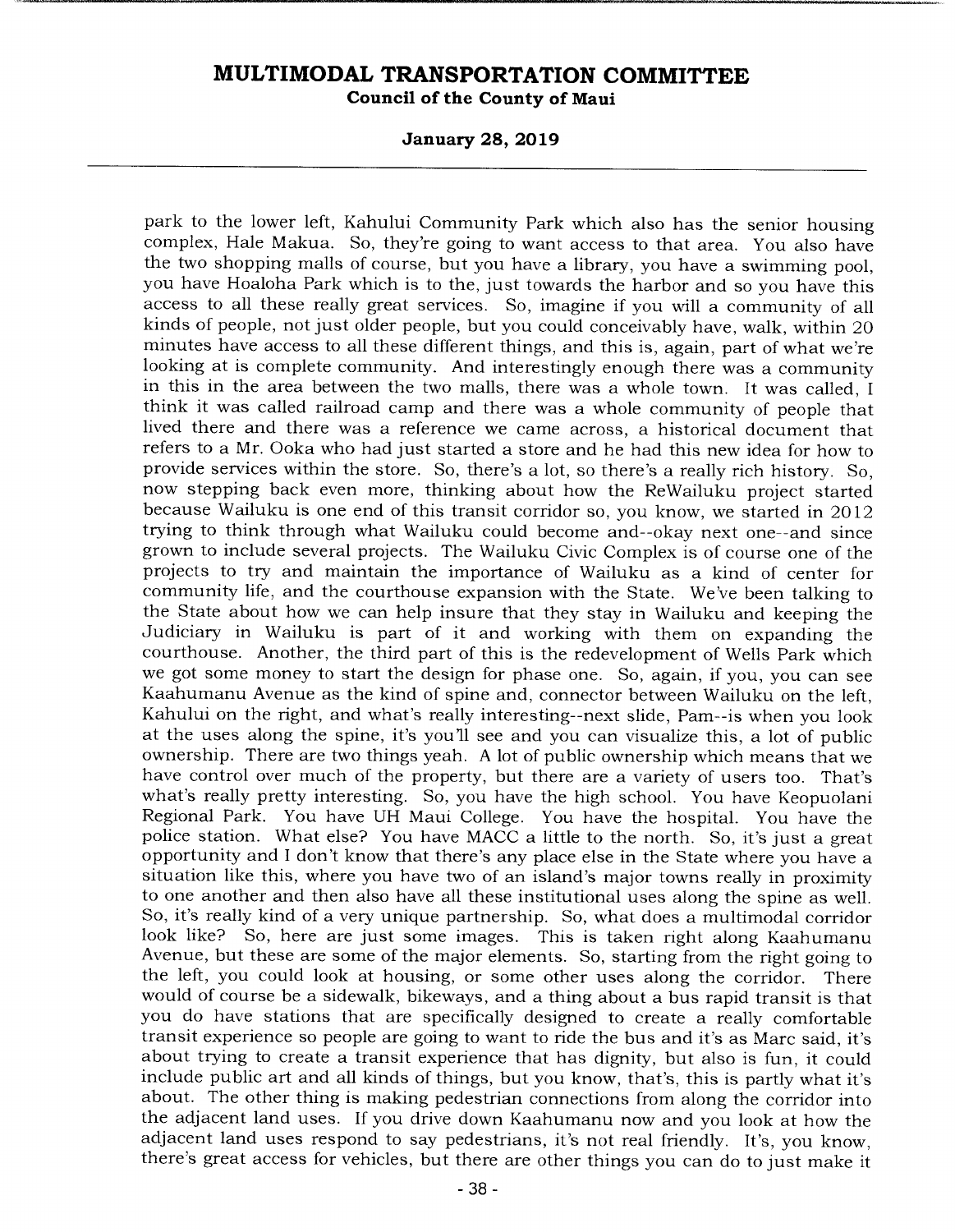### **January 28, 2019**

a lot friendlier for pedestrians who may want to get into UHMC or whatever the use is. The other thing that needs to happen is that the whole walk, the pedestrian experience needs to be comfortable. You don't see a lot of street trees. So, if you want to walk from Kahului to Wailuku, I don't think it's going to be real pleasant. So, that's part of looking at multimodal.

COUNCILMEMBER LEE: Madam Chair?

CHAIR SUGIMURA: Ms. Lee?

COUNCILMEMBER LEE: Thank you. I just need to check, with all these multi committees, where are we going with this? Are you coming up with a multiplicity of conceptual plans for people to consider or are you working this towards molding some kind of ordinance or several ordinances?

MR. YAMASHITA: Well...

CHAIR SUGIMURA: Go. Who wants to answer that?

UNIDENTIFIED SPEAKER: It's the next slide.

CHAIR SUGIMURA: Okay.

COUNCILMEMBER LEE: Next slide.

CHAIR SUGIMURA: Okay, do you mind?

COUNCILMEMBER LEE: Yeah, my sixth sense.

MR. YAMASHITA: It's a great segue into the next slide.

COUNCILMEMBER LEE: And by the way, I just want to say that you don't have to worry about providing ridership to the police station. I don't think there will be much demand for that.

CHAIR SUGIMURA: Very good, Ms. Lee. Okay, here we go.

MS. EATON: Thank you. Yeah, that was a great segue. So, the 500,000 that we are requesting from the Legislature is basically to take a look at the feasibility, first of all of this transit corridor because essentially what we're doing is we're linking essential State and County services. So, ideas of the scope of what we'd be looking at in this master planning effort are the current and future transit needs, outreach and education, a huge part amount of that needs to be done because I think a lot of folks, this whole TOD concept is fairly new. There's a, as you've seen a lot of overlay in terms of the need of affordable housing and how that's linked, what a Complete Community is, what transit can provide, the importance of linking jobs to transit and so forth. We plan to come up with or look into some sort of an evaluation framework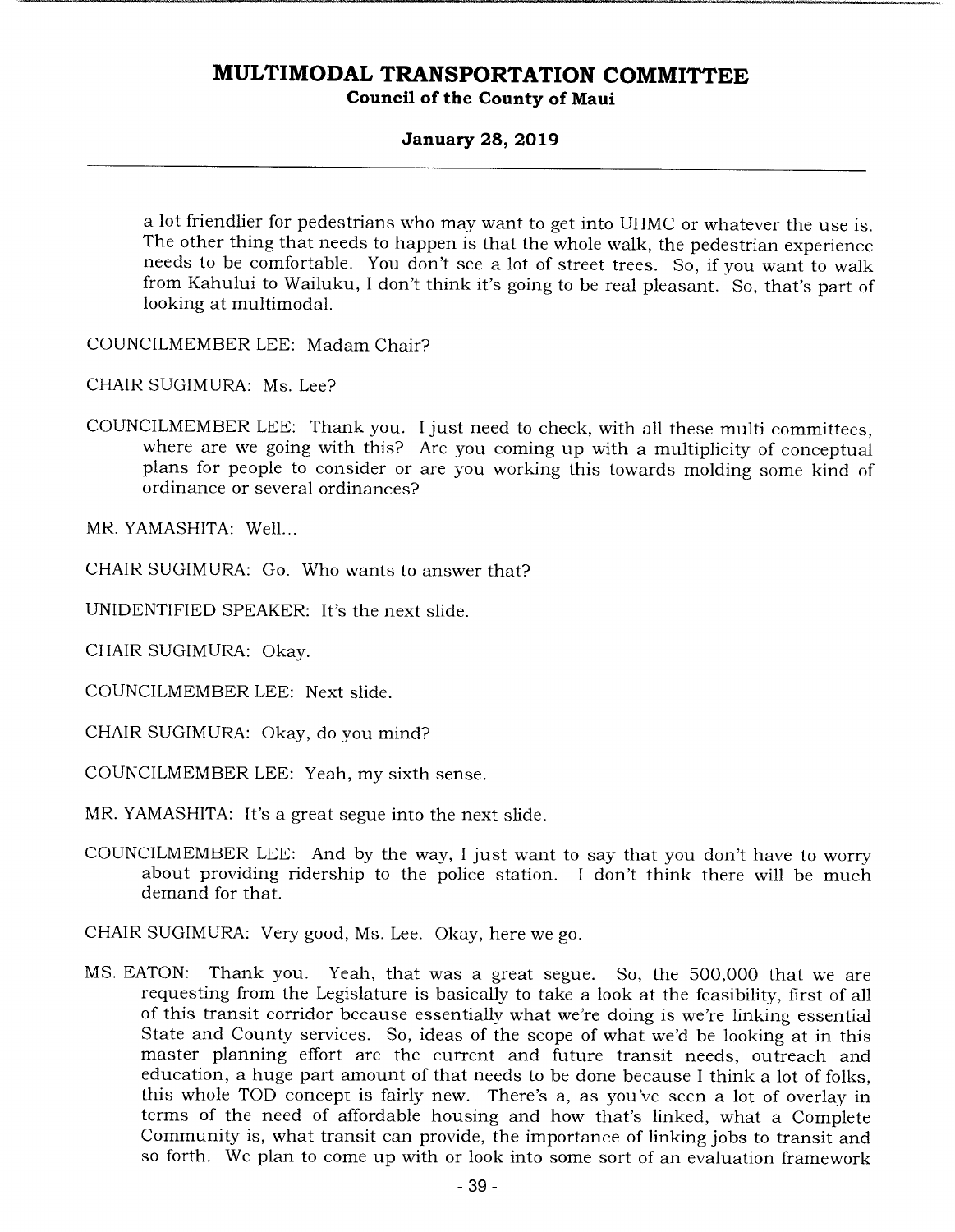**January 28, 2019** 

in terms of what are the performance measures, what's successful, how can we look into this, how do we scale and look at those various things, what are the various alternatives for the corridor, what can be done, what are the preferred alternatives, and then of course, most importantly looking at an implementation and funding plan. What I did not include in this, but please know it's a part of our scope is that part of this effort, and one of the reasons why the State is pushing transit-oriented development is looking at meeting renewable energy goals right, using less energy and less fossil fuels and so forth, and also of course incorporating the impacts of climate change, particularly as you're looking in those areas down by Kahului. So, what I did want to say is that there are two Senate bills, I'm sorry a House bill and a Senate bill, before I get into this next slide. So there's Senate Bill 1471 and essentially that bill authorizes the Director of Finance to issue GO bonds to finance the planning of this with the, of the Wailuku-Kahului Transit Corridor Master Plan, and then of course that was introduced by Senator Agaran. Representative Hashimoto introduced House Bill 1457 related to transit-oriented development. This appropriates funds to the Office of Statewide Planning for the planning and development of the Wailuku-Kahului Transit Corridor Master Plan. Basically, it authorizes \$500,000 for 2019 to 2020, and then also authorizes and asks for \$500,000 for 2020 to 2021. I really only have two slide left. When I spoke with Chair Sugimura, because she saw the briefing there was also a part of this, the two other neighbor islands and that was Hawaii island and Kauai and I think what they're also asking for and their work is also really critical because they have a great dependence on affordable housing. So, they've, this slide you're looking at now, transit-oriented development on Hawaii island. This is basically the map on the right shows the Puna District which is almost the size of Oahu and they were stating that it's the fastest growing population in the state. As I'm sure many of you know, Puna has very little infrastructure. So, essentially, they are asking for planning funds and design funds to try to enhance their village cores again based on the principles of transit-oriented development. On the left is Keaau Village master plan and the goal of this project is to provide housing for those folks displaced by the 2018 Puna disaster. So, they're looking at trying to build transit-orient development and a transit hub into that area, again, a complete community in trying to link jobs, transit, and housing, and services. Kauai has built this concept into their general plan which they passed last year and so they have integrated ongoing initiatives into the long-range framework for growth management and community development. They have been a great help to us in terms of they have designed and incorporated complete streets, special planning areas, place making, foreign base codes, and new housing types. So, they've been, actually, a huge help to us and they've been a great mentor. For Kauai they have five projects that they are currently working on. They've already planned and right now they are trying to build and implement and you can see it on that map. Essentially, it's the Kauai affordable housing site in Koloa. Again, it's on a bus transit route and it's an affordable multifamily rental housing project. Pua Loke affordable housing in Lihue. Again, affordable housing, it's a multifamily housing project with planned and permanent housing for the homeless. It's in close proximity to their bus transit route. Lima Ola workforce housing site in Eleele is an affordable single family, multi-family community, also has a community center and a park in very close proximity to the bus transit. Mahelona state hospital site is in Kapaa, and that is the Department of Health and HHSC site. It's proposed for redevelopment for a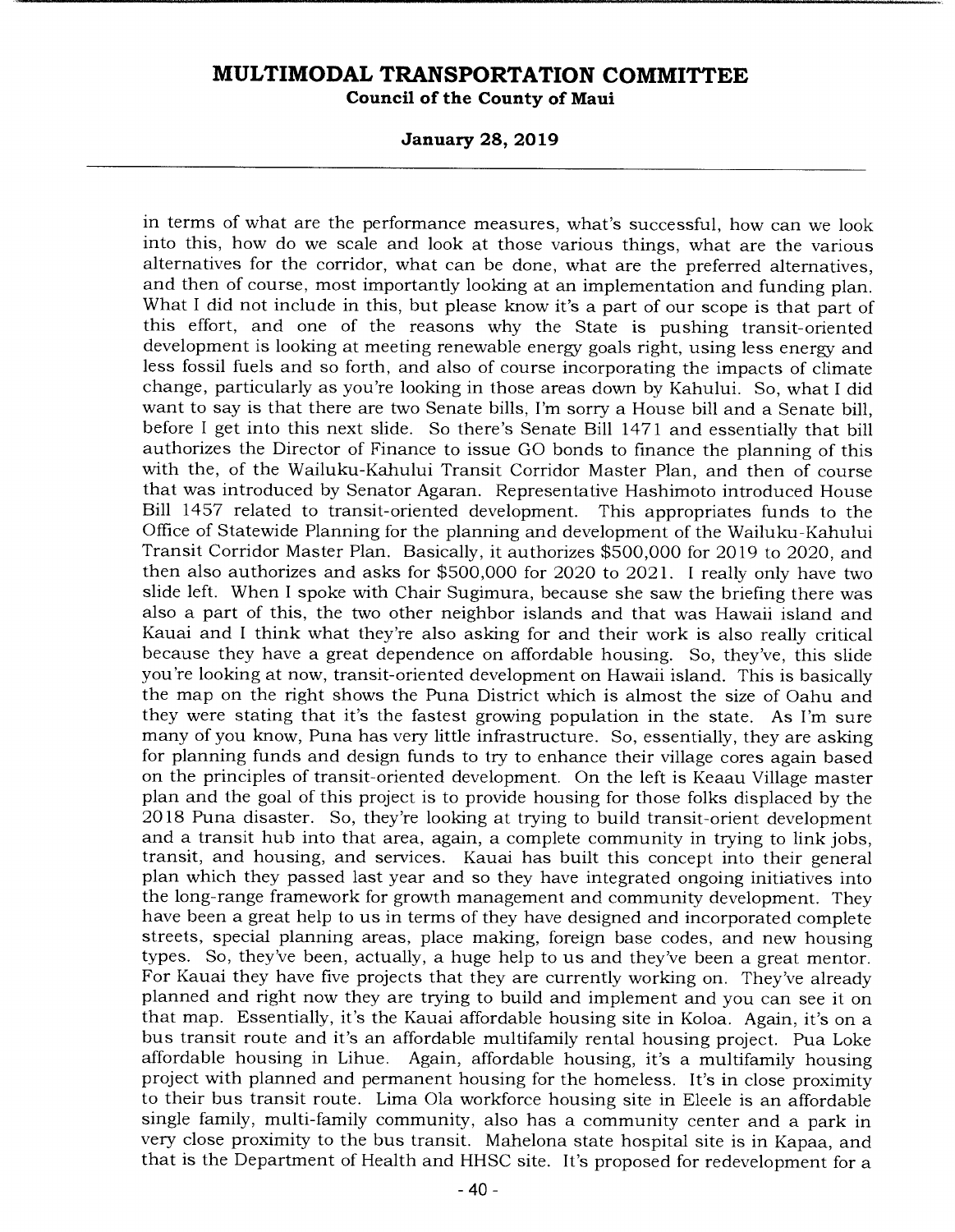#### **January 28, 2019**

medical center, affordable housing, public services, commercial and retail on their bus transit route, and then finally the old police station. The Department of Health in Lihue is a DAGS site and it is, there is a proposal for mixed-use development with affordable housing, public services and it's right on the transit hub and near a school. So with that, we're done, and that's really the completion of our presentation.

### *END PRESENTATION...*

- CHAIR SUGIMURA: Thank you. Thank you. So, what I wanted to, we have Buddy Almeida here and, Members, a really important aspect of this is besides transportation that this is to also provide housing for rental and for purchase. So, another link, and I appreciate Buddy and Nolly being here because when we put this together, I was just thinking about what I saw in Honolulu which was the basics and I would love to hear from Buddy, and we also have Linda Munsell in the audience who does housing also, but if, Buddy, you could add to this --
- COUNCILMEMBER KING: Chair? Chair?
- CHAIR SUGIMURA: --and I appreciate...
- COUNCILMEMBER KING: Is it possible to ask a question before we leave Ms. Eaton's presentation?
- CHAIR SUGIMURA: Oh, sure.
- COUNCILMEMBER KING: Okay, sorry about that, but I just wanted, I wanted... I appreciate the mentioning even though there's nothing in here about renewable energy and, but I am concerned about the sea level rise. You know, we made, the Council last year, last term passed a resolution that we with your help, that we adopt that, you know, the recommendations in the State plan and so it would be good to when we're looking at these, you know, and I understand this 500,000 is just for the Kahului-Wailuku corridor so it's not an overall, it's not meant to plan anything else, but when we are looking at these types of maps it would be good to see an overlay of what we're looking at for 10, 20, 30 years as far as sea level rise so that we know that we're not investing money that, you know, we're going to have to keep retreating from. So can you speak to that? because now this keeps coming up and I keep saying this, you know, can we see the overlay and I haven't seen this and I am really concerned.
- MS. EATON: Thank you for your question. Again, with the maps we use today, a lot of times when you put a lot of data layers on a map it gets too cluttered and you can't even read the map. But you question is very important in that, with looking at the Kahului area, Dave did a great job at describing, we had over the summer a wonderful workshop with many County agencies and departments, and those maps we had the overlay because of course in Kahului in the transit hub area we were looking --

COUNCILMEMBER KING: Right.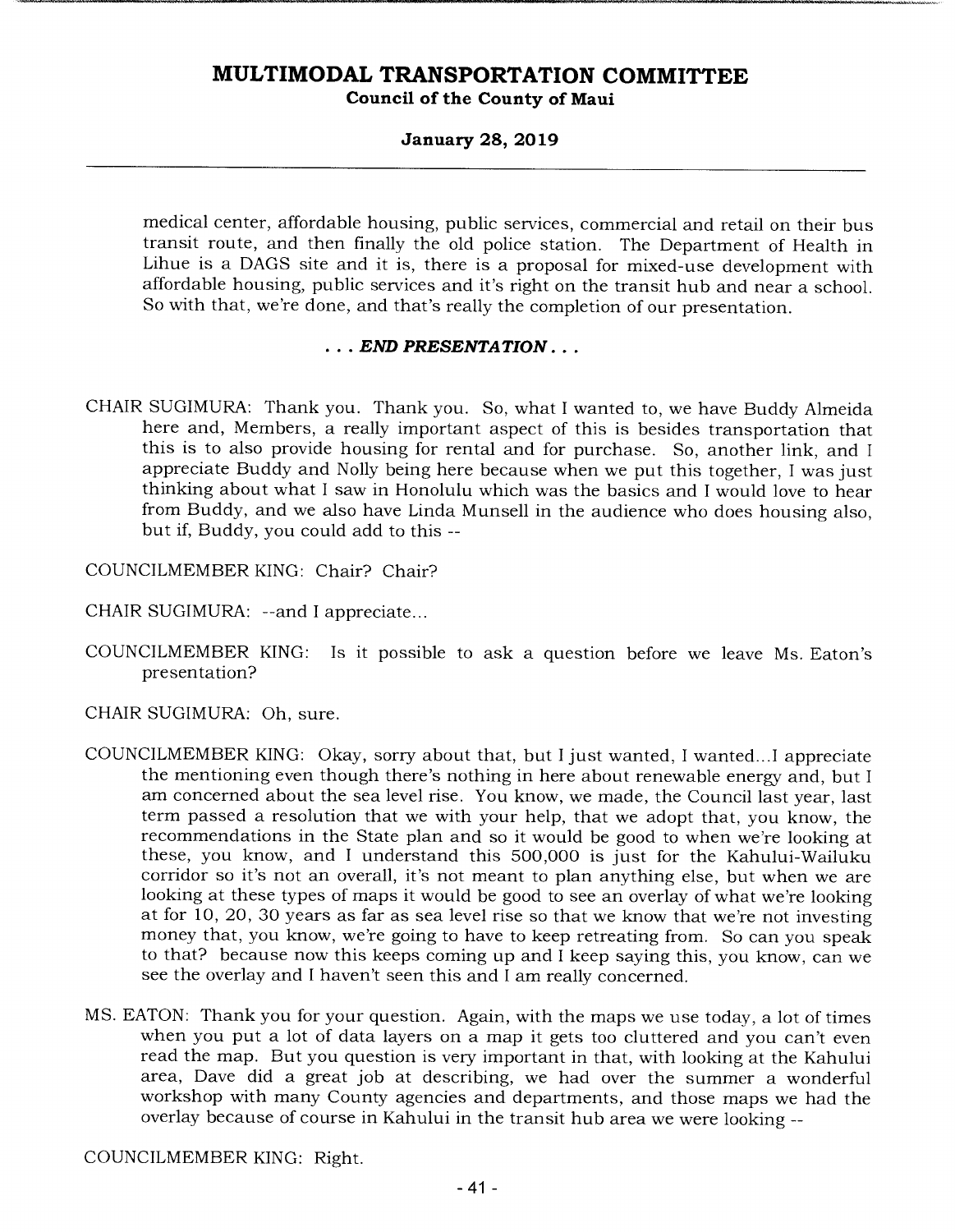### **January 28, 2019**

- MS. EATON: --tsunami inundation areas as well as the 3.2 sea level rise zone that we've all heard about. So, we had in our planning efforts and looking at infrastructure and doing an inventory of critical assets that might be susceptible to the 3.2 climate change or sea level rise in those planning efforts we had that on the maps. Again, this effort is extremely preliminary. We are asking for the planning funds, but we have the data thank goodness and we've got basically the ICAC report that we all use so that will be incorporated absolutely into future planning and implementation efforts. Thank you though.
- COUNCILMEMBER KING: Okay. Is it possible that we could get a copy of that, the maps that you used that show the inundation zones?
- MS. EATON: Sure. Yeah. Absolutely.
- COUNCILMEMBER KING: Okay. Thank you. Thank you, Chair.
- CHAIR SUGIMURA: Thank you. So, Mr. Almeida is next, and I also see Erin Wade in the audience and I'm not too sure if you also want to make comments. Just let me know. Thank you, Mr. Almeida.
- MR. ALMEIDA: Thank you, Chair, and good morning, Committee Members. Buddy Almeida, Housing Administrator. Ms. Munsell and myself recently joined the TOD team. Our focus and contributions are in the areas of trying to find affordable housing opportunities within this Wailuku-Kahului transit corridor, opportunities to develop properties that can take advantage of all these services that they have gone over this morning. One that is identified that is right on the cusp of the half-mile radius that Mr. Yamashita touched on earlier is the UHMC dorms that I know that Mayor Victorino was looking at taking back and we're going to take a look at, you know, different development opportunities, ideally an affordable housing rental complex in this area that would be able to be a walkable, bikeable opportunity for people to live, work, you know, have the ability to get services and things of that nature. We're also looking at other properties, other possible partnerships with landowners, developers in this area that we can again partner with to try and develop affordable housing opportunities that again can take advantage of things along this corridor and can again make it a walkable, more bikeable type of community setting. So from Ms. Munsell and myself, Chair, that's our focus and what we're looking to contribute to the team. Thank you.
- CHAIR SUGIMURA: Thank you. You're an important element of this team. It is, the purpose of the TOD is for housing and the mobility portion so I'm glad you joined this and joined the group as well as the complete street conversation. Ms. Wade, Erin Wade is here in the audience, I wonder if you want to contribute to this because the TOD project status funding reported for the island of Maui also includes the Wailuku Civic Center redevelopment. So, you're an important, you're one of the to-do things that we need to add to this discussion. Is there a place...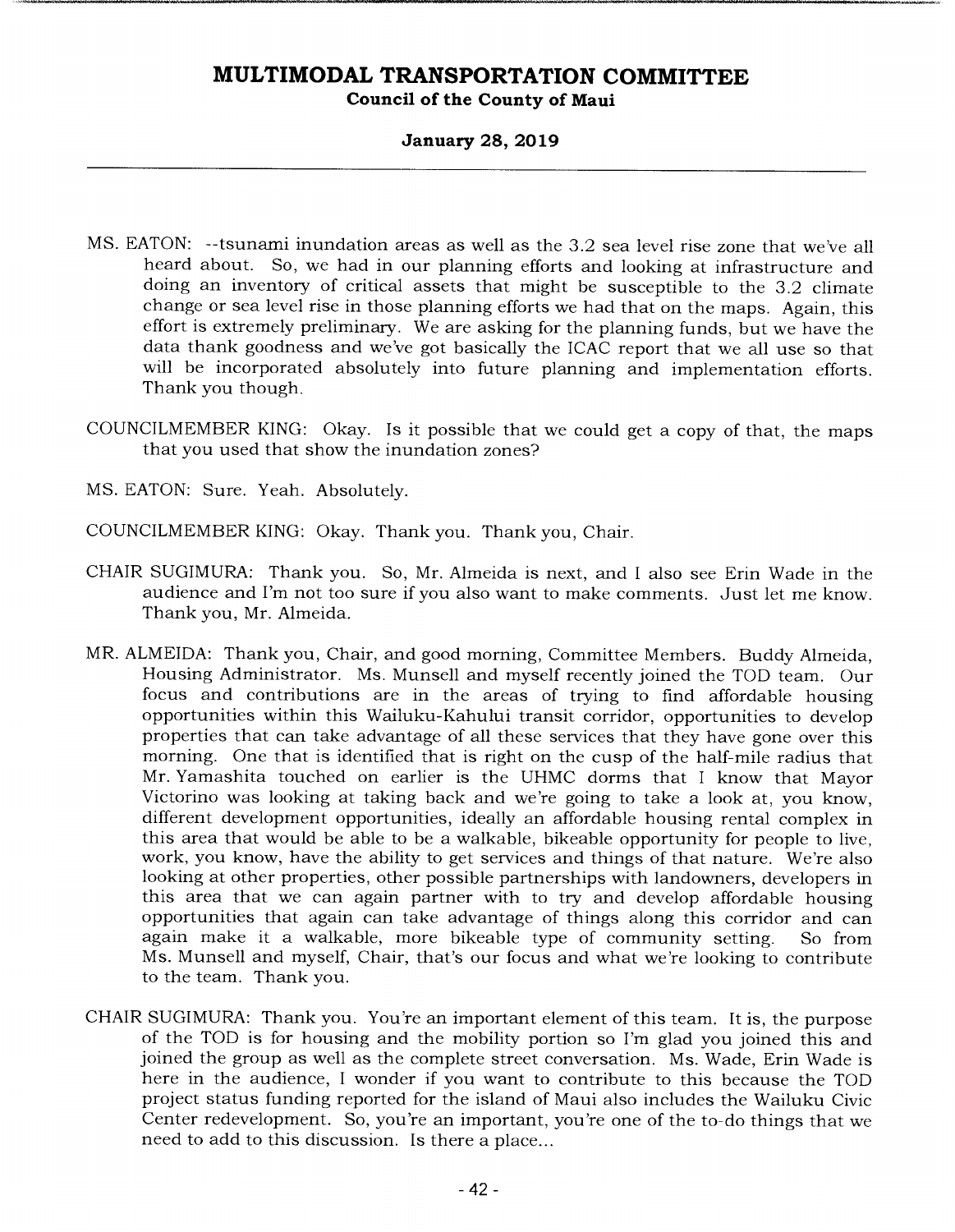### **January 28, 2019**

COUNCILMEMBER SINENCI: Chair? Chair?

CHAIR SUGIMURA: Yes.

COUNCILMEMBER SINENCI: Just a question for Mr. Almeida before you bring on...

CHAIR SUGIMURA: Okay.

COUNCILMEMBER SINENCI: Yeah, so looking at some of the housing needs along the corridor, what are your plans or just working with the Planning Department to push some of these housing projects through? Is there a strategy or a plan to do that?

#### CHAIR SUGIMURA: Mr. Almeida?

- MR. ALMEIDA: Thank you, Chair. Thank you, Member Sinenci, for that question. As mentioned, the UHMC dorm site is a property that is currently owned by the County. It's leased to UH Maui College. That initially is a property that we can look at, you know, right away as far as, you know, possibly taking back the lease and developing the property into ideally an affordable rental community project. And then we also are looking at other opportunities within this corridor, you know, possibly to acquire land for development or to partner with landowners in this area to develop affordable housing opportunities and we would work with the different departments to try and expedite that.
- COUNCILMEMBER SINENCI: Is there a number, a targeted number that you guys want to make some of these units, some of these housing units?
- MR. ALMEIDA: The density we want to try and make as much as possible. With the dorm site we would want to maximize the density for that area. If the property is developed say under a 20 1H format, we can look for exemptions to density, you know, codes and requirements to where we can possibly get more units out of the project. So, we want to try and take advantage of density opportunities. Obviously in this corridor there is only certain, you know, amount of land and opportunity to develop. So, we want to make sure we get as many units in these projects as we can.
- CHAIR SUGIMURA: Thank you. At this time then, Ms. Wade, do you want to contribute to this as you are part of the TOD councils in the project status report.
- MS. WADE: I would love too. Thank you. Thanks for the opportunity to be here. Just regarding Wailuku Town and our analysis in looking at the transportation infrastructure, when we first started planning for the area around the Wailuku municipal parking lot, we did a traffic study and it became very evident very quickly there's already heavy congestion and there isn't adequate width on any of those roads to expand them to accommodate the level of congestion that is there even now and is likely to continue without seriously affecting the neighborhood character of Wailuku. So, instead, we started looking to what are our alternative options and those include additional regional connections which is one of the reasons we started reaching out to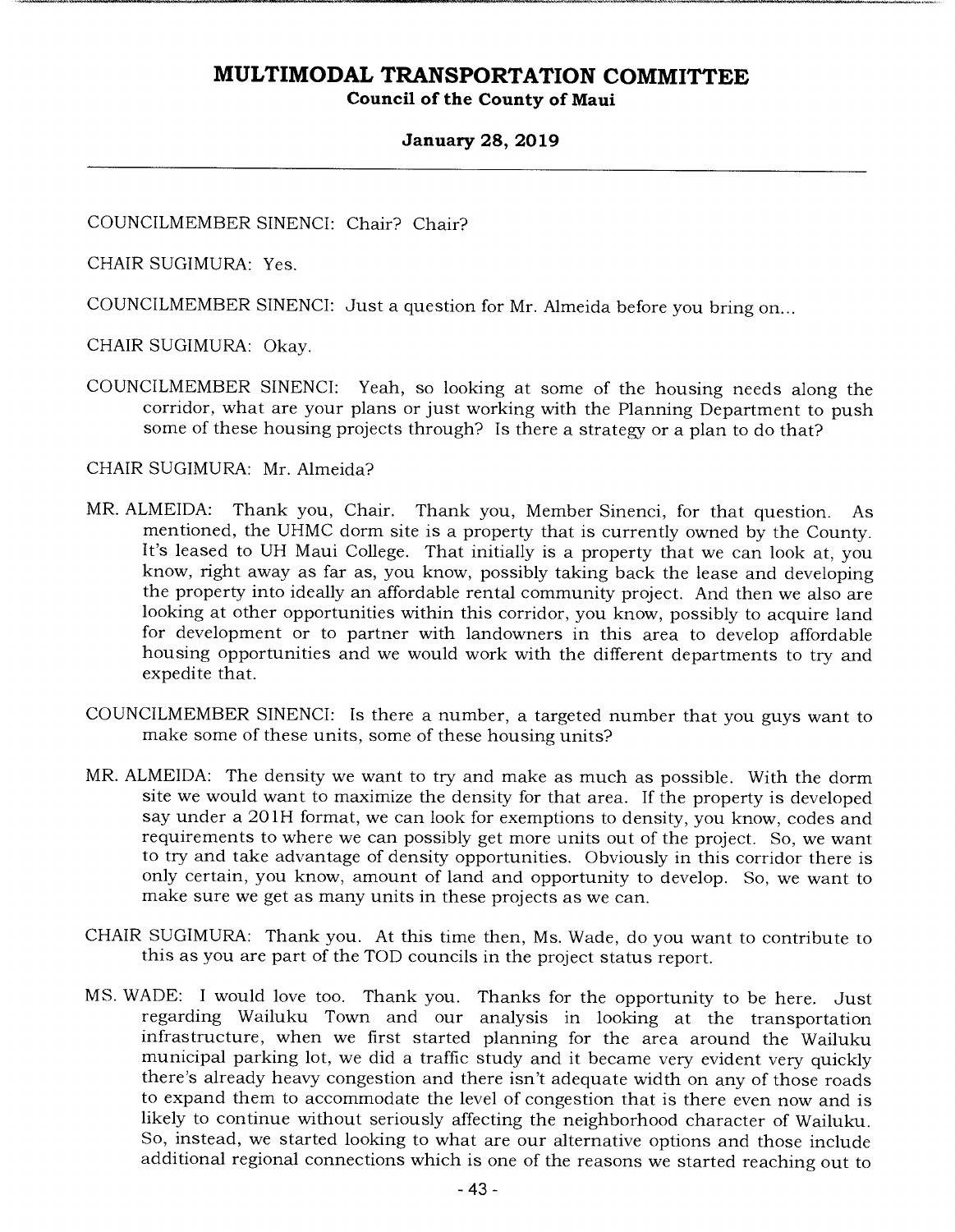### **January 28, 2019**

Department of Transportation, Public Works, and Planning to figure out what can a long-range plan be for additional solutions to additional regional connections to the area. Looking at in town connections trying to encourage folks to make the number one priority walkable, when you're taking a trip that's just half a mile within the Wailuku area, and we have 19,000 folks working here every day during the week, that they're making that half mile trip on foot as often as they possibly can because if we continue to plan for any of our cars to have multiple parking places throughout Wailuku, we're just going to keep building more and more parking and it's not necessarily going to contribute to the housing supply or the economy in the way that we want to encourage those things. So, the walking trips and then the third is obviously multimodal. How can we get people for on those further trips using an alternative mode of transportation? So, those were the things that we were looking for Wailuku and then in partnering with the little group on this as well.

- CHAIR SUGIMURA: Okay. Thank you. So, that's the, all of the presentations. Members, anybody have questions on this? Mr. Hokama?
- VICE-CHAIR HOKAMA: Thank you, Chairman, for scheduling this. Appreciate the general overview of trying to have coordination. I think that is an area of improvement we all desire. We're all hoping for some successes. So, first couple of things. You know I appreciate the comments because I would agree, we need to take into account everyone's concern regarding sea level rise as it's going to impact this proposed project site. So, that's I would be in agreement with that. A couple other things though, and first is the bigger question, Chairman, and I think that is something Council is going to need to have a conversation with the new Administration and the Mayor on what is going to be the County's policy regarding shoreline. Okay. Are we going to take a compromised position in that we will retreat in certain areas that make sense and we will harden areas that make sense? So, my point is, who's made the decision for Kahului already about, what I'm hearing is, we are taking a hardening position as I hear some of the comments as it relates to this TOD perspective, okay. I don't recall that conversation whether we've made that policy decision on what, how much, and where if anything we're going to harden and protect and what we're going to allow sea level rise to do what it's going to do. So, for me, Chair, we got to have the discussion sooner than later because investment is going to be determined by our policies on capital improvements. Another thing though also is I hope we take into account some of the, I think, timing is great. I think who needs to be here though is Finance because through real property and our advancement in our 3D assessments we already have the foundation of smart planning. We have the 3D capacity to do the underlays and overlays of where the hydrants are going to be, where the manholes going to be, where we going to make the main junction boxes for traffic control and first response. We have that capacity, okay. We're going to need that Department's division to be a participant. We've already made that financial investment. We are already receiving the operational benefits of collecting those funds we should have and haven't that has paid for our investment. We are close to making these things happen, Chair. The other thing is, have we already checked with the A&Bs? They proposed that big project in Kahului Shopping Center which was to build senior housing, adjust their commercial development for a walkable community. It didn't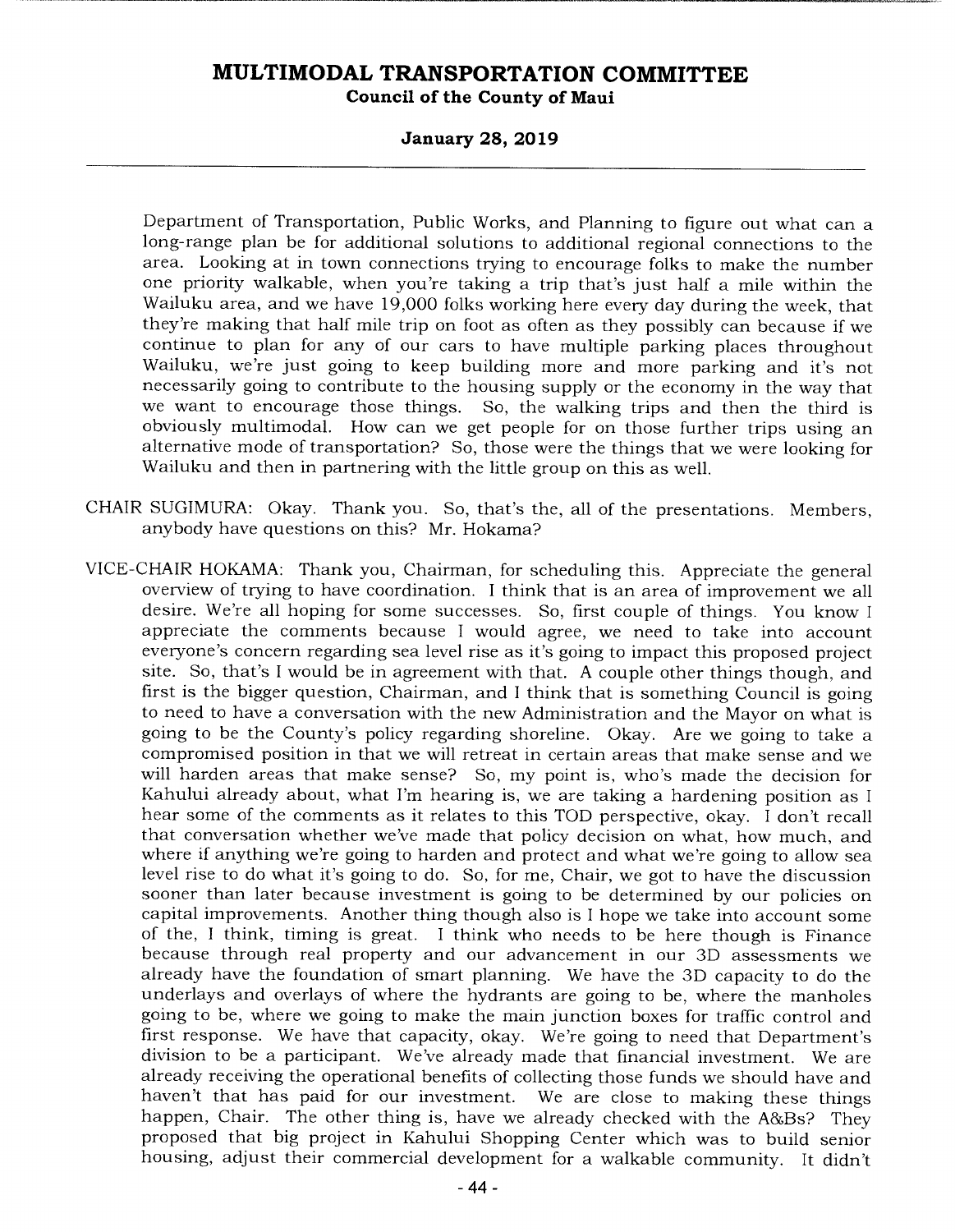#### **January 28, 2019**

move forward because of lack of interest. What has changed for the State that all of this housing now is going to work? Okay. I've been around a long time. Why wouldn't we put the transit center closer to Kamehameha Avenue and follow through with that widening to make it the four-lane road it's supposed to be and make that our smart alternative transit route instead of Kaahumanu. Is that part of the consideration of this TOD or are we already predetermined it is Kaahumanu or nothing? Kamehameha Avenue has been planned from the '60s to be four lanes. Why is it that wide? Because it was always planned to be four lanes down the road. Why aren't we talking about what is that role of that major collector road in our regional design? Because one thing for sure I would want and I'll put it on the record now, Chair, I don't need a homogenous project that Wailuku-Kahului becomes a twin city. I need our two cities to remain its own character. Wailuku is Wailuku. That's why I'm glad for the Wailuku components, and Kahului should be Kahului, but I don't need a gray of what is Kahului and what is Wailuku. I don't need a gray of what is Waikapu. I think we should honor those districts and those communities, and allow them to retain their identities. So, I hope the project takes that into account too, Chair. The other thing that I'm kind of concerned about is also, Chair, in hearing is how we're going to approach standards especially for the TOD housing and commercial developments. One thing we have to improve on that we have done really poorly overall in the State, but Maui we've screwed it up too is insufficient parking, minimal parking requirements. Okay. So, for me, with the TODs and everything else, I have no problem requiring one stall off street per bedroom.

CHAIR SUGIMURA: Wow.

- VICE-CHAIR HOKAMA: Because if we don't address this soon Kahului, I hate to see what that could be in 25, 40 years. It's going to be ugly. Okay. 'Cause the roads won't be able to handle all those cars from those monster house lots.
- CHAIR SUGIMURA: Interesting discussion.
- VICE-CHAIR HOKAMA: So, Chair, that is my points that I want to bring up that, I think, we need to have part of this discussion if we're going to be serious, the addition of additional appropriate divisions that make sense for us, and for you to start proposing the appropriate meetings for us to make policy decisions that Council needs to make votes on because what are we going to do with the sewer treatment plants, what are we going to do with our water lines, okay? Beach Road, airport, Kahului Harbor, we're going to need to decide, hardening or retreat. What is the smart and appropriate financial decision? Thank you.
- CHAIR SUGIMURA: Thank you, Mr. Hokama. So, in summary Committee, what Mr. Hokama is talking about is the Esri software program that RPT real property tax has available that will probably give us some of these information asked by Ms. King as well as Mr. Hokama on sea level rise and the impacts of the streets and so if we can ask, and maybe another discussion we can get RPT to come in here. That's always and maybe that's another important discussion or another department that we need to have in here. So, hardening or retreat as, the sea level rise discussion, we can further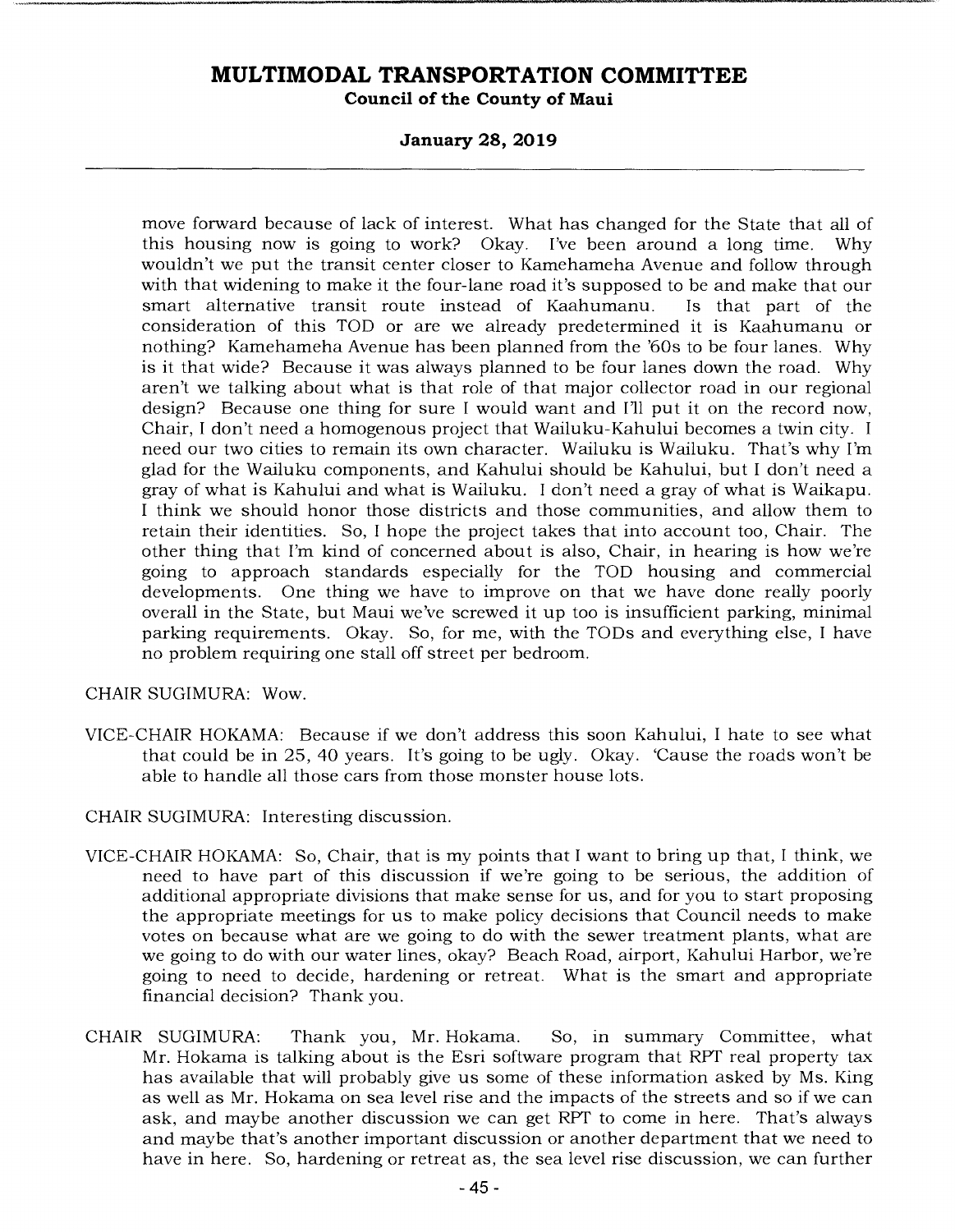### **January 28, 2019**

talk about that. I think when we had this item that came up regarding the bus hub in the last term, it was determined during that meeting that this particular area designated was not going to be affected by sea level rise, but we will continue that. Mr. Hokama?

VICE-CHAIR HOKAMA: Just quickly, you know, they can check with our counterparts, my understanding is that Honolulu City and County has already made some decisions on certain areas. So, like so certain areas on the south shore, whether it be from Diamond Head to the airport, they've already made adjustments for certain projects and I would say that's between 8 to 12 inches changes of base elevation.

CHAIR SUGIMURA: Okay.

- VICE-CHAIR HOKAMA: Ask the engineers, ask the architects how much that's costing in price to build that extra layer to address sea level rise, and that's only 8 to 12 inches. What you'll notice is certain projects will not be happening because of that component, but it's part of the factors we deal with, Chair, okay, but it's already happening. And we need to start making decisions for our County and our businesses to do appropriate adjustments. Thank you.
- CHAIR SUGIMURA: Thank you. And then your other question regarding A&B and the Kahului shopping center or status, and so we can check into that to see where that is, and also...
- VICE-CHAIR HOKAMA: Well, it's just smart if we're going to invest in housing, we should know the market conditions.
- CHAIR SUGIMURA: Right. And then... oh yes, Pam?
- MS. EATON: I just wanted to add that with regard to Kahului, thank you, Councilmember Hokama, that we have been working with A&B. A&B's been at the table with us and they are very interested in pursuing us, but thank you for that.
- CHAIR SUGIMURA: So, they are still looking at their housing project? Oh, excellent. And interesting to look at Kamehameha Avenue because as we all know, when you look at Kamehameha Avenue is that people park on the, in front of their houses so that there's this huge parking lot of, you know, or use of that land which is supposed to become a four lane one day, but that's what we see right now, but you're talking about parking standards and the impact of that in terms of this whole planning. Before I call on Ms. Lee, I just want to say that I think and maybe if, Ms. Eaton, you can confirm this, but part of the TOD as the rail project did was to look at connecting State projects together and then to do this transit in between this and that's how would qualify for this 500,000 of planning money and so if the Committee can add to that discussion or if you can get us to understand, is there a way of us qualifying for this with some of the points that you're hearing now from the Council?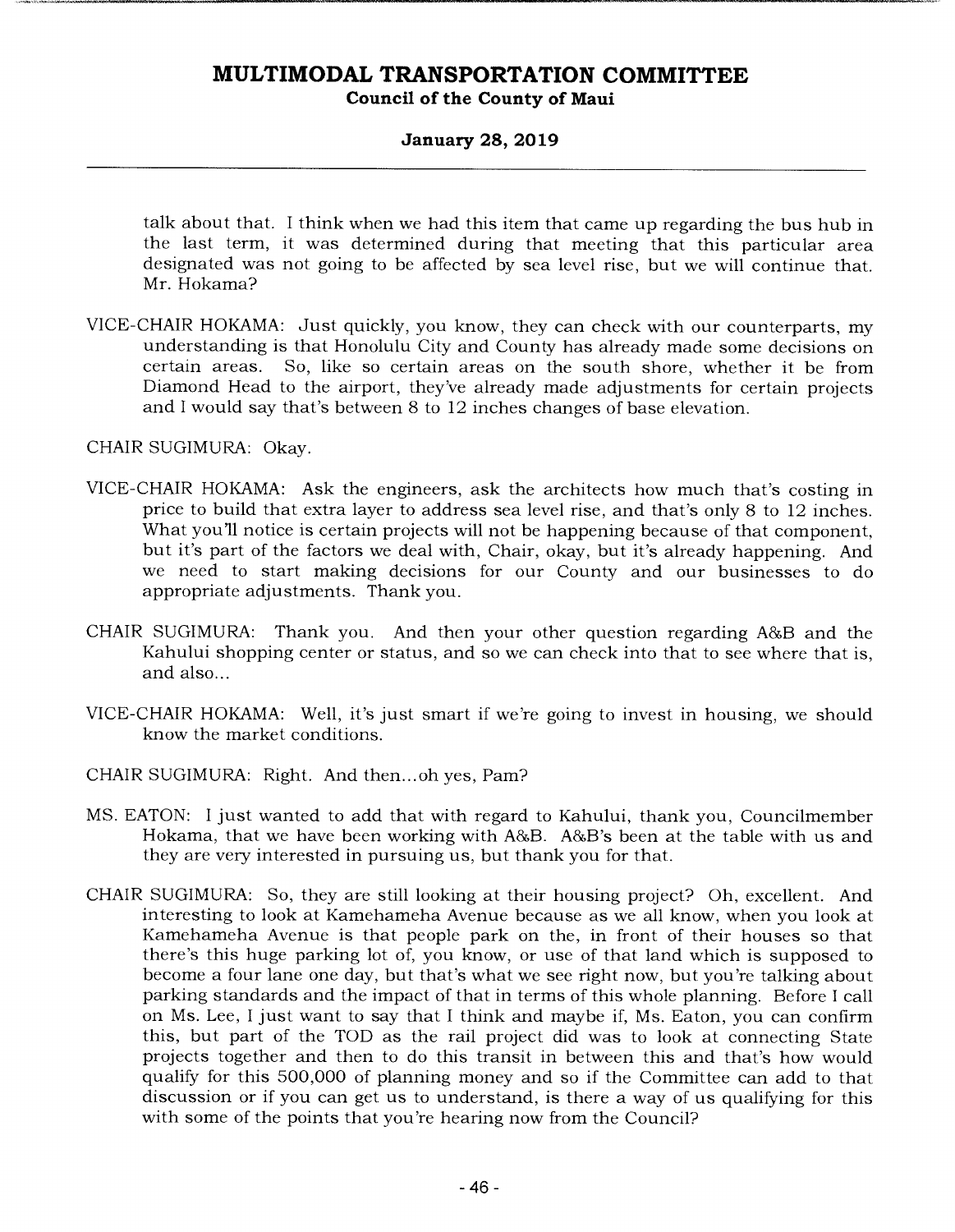#### **January 28, 2019**

MS. EATON: Thank you, Chair, for that question. In the strategic plan for transit-orient development that was created, the Maui has four projects. One of the projects is the transit hub, another one is the HHFDC property that would have affordable rental housing, another is the courthouse, Wailuku Courthouse expansion, and then a fourth one is actually in West Maui, it's the HHFDC property Villages of Leialii. So, because we have in Wailuku and Kahului area those CIP projects, we can, we are showing that through the transit corridor, we're linking the services and people to those services and critical State assets. So, it's not necessarily blurring or sprawling<br>in between. Absolutely not because one of the things we talked about is the Absolutely not because one of the things we talked about is the importance of retaining character and place making but it's trying to connect the people to those services. So, your reference to qualification, we would qualify because we're showing how using transit we would be connecting those critical State and County facilities and services.

CHAIR SUGIMURA: Thank you. Ms. Lee?

- COUNCILMEMBER LEE: Thank you. I have a question for Pam. In looking at one of your slides, it seems that, like you used Wakea Avenue as a sort of a boundary, is that something that is sort of final or and were... and using Wakea Avenue, was it following some kind of principle that it had to, that the people within that boundary would be within so many miles of the hub of town and the schools and so forth?
- MS. EATON: That's a great question. We did do a walk audit looking at these areas, but I'm going to toss this to Dave who wants to give a more specific answer.
- MR. YAMASHITA: Right. I prepared this graphic and this was so preliminary. This was just an idea for drawing a line around an area and saying let's think about, let's focus on this area as a kind of project area and think, look at how the parts all fit together, but it's really just, I mean it's not 100 percent arbitrary, but it's just trying to find a kind of boundary that sort of makes sense, but again this is a, really a working map for this group of people who just started to think through how the transit center fit within a larger context.
- CHAIR SUGIMURA: Thank you. Just for the Committee's information, I would like to know if we could get this to be on Granicus or available to the Committee which is the Hawaii Interagency Council for Transit-Oriented Development and this was a report back to the Legislature for this session which prompted this discussion and prompted us to ask for the \$500,000 for planning money to participate in this, but in the very back under Appendix A, it talks about the TOD project status and funding report to the Council which was reported to the Legislature and on there, the projects that are familiar to us is in Lahaina, Villages of Leialii affordable housing, HHFDC as you may know put in \$30 million along with that Front Street budget bill, but anyway the Villages of Leialii is in there. The second one is Kane Street affordable housing project. The third one is the Central Maui transit hub. And the fourth one is the Wailuku Courthouse expansion. All kind of touched upon today. The fifth one is the Wailuku Civic Center redevelopment and it's on its way. The sixth one is the Wailuku-Kahului transit corridor. So, all of the elements of which you have presented is part of the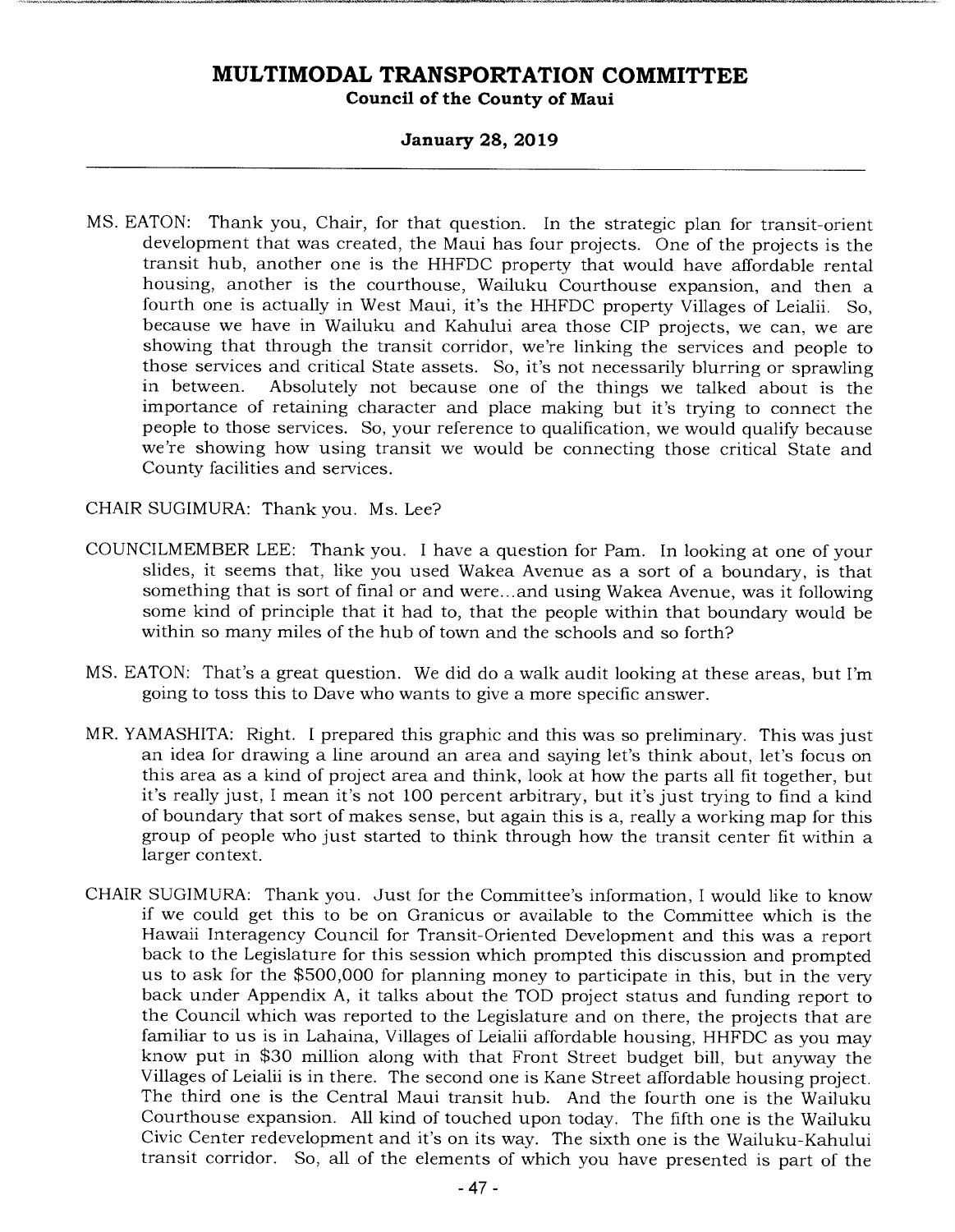#### **January 28, 2019**

master planning of how to make this transit, or TOD work and it's an exciting time to see this happen. I wanted to also say that the Committee, this Council reported back to the Legislature, Pam, on what you said so your voice was heard loud and clear because they actually allocated funding so that neighbor islands could actually take trips to attend the council hearings because it was made up of the neighbor islands which I'm not too sure how you made it there before but it doesn't sound like they planned for funding, but 15,000 was set aside for neighbor island travel, 69,5 to fund a new TOD program manager in the Office of Planning and 79,000 to fund and transfer the existing TOD Council, TOD coordinator position to HHFDC in Office of Planning. So, things are moving and things are happening. So, thanks for your enthusiasm for sticking through this. Members, anybody else have any more Members, anybody else have any more questions? Seeing none, I'm going to defer this for another meeting.

#### **ACTION: DEFER.**

CHAIR SUGIMURA: Thank you, Members. I appreciate all of you being here and I look, we're going to have our next meeting and well continue on with this discussion. This meeting is now adjourned. . . . *(gavel).* 

**ADJOURN: 11:47 a.m.** 

APPROVED BY:

SS K. SUOMUI P

YUKI LEI K. SUGIMURA, Chair Multi'modal Transportation Committee

mt:min:190128:jg Transcribed by: Jaydee Giron